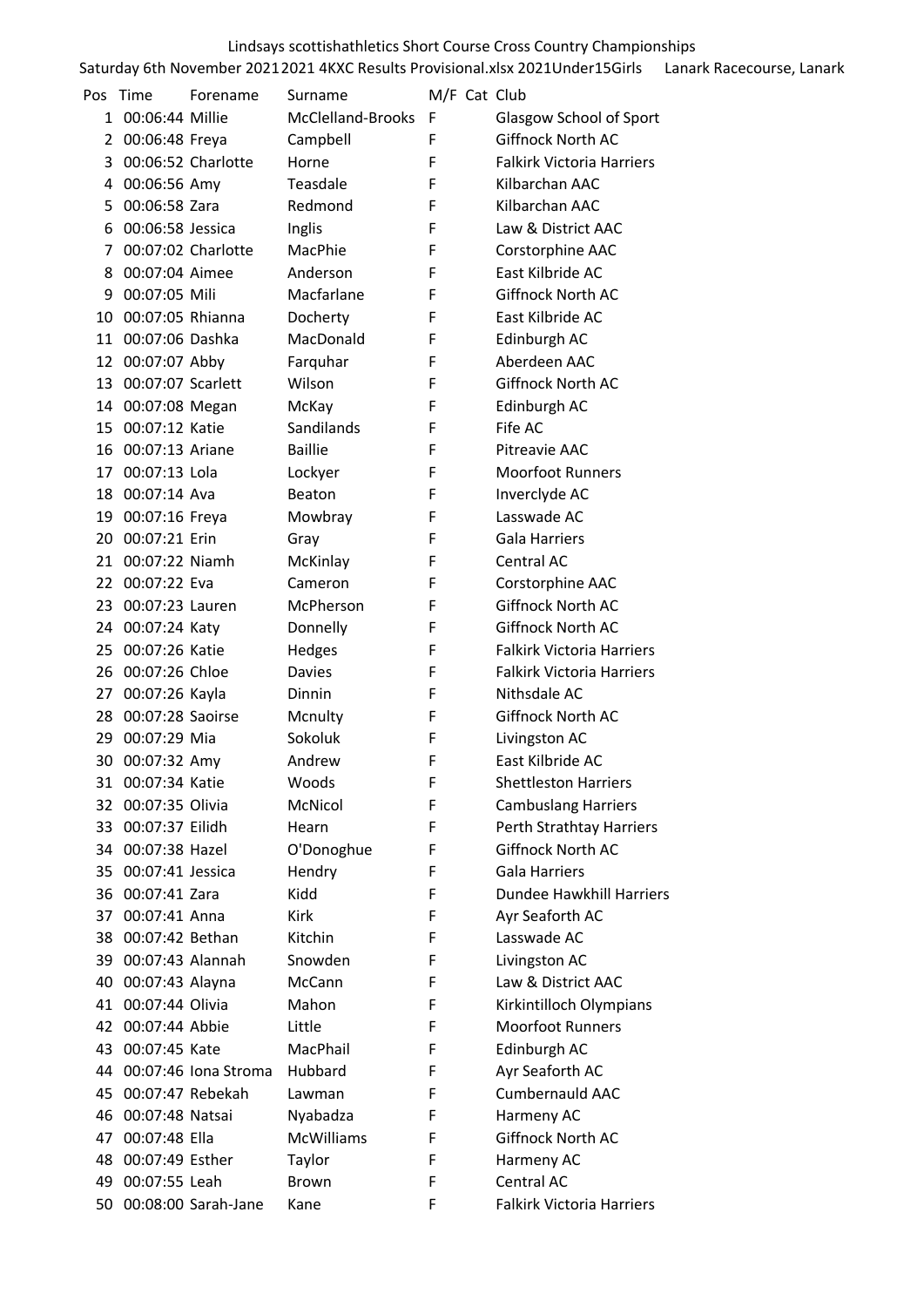# Saturday 6th November 2021 2021 4KXC Results Provisional.xlsx 2021Under15Girls Lanark Racecourse, Lanark Lindsays scottishathletics Short Course Cross Country Championships

| Pos | Time                   | Forename                            | Surname           | M/F Cat Club |                                   |
|-----|------------------------|-------------------------------------|-------------------|--------------|-----------------------------------|
|     | 51 00:08:02 Neve       |                                     | Elliott           | F            | Hamilton & District AC            |
|     | 52 00:08:02 Taylor     |                                     | More              | F            | <b>Airdrie Harriers</b>           |
|     | 53 00:08:03 Caitlin    |                                     | McGeachy          | F            | Glasgow School of Sport           |
|     | 54 00:08:04 Ava        |                                     | Mooney            | F            | <b>Moorfoot Runners</b>           |
|     | 55 00:08:04 Isla       |                                     | Munro             | F            | Giffnock North AC                 |
|     |                        | 56 00:08:04 Robyn Abbie Mckerracher |                   | F            | Central AC                        |
|     | 57 00:08:04 Lucy       |                                     | O'Donoghue        | F            | <b>Giffnock North AC</b>          |
|     | 58 00:08:05 Carys      |                                     | Murrison          | F            | VP-Glasgow AC                     |
|     | 59 00:08:05 Poppy      |                                     | <b>Bowers</b>     | F            | Kilbarchan AAC                    |
|     | 60 00:08:06 Anna       |                                     | MacKay            | F            | <b>Garscube Harriers</b>          |
|     | 61 00:08:08 Sarah      |                                     | McAllister        | F            | Aberdeen AAC                      |
|     | 62 00:08:08 Lucy       |                                     | McGrandle         | F            | <b>Cambuslang Harriers</b>        |
|     | 63 00:08:09 Katie      |                                     | <b>Sim</b>        | F            | Aberdeen AAC                      |
|     | 64 00:08:10 Annie      |                                     | McLean            | F            | Glasgow School of Sport           |
|     | 65 00:08:12 Lara       |                                     | <b>Brechin</b>    | F            | Harmeny AC                        |
|     | 66 00:08:12 Summer     |                                     | <b>Taggart</b>    | F            | <b>Greenock Glenpark Harriers</b> |
|     | 67 00:08:12 Elizabeth  |                                     | <b>Burke</b>      | F            | Kilbarchan AAC                    |
|     | 68 00:08:13 Rachel     |                                     | <b>Mcphillips</b> | F            | <b>Whitemoss AAC</b>              |
|     | 69 00:08:13 Eloise     |                                     | Scott             | F            | Lasswade AC                       |
|     | 70 00:08:14 Iris       |                                     | Nicoll            | F            | Dundee Hawkhill Harriers          |
|     | 71 00:08:14 Adele      |                                     | Street            | F            | Kilbarchan AAC                    |
|     | 72 00:08:16 Alice      |                                     | Henderson         | F            | <b>Garscube Harriers</b>          |
|     | 73 00:08:17 Abby       |                                     | Docherty          | F            | North Ayrshire AAC                |
|     | 74 00:08:18 Skye       |                                     | Marshall          | F            | Harmeny AC                        |
|     | 75 00:08:20 Katie      |                                     | Burns             | F            | <b>Shettleston Harriers</b>       |
|     | 76 00:08:22 Lucie      |                                     | Gibson            | F            | <b>Falkirk Victoria Harriers</b>  |
|     | 77 00:08:22 Beth       |                                     | Allan             | F            | East Kilbride AC                  |
|     | 78 00:08:24 Molly      |                                     | Barr              | F            | Giffnock North AC                 |
|     | 79 00:08:26 Molly      |                                     | Hunter            | F            | Kilmarnock H&AC                   |
|     | 80 00:08:26 Mhairi     |                                     | Ballantyne        | F            | Kilmarnock H&AC                   |
| 81  | 00:08:27 Eva           |                                     | Cameron           | F            | Giffnock North AC                 |
| 82  | 00:08:28 Nina          |                                     | Padmanabhan       | F            | <b>Garscube Harriers</b>          |
|     | 83 00:08:29 Grace      |                                     | <b>Dinnes</b>     | F            | Aberdeen AAC                      |
| 84  | 00:08:30 Kayleigh      |                                     | Pew               | F            | East Kilbride AC                  |
|     | 85 00:08:30 Maria      |                                     | McCabe            | F            | <b>Greenock Glenpark Harriers</b> |
|     | 86 00:08:30 Hannah     |                                     | Sluman            | F            | Giffnock North AC                 |
| 87  | 00:08:36 Naideen       |                                     | Dailly            | F            | North Ayrshire AAC                |
|     | 88 00:08:38 Charlotte  |                                     | Clark             | F            | Kilbarchan AAC                    |
|     | 89 00:08:40 Jennifer   |                                     | MacMahon          | F            | <b>Garscube Harriers</b>          |
| 90  |                        | 00:08:41 Meda Maria                 | Reivytis          | F            | Harmeny AC                        |
|     | 91 00:08:44 Katie      |                                     | Fowler            | F            | East Kilbride AC                  |
| 92  | 00:08:47 Erin          |                                     | McEleny           | F            | <b>Greenock Glenpark Harriers</b> |
| 93  | 00:09:02 Ava           |                                     | Millican          | F            | <b>Shettleston Harriers</b>       |
|     | 94 00:09:04 Chloe      |                                     | Fox               | F            | <b>Shettleston Harriers</b>       |
|     | 95 00:09:39 Erin       |                                     | Digby             | F            | Giffnock North AC                 |
|     | 96 00:09:40 Erin       |                                     | Chapman           | F            | East Kilbride AC                  |
| 97  | 00:09:40 Lexie         |                                     | Martin            | F            | Giffnock North AC                 |
| 98  | 00:09:42 Lucy          |                                     | O'Neil            | F            | East Kilbride AC                  |
|     | 99 00:10:01 Sarah      |                                     | Toner             | F            | East Kilbride AC                  |
|     | 100 00:10:18 Gabrielle |                                     | Paddison          | F            | Giffnock North AC                 |
|     |                        |                                     |                   |              |                                   |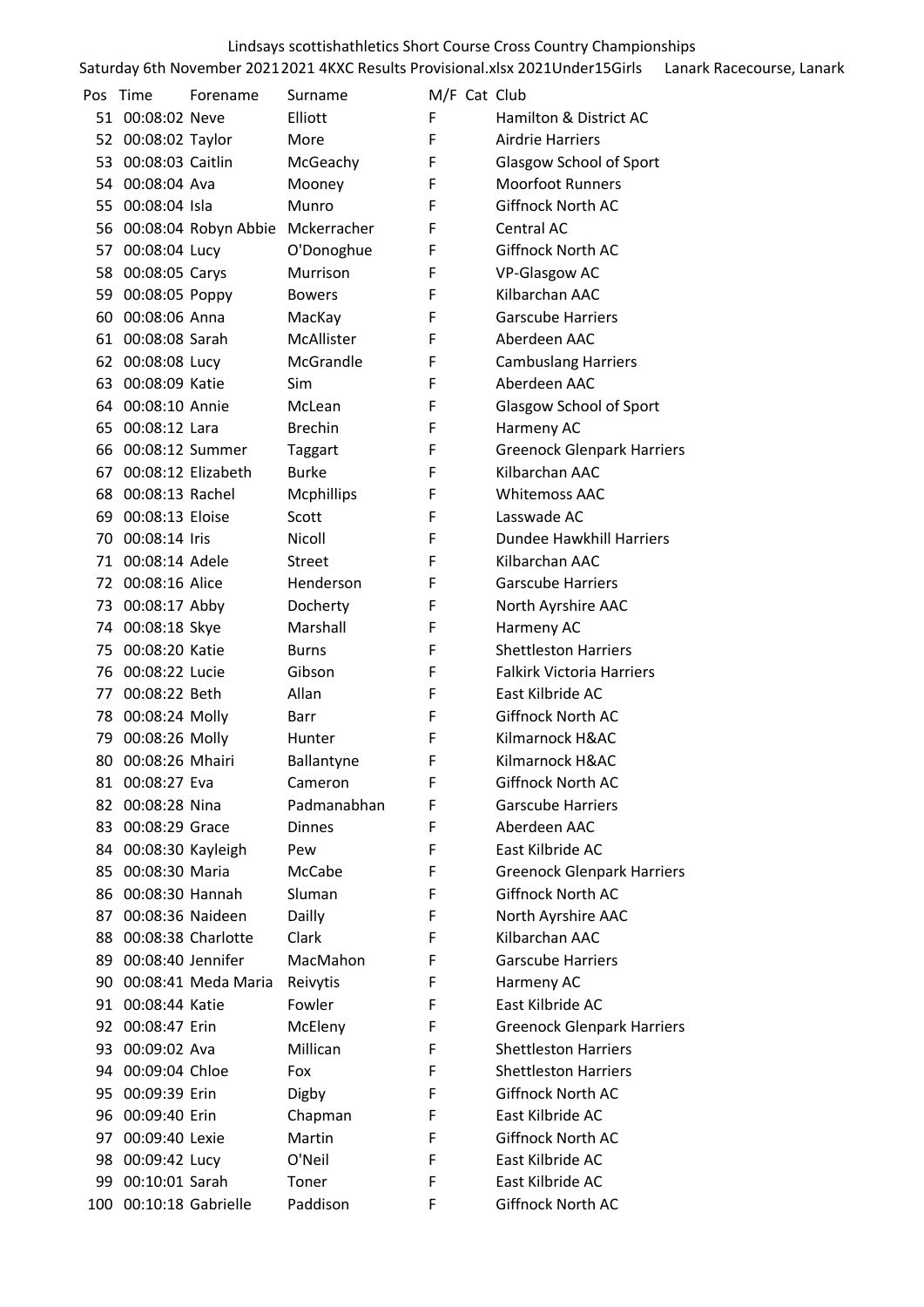|                | Saturday 6th November 2021       |                          |  | 2021 4KXC Results Provisional.xlsx U15G Teams | Lanark Racecourse, Lanark |
|----------------|----------------------------------|--------------------------|--|-----------------------------------------------|---------------------------|
|                | Pos Club                         | Points Pos Bib Time Name |  |                                               |                           |
| 1              | Giffnock North AC                | 24                       |  | 2 1051 0:06:48 Freya Campbell                 |                           |
|                |                                  |                          |  | 9 1054 0:07:05 Mili Macfarlane                |                           |
|                |                                  |                          |  | 13 1064 0:07:07 Scarlett Wilson               |                           |
| 2              | East Kilbride AC                 | 48                       |  | 8 1022 0:07:04 Aimee Anderson                 |                           |
|                |                                  |                          |  | 10 1025 0:07:05 Rhianna Docherty              |                           |
|                |                                  |                          |  | 30 1023 0:07:32 Amy Andrew                    |                           |
| 3              | <b>Falkirk Victoria Harriers</b> | 54                       |  | 3 1039 0:06:52 Charlotte Horne                |                           |
|                |                                  |                          |  | 25 1038 0:07:26 Katie Hedges                  |                           |
|                |                                  |                          |  | 26 1036 0:07:26 Chloe Davies                  |                           |
| 4              | Edinburgh AC                     | 68                       |  | 11 1031 0:07:06 Dashka MacDonald              |                           |
|                |                                  |                          |  | 14 1033 0:07:08 Megan McKay                   |                           |
|                |                                  |                          |  | 43 1032 0:07:45 Kate MacPhail                 |                           |
| 5              | Kilbarchan AAC                   | 68                       |  | 4 1085 0:06:56 Amy Teasdale                   |                           |
|                |                                  |                          |  | 5 1083 0:06:58 Zara Redmond                   |                           |
|                |                                  |                          |  | 59 1080 0:08:05 Poppy Bowers                  |                           |
| 6              | <b>Moorfoot Runners</b>          | 113                      |  | 17 1102 0:07:13 Lola Lockyer                  |                           |
|                |                                  |                          |  | 42 1101 0:07:44 Abbie Little                  |                           |
|                |                                  |                          |  | 54 1103 0:08:04 Ava Mooney                    |                           |
| $\overline{7}$ | Glasgow School of Sport          | 118                      |  | 1 1065 0:06:44 Millie McClelland-Brooks       |                           |
|                |                                  |                          |  | 53 1066 0:08:03 Caitlin McGeachy              |                           |
|                |                                  |                          |  | 64 1067 0:08:10 Annie McLean                  |                           |
| 8              | Central AC                       | 126                      |  | 21 1013 0:07:22 Niamh McKinlay                |                           |
|                |                                  |                          |  | 49 1011 0:07:55 Leah Brown                    |                           |
|                |                                  |                          |  | 56 1012 0:08:04 Robyn Abbie Mckerracher       |                           |
| 9              | Lasswade AC                      | 126                      |  | 19 1091 0:07:16 Freya Mowbray                 |                           |
|                |                                  |                          |  | 38 1090 0:07:42 Bethan Kitchin                |                           |
|                |                                  |                          |  | 69 1092 0:08:13 Eloise Scott                  |                           |
|                | 10 Aberdeen AAC                  | 136                      |  | 12 1002 0:07:07 Abby Farquhar                 |                           |
|                |                                  |                          |  | 61 1003 0:08:08 Sarah McAllister              |                           |
|                |                                  |                          |  | 63 1005 0:08:09 Katie Sim                     |                           |
|                | 11 Harmeny AC                    | 159                      |  | 46 1075 0:07:48 Natsai Nyabadza               |                           |
|                |                                  |                          |  | 48 1077 0:07:49 Esther Taylor                 |                           |
|                |                                  |                          |  | 65 1073 0:08:12 Lara Brechin                  |                           |
|                | 12 Shettleston Harriers          | 199                      |  | 31 1112 0:07:34 Katie Woods                   |                           |
|                |                                  |                          |  | 75 1109 0:08:20 Katie Burns                   |                           |
|                |                                  |                          |  | 93 1111 0:09:02 Ava Millican                  |                           |
|                | 13 Garscube Harriers             | 214                      |  | 60 1046 0:08:06 Anna MacKay                   |                           |
|                |                                  |                          |  | 72 1045 0:08:16 Alice Henderson               |                           |
|                |                                  |                          |  | 82 1048 0:08:28 Nina Padmanabhan              |                           |
|                | 14 Greenock Glenpark Harriers    | 243                      |  | 66 1071 0:08:12 Summer Taggart                |                           |
|                |                                  |                          |  | 85 1068 0:08:30 Maria McCabe                  |                           |

1069 0:08:47 Erin McEleny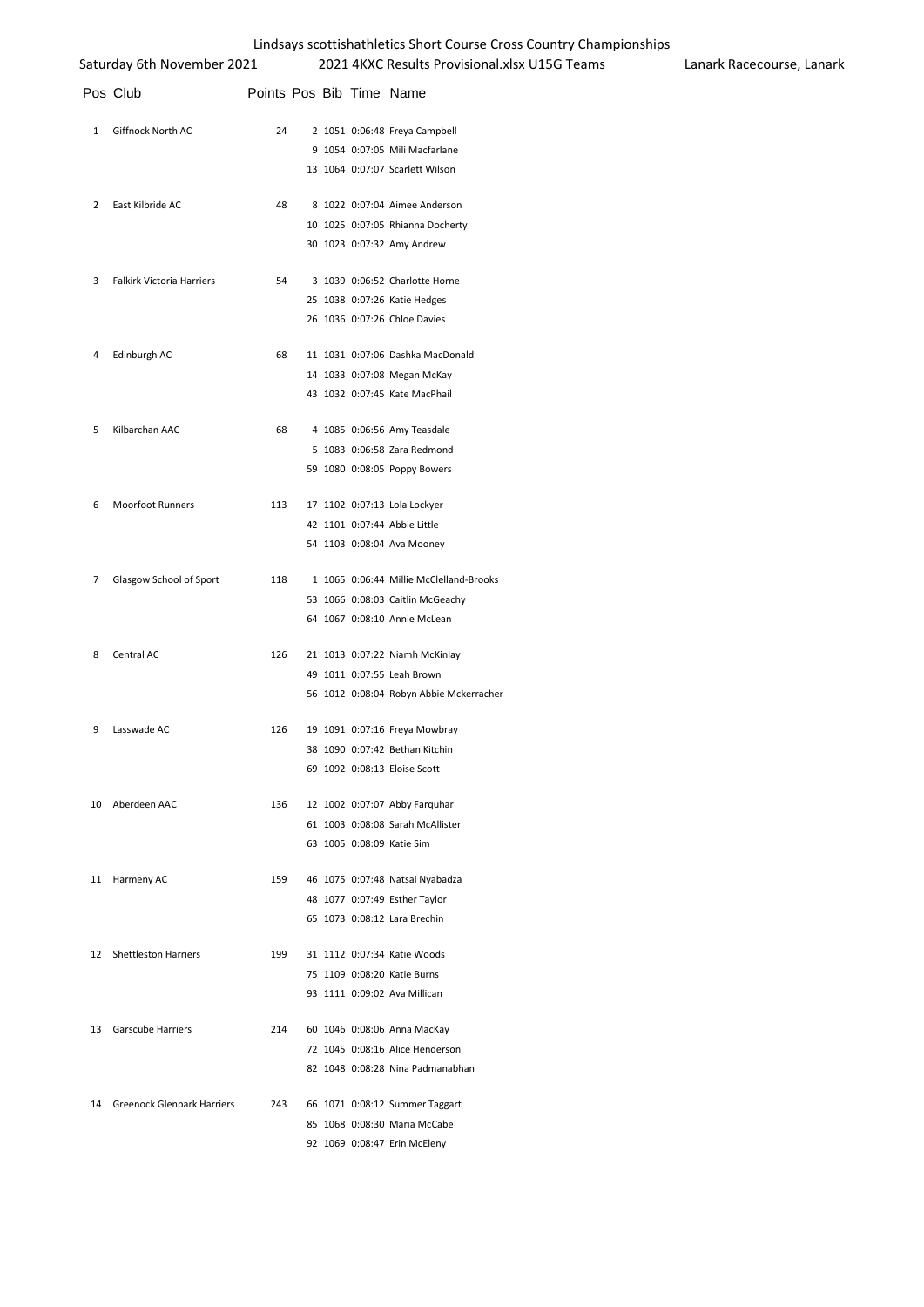|    | Pos Time          | Forename             | Surname       | M/F Cat Club |                                  |
|----|-------------------|----------------------|---------------|--------------|----------------------------------|
| 1  | 00:05:57 Oliver   |                      | Patton        | M            | Kilbarchan AAC                   |
| 2  | 00:05:58 Rhys     |                      | Crawford      | M            | Aberdeen AAC                     |
| 3  | 00:06:02 Luke     |                      | Culliton      | M            | <b>Falkirk Victoria Harriers</b> |
| 4  | 00:06:04 Kieran   |                      | Fulton        | м            | <b>Moorfoot Runners</b>          |
| 5  | 00:06:08 Andrew   |                      | McWilliam     | м            | Lasswade AC                      |
| 6  | 00:06:09 Alasdair |                      | Nugent        | M            | Giffnock North AC                |
| 7  | 00:06:12 Jack     |                      | Wallace       | м            | Giffnock North AC                |
| 8  | 00:06:15 Andrew   |                      | <b>Baird</b>  | M            | Ross County AC                   |
| 9  | 00:06:16 Thomas   |                      | Reynolds      | м            | Aberdeen AAC                     |
| 10 | 00:06:24 Zico     |                      | Field         | M            | Gala Harriers                    |
| 11 | 00:06:24 Patrick  |                      | <b>Barnes</b> | M            | Edinburgh AC                     |
| 12 | 00:06:25 Dylan    |                      | Daunt         | M            | Edinburgh AC                     |
| 13 | 00:06:26 Rowan    |                      | Taylor        | M            | Lasswade AC                      |
| 14 | 00:06:29 Oscar    |                      | Chirnside     | м            | Aberdeen AAC                     |
| 15 | 00:06:29 Ryan     |                      | Kellock       | M            | Law & District AAC               |
| 16 | 00:06:31 James    |                      | Mowat         | м            | Giffnock North AC                |
| 17 | 00:06:32 Dan      |                      | McGuire       | M            | Harmeny AC                       |
| 18 | 00:06:33 Andrew   |                      | Grant         | M            | <b>Strathearn Harriers</b>       |
| 19 | 00:06:33 Oliver   |                      | MacDonald     | M            | Giffnock North AC                |
| 20 | 00:06:34 James    |                      | Clark         | м            | <b>VP-Glasgow AC</b>             |
| 21 |                   | 00:06:35 Matthew     | Shaw          | M            | Giffnock North AC                |
| 22 |                   | 00:06:36 Laurence    | Ward          | M            | Edinburgh AC                     |
| 23 | 00:06:36 Andrew   |                      | Shorts        | M            | Kilbarchan AAC                   |
| 24 | 00:06:37 Finlay   |                      | McKay         | M            | Aberdeen AAC                     |
| 25 | 00:06:38 James    |                      | Wotherspoon   | м            | Harmeny AC                       |
| 26 | 00:06:38 Sam      |                      | McCarthy      | M            | <b>Cambuslang Harriers</b>       |
| 27 | 00:06:39 Ruari    |                      | Laskey        | M            | Giffnock North AC                |
| 28 | 00:06:40 Kieran   |                      | Hardie        | м            | Harmeny AC                       |
| 29 | 00:06:41 Calan    |                      | Chong         | M            | Giffnock North AC                |
| 30 | 00:06:42 Ross     |                      | Christie      | M            | Gala Harriers                    |
|    | 31 00:06:43 Angus |                      | Millar        | м            | Springburn Harriers              |
| 32 | 00:06:44 Fraser   |                      | Lupton        | M            | Team East Lothian                |
| 33 | 00:06:44 Fraser   |                      | MacKenzie     | M            | Metro Aberdeen RC                |
| 34 | 00:06:45 Dair     |                      | Alexander     | M            | Harmeny AC                       |
| 35 | 00:06:45 Jamie    |                      | Connor        | M            | East Kilbride AC                 |
| 36 | 00:06:45 Jamie    |                      | Ferries       | M            | Metro Aberdeen RC                |
| 37 | 00:06:46 Aaron    |                      | Thomson       | M            | East Kilbride AC                 |
| 38 | 00:06:48 Robert   |                      | Nicol         | M            | <b>Garscube Harriers</b>         |
| 39 | 00:06:48 Harris   |                      | McNicol       | M            | Kilmarnock H&AC                  |
| 40 | 00:06:50 Cormac   |                      | <b>Shiels</b> | M            | Giffnock North AC                |
| 41 |                   | 00:06:51 Christopher | <b>Black</b>  | M            | <b>Cambuslang Harriers</b>       |
| 42 | 00:06:52 lain     |                      | Jordan        | Μ            | Perth Strathtay Harriers         |
| 43 |                   | 00:06:53 Matthew     | Monachello    | M            | Kilmarnock H&AC                  |
| 44 | 00:06:53 Grant    |                      | McEachern     | M            | <b>Cumbernauld AAC</b>           |
| 45 | 00:06:54 Struan   |                      | Gatherer      | М            | Perth Strathtay Harriers         |
| 46 | 00:06:56 Irvine   |                      | Welsh         | M            | <b>Teviotdale Harriers</b>       |
| 47 | 00:06:58 Sam      |                      | Walton        | Μ            | North Ayrshire AAC               |
| 48 | 00:06:58 George   |                      | Ross          | M            | Ross County AC                   |
| 49 | 00:06:59 Thomas   |                      | Reay          | Μ            | Giffnock North AC                |
| 50 | 00:07:00 Alasdair |                      | Maclean       | Μ            | Ayr Seaforth AC                  |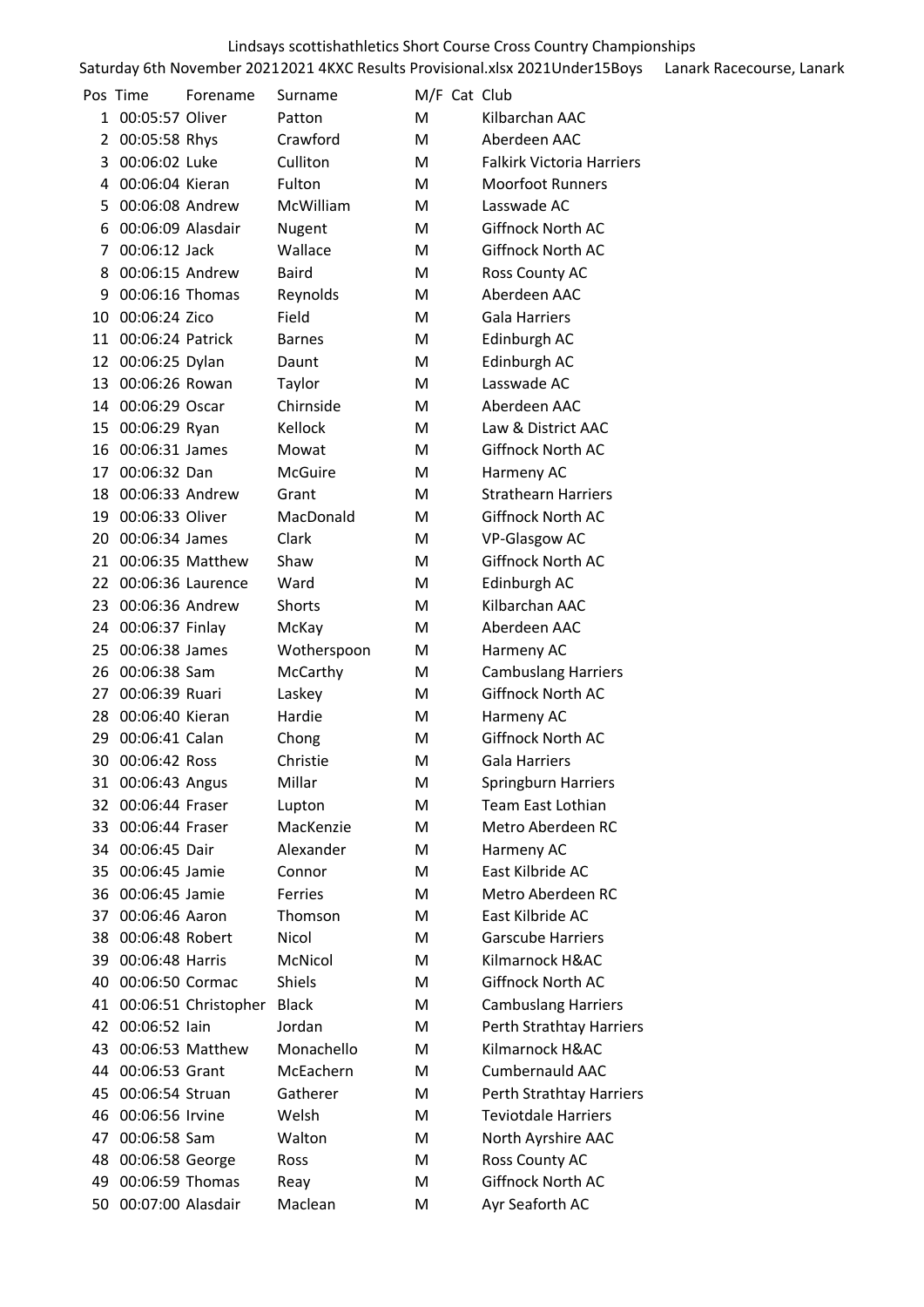|    | Pos Time           | Forename             | Surname          | M/F Cat Club |                             |
|----|--------------------|----------------------|------------------|--------------|-----------------------------|
| 51 |                    | 00:07:00 Jonathan    | Hunter           | м            | East Kilbride AC            |
| 52 | 00:07:01 Francis   |                      | Santangeli       | M            | East Kilbride AC            |
| 53 | 00:07:02 Ryan      |                      | McNamara         | М            | East Kilbride AC            |
| 54 |                    | 00:07:04 Matthew     | Gall             | M            | Helensburgh AAC             |
| 55 | 00:07:06 Joseph    |                      | Reilly           | м            | <b>Shettleston Harriers</b> |
| 56 | 00:07:07 Lewis     |                      | Cook             | м            | <b>Cambuslang Harriers</b>  |
| 57 | 00:07:07 Fraser    |                      | McIntyre         | M            | Ayr Seaforth AC             |
| 58 | 00:07:08 Ben       |                      | Cuthill          | M            | Aberdeen AAC                |
| 59 | 00:07:10 Patrick   |                      | Snowden          | M            | Lasswade AC                 |
| 60 | 00:07:10 Louis     |                      | Lazcano-Thornton | M            | Corstorphine AAC            |
| 61 | 00:07:11 Adam      |                      | Clifford         | M            | <b>Shettleston Harriers</b> |
| 62 | 00:07:13 Lewis     |                      | Andrews          | M            | Corstorphine AAC            |
| 63 | 00:07:14 Daniel    |                      | Simpson          | м            | Law & District AAC          |
| 64 | 00:07:16 Oliver    |                      | Wishart          | M            | Pitreavie AAC               |
| 65 | 00:07:17 Leo       |                      | <b>Brockie</b>   | M            | Ayr Seaforth AC             |
| 66 |                    | 00:07:19 Cameron     | Robertson        | м            | Nithsdale AC                |
| 67 | 00:07:20 Charlie   |                      | McAllister       | м            | Giffnock North AC           |
| 68 | 00:07:20 Lewis     |                      | Harrison         | M            | Corstorphine AAC            |
| 69 | 00:07:22 Ciarian   |                      | Muir             | М            | <b>Whitemoss AAC</b>        |
| 70 | 00:07:23 Andrew    |                      | Robinson         | M            | George Heriot's School      |
| 71 | 00:07:23 Archie    |                      | Watters          | м            | Springburn Harriers         |
| 72 | 00:07:28 Dylan     |                      | Edwards          | м            | East Kilbride AC            |
| 73 | 00:07:37 George    |                      | Insley           | M            | Metro Aberdeen RC           |
| 74 | 00:07:39 Finn      |                      | McCafferty       | M            | <b>Cumbernauld AAC</b>      |
| 75 |                    | 00:07:42 Matthew     | McQuaid          | M            | East Kilbride AC            |
| 76 | 00:07:44 Jude      |                      | McGuigan         | м            | Giffnock North AC           |
| 77 | 00:07:47 Nathan    |                      | Cairns           | м            | Kilbarchan AAC              |
| 78 | 00:07:52 Will      |                      | Heatlie          | м            | Lasswade AC                 |
| 79 | 00:07:52 Steven    |                      | Cooper           | м            | <b>Whitemoss AAC</b>        |
| 80 | 00:07:59 Daniel    |                      | Owens            | M            | <b>Garscube Harriers</b>    |
| 81 |                    | 00:08:04 Matthew     | Fox              | Μ            | <b>Shettleston Harriers</b> |
| 82 |                    | 00:08:13 Christopher | Hargreaves       | М            | <b>Garscube Harriers</b>    |
| 83 | 00:08:31 David     |                      | Inglis           | M            | Kilmarnock H&AC             |
|    | 84 00:08:34 Finlay |                      | Wilson           | М            | George Heriot's School      |
| 85 | 00:08:44 Haris     |                      | Wyart            | М            | <b>VP-Glasgow AC</b>        |
|    | 86 00:08:44 Kieran |                      | <b>Budd</b>      | М            | East Kilbride AC            |
| 87 | 00:08:57 Owain     |                      | Thom             | М            | Metro Aberdeen RC           |
| 88 | 00:09:02 Jack      |                      | McInnes          | М            | Pitreavie AAC               |
|    |                    |                      |                  |              |                             |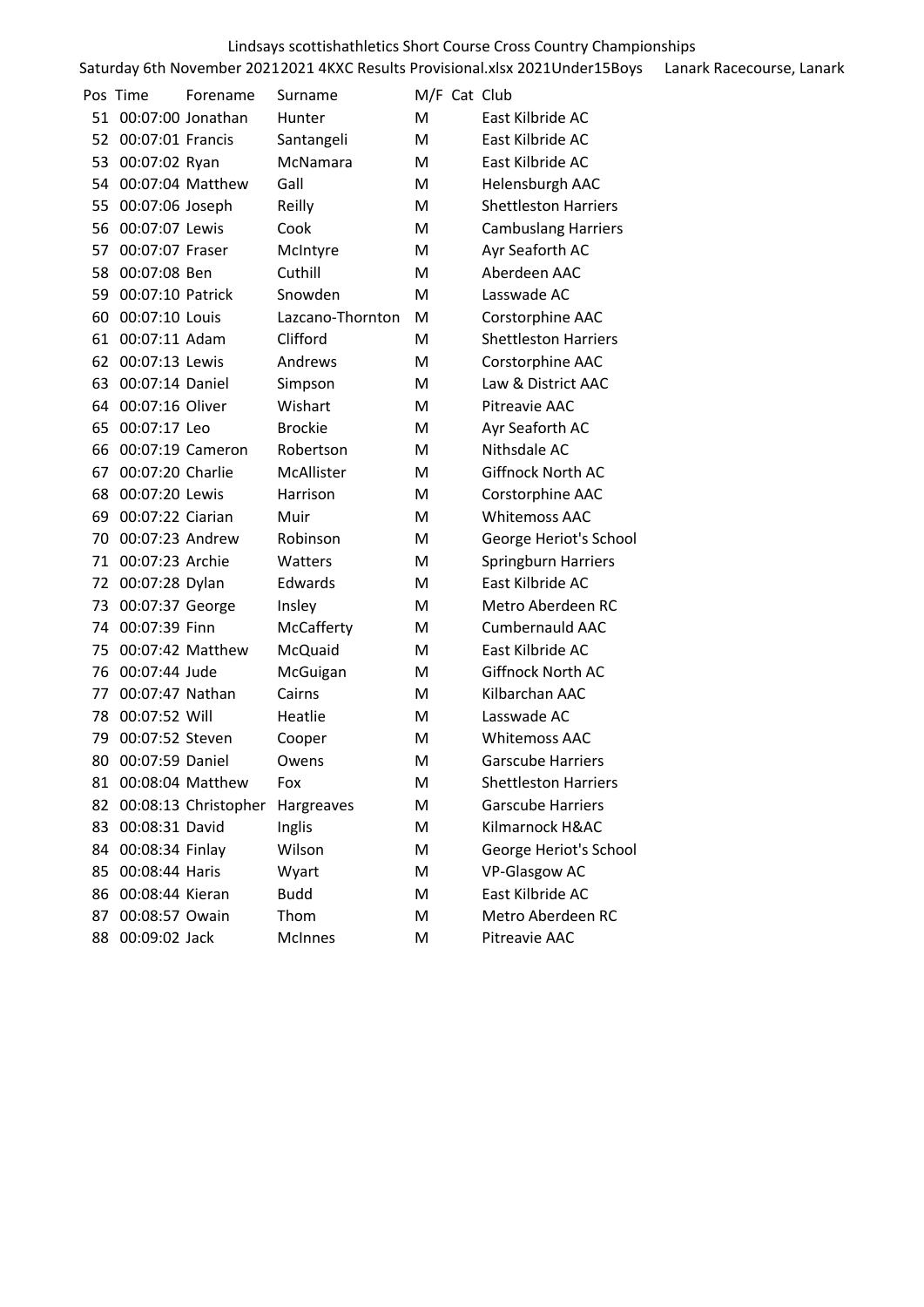|    | Saturday 6th November 2021  |     |    |         |                             | 2021 4KXC Results Provisional.xlsx U15B Teams | Lanark Racecourse, Lanark |
|----|-----------------------------|-----|----|---------|-----------------------------|-----------------------------------------------|---------------------------|
|    | Pos Club                    |     |    |         | Points Pos Bib Runtime Name |                                               |                           |
| 1  | Aberdeen AAC                | 25  |    | 2 1121  | 0:05:58                     | Rhys Crawford                                 |                           |
|    |                             |     |    | 9 1125  | 0:06:16                     | Thomas Reynolds                               |                           |
|    |                             |     |    | 14 1120 | 0:06:29                     | Oscar Chirnside                               |                           |
| 2  | Giffnock North AC           | 29  |    | 6 1174  | 0:06:09                     | Alasdair Nugent                               |                           |
|    |                             |     |    | 7 1178  | 0:06:12                     | Jack Wallace                                  |                           |
|    |                             |     |    | 16 1173 | 0:06:31                     | James Mowat                                   |                           |
| 3  | Edinburgh AC                | 45  |    | 11 1149 | 0:06:24                     | Patrick Barnes                                |                           |
|    |                             |     |    | 12 1150 | 0:06:25                     | Dylan Daunt                                   |                           |
|    |                             |     |    | 22 1151 | 0:06:36                     | Laurence Ward                                 |                           |
| 4  | Harmeny AC                  | 70  |    | 17 1183 | 0:06:32                     | Dan McGuire                                   |                           |
|    |                             |     |    | 25 1185 | 0:06:38                     | James Wotherspoon                             |                           |
|    |                             |     |    | 28 1181 | 0:06:40                     | Kieran Hardie                                 |                           |
| 5  | Lasswade AC                 | 77  |    | 5 1195  | 0:06:08                     | Andrew McWilliam                              |                           |
|    |                             |     | 13 | 1197    | 0:06:26                     | Rowan Taylor                                  |                           |
|    |                             |     |    | 59 1196 | 0:07:10                     | Patrick Snowden                               |                           |
| 6  | Kilbarchan AAC              | 101 |    | 1 1189  | 0:05:57                     | Oliver Patton                                 |                           |
|    |                             |     |    | 23 1190 | 0:06:36                     | <b>Andrew Shorts</b>                          |                           |
|    |                             |     |    | 77 1188 | 0:07:47                     | Nathan Cairns                                 |                           |
| 7  | East Kilbride AC            | 123 |    | 35 1141 | 0:06:45                     | Jamie Connor                                  |                           |
|    |                             |     |    | 37 1148 | 0:06:46                     | Aaron Thomson                                 |                           |
|    |                             |     |    | 51 1143 | 0:07:00                     | Jonathan Hunter                               |                           |
| 8  | <b>Cambuslang Harriers</b>  | 123 |    | 26 1131 | 0:06:38                     | Sam McCarthy                                  |                           |
|    |                             |     |    | 41 1129 | 0:06:51                     | Christopher Black                             |                           |
|    |                             |     |    | 56 1130 | 0:07:07                     | Lewis Cook                                    |                           |
| 9  | Metro Aberdeen RC           | 142 |    | 33 1203 | 0:06:44                     | Fraser MacKenzie                              |                           |
|    |                             |     | 36 | 1201    | 0:06:45                     | Jamie Ferries                                 |                           |
|    |                             |     |    | 73 1202 | 0:07:37                     | George Insley                                 |                           |
| 10 | Kilmarnock H&AC             | 165 |    | 39 1192 | 0:06:48                     | Harris McNicol                                |                           |
|    |                             |     |    | 43 1193 | 0:06:53                     | <b>Matthew Monachello</b>                     |                           |
|    |                             |     |    | 83 1191 | 0:08:31                     | David Inglis                                  |                           |
|    | 11 Ayr Seaforth AC          | 172 |    | 50 1127 | 0:07:00                     | Alasdair Maclean                              |                           |
|    |                             |     |    | 57 1128 | 0:07:07                     | Fraser McIntyre                               |                           |
|    |                             |     |    | 65 1126 | 0:07:17                     | Leo Brockie                                   |                           |
|    | 12 Corstorphine AAC         | 190 |    | 60 1137 | 0:07:10                     | Louis Lazcano-Thornton                        |                           |
|    |                             |     |    | 62 1133 | 0:07:13                     | Lewis Andrews                                 |                           |
|    |                             |     |    | 68 1134 | 0:07:20                     | Lewis Harrison                                |                           |
| 13 | <b>Shettleston Harriers</b> | 197 |    | 55 1219 | 0:07:06                     | Joseph Reilly                                 |                           |
|    |                             |     |    | 61 1216 | 0:07:11                     | Adam Clifford                                 |                           |
|    |                             |     |    | 81 1218 | 0:08:04                     | Matthew Fox                                   |                           |
| 14 | Garscube Harriers           | 200 |    | 38 1157 | 0:06:48                     | Robert Nicol                                  |                           |
|    |                             |     |    | 80 1158 | 0:07:59                     | Daniel Owens                                  |                           |
|    |                             |     |    | 82 1156 | 0:08:13                     | <b>Christopher Hargreaves</b>                 |                           |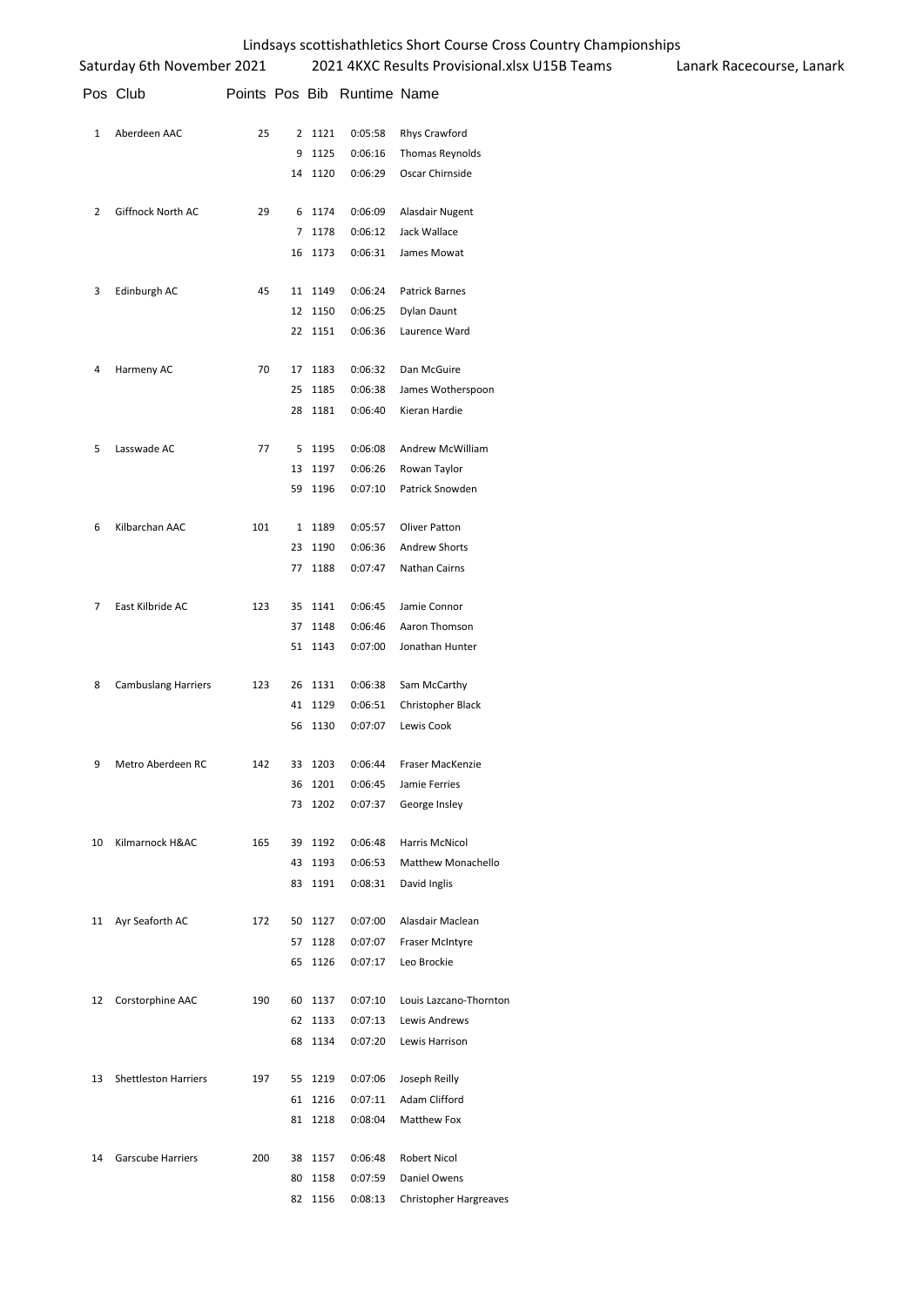|    | Pos Time          | Forename Surname   |                |   | M/F Cat Club                      |
|----|-------------------|--------------------|----------------|---|-----------------------------------|
| 1  | 00:10:59 Louisa   |                    | <b>Brown</b>   | F | <b>Garscube Harriers</b>          |
| 2  | 00:11:35 Katie    |                    | Christie       | F | <b>Falkirk Victoria Harriers</b>  |
| 3  | 00:11:40 Maja     |                    | Thomson        | F | Team East Lothian                 |
| 4  | 00:11:46 Esme     |                    | Dougall        | F | Giffnock North AC                 |
| 5  | 00:11:51 Olivia   |                    | Meikle         | F | Lasswade AC                       |
| 6  | 00:11:53 Millie   |                    | Nicholl        | F | <b>Cambuslang Harriers</b>        |
| 7  | 00:12:00 Katie    |                    | Johnson        | F | Edinburgh AC                      |
| 8  | 00:12:02 Hannah   |                    | Taylor         | F | Aberdeen AAC                      |
| 9  | 00:12:05 Beth     |                    | Urquhart       | F | Moray RR                          |
| 10 | 00:12:05 Kate     |                    | Paul           | F | Giffnock North AC                 |
| 11 | 00:12:07 Anise    |                    | Macaulay Orr   | F | Edinburgh AC                      |
| 12 | 00:12:10 Grace    |                    | MacDonald      | F | Aberdeen AAC                      |
| 13 | 00:12:13 Emma     |                    | McLennan       | F | <b>Giffnock North AC</b>          |
| 14 | 00:12:16 Caitlyn  |                    | Christie       | F | <b>Falkirk Victoria Harriers</b>  |
| 15 | 00:12:19 Lauren   |                    | Doney          | F | Corstorphine AAC                  |
| 16 | 00:12:21 Aimee    |                    | Tawse          | F | Aberdeen AAC                      |
| 17 | 00:12:25 Beth     |                    | Trainer        | F | <b>Garscube Harriers</b>          |
| 18 | 00:12:29 Skye     |                    | Rae            | F | Nithsdale AC                      |
| 19 | 00:12:33 Erin     |                    | Hendry         | F | <b>Falkirk Victoria Harriers</b>  |
| 20 | 00:12:39 Fiona    |                    | Currie         | F | Law & District AAC                |
| 21 | 00:12:44 Katie    |                    | Slimon         | F | Glasgow School of Sport           |
| 22 | 00:12:46 Rachel   |                    | Giffen         | F | Springburn Harriers               |
| 23 | 00:12:53 Amy      |                    | Crawford       | F | Corstorphine AAC                  |
| 24 | 00:12:54 Olivia   |                    | Boyle          | F | <b>Whitemoss AAC</b>              |
| 25 | 00:12:55 Chrissie |                    | <b>Francis</b> | F | <b>Garscube Harriers</b>          |
| 26 | 00:13:02 Abbie    |                    | McClue         | F | <b>Cambuslang Harriers</b>        |
| 27 | 00:13:04 Ruby     |                    | McGill         | F | <b>Greenock Glenpark Harriers</b> |
| 28 |                   | 00:13:04 Alexandra | Cathie         | F | <b>Whitemoss AAC</b>              |
| 29 | 00:13:05 Ruth     |                    | <b>Burns</b>   | F | Aberdeen AAC                      |
| 30 | 00:13:15 Yuki     |                    | Faulds         | F | Law & District AAC                |
| 31 | 00:13:17 Islay    |                    | Hubbard        | F | Ayr Seaforth AC                   |
| 32 | 00:13:23 Katie    |                    | Kilpatrick     | F | Nithsdale AC                      |
| 33 | 00:13:30 Eva      |                    | Ritchie        | F | <b>Cambuslang Harriers</b>        |
| 34 | 00:13:41 Eilidh   |                    | Kennedy        | F | <b>Cambuslang Harriers</b>        |
| 35 |                   | 00:13:46 Charlotte | Narducci       | F | Aberdeen AAC                      |
| 36 | 00:13:48 Sophie   |                    | McColm         | F | Ayr Seaforth AC                   |
| 37 | 00:13:52 Ayumi    |                    | Faulds         | F | Law & District AAC                |
| 38 | 00:13:58 Kirstin  |                    | Grant          | F | Aberdeen AAC                      |
| 39 | 00:14:02 Megan    |                    | Smith          | F | Giffnock North AC                 |
| 40 | 00:14:08 Molly    |                    | Fairfield      | F | Pitreavie AAC                     |
| 41 | 00:14:09 Erin     |                    | Ellor          | F | <b>Shettleston Harriers</b>       |
| 42 | 00:14:17 Lucy     |                    | Hoy            | F | Kilmarnock H&AC                   |
| 43 | 00:14:18 Millie   |                    | Eatherington   | F | East Kilbride AC                  |
| 44 | 00:14:20 Amanda   |                    |                | F | Law & District AAC                |
|    |                   |                    | Quinn          |   |                                   |
| 45 | 00:14:43 Jessica  |                    | Grant          | F | <b>Shettleston Harriers</b>       |
| 46 | 00:14:50 Elsa     |                    | Parnaby        | F | Banchory Stonehaven AC            |
| 47 | 00:15:05 Zosia    |                    | Paddon         | F | Central AC                        |
| 48 | 00:15:08 Hanna    |                    | Liddle         | F | Kirkintilloch Olympians           |
| 49 | 00:15:21 Kirsten  |                    | <b>Morris</b>  | F | Livingston AC<br>Kilmarnock H&AC  |
| 50 | 00:15:23 Izzy     |                    | Caufield       | F |                                   |
| 51 |                   | 00:16:32 Abbigael  | Crawford       | F | <b>Greenock Glenpark Harriers</b> |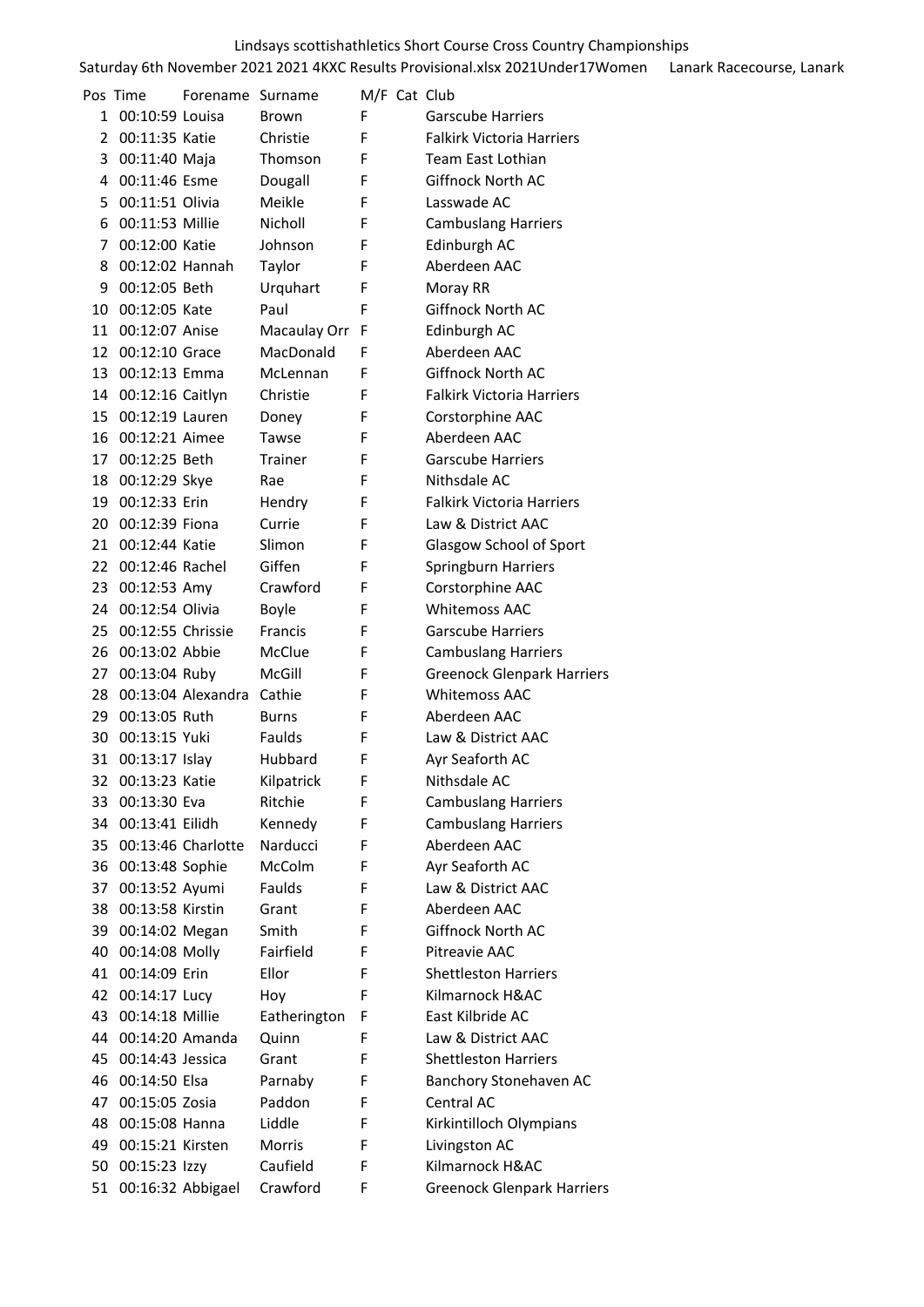|                | Pos Club                         |    |              |     | Points Pos Bib Runtime Name |                        |
|----------------|----------------------------------|----|--------------|-----|-----------------------------|------------------------|
| $\mathbf{1}$   | Giffnock North AC                | 27 | 4            | 816 | 0:11:46                     | <b>Esme Dougall</b>    |
|                |                                  |    | 10           | 819 | 0:12:05                     | Kate Paul              |
|                |                                  |    | 13           | 817 | 0:12:13                     | Emma McLennan          |
| $\overline{2}$ | <b>Falkirk Victoria Harriers</b> | 35 | 2            | 808 | 0:11:35                     | Katie Christie         |
|                |                                  |    | 14           | 807 | 0:12:16                     | Caitlyn Christie       |
|                |                                  |    | 19           | 809 | 0:12:33                     | Erin Hendry            |
| 3              | Aberdeen AAC                     | 36 | 8            | 792 | 0:12:02                     | Hannah Taylor          |
|                |                                  |    | 12           | 788 | 0:12:10                     | <b>Grace MacDonald</b> |
|                |                                  |    | 16           | 791 | 0:12:21                     | Aimee Tawse            |
| 4              | <b>Garscube Harriers</b>         | 43 | $\mathbf{1}$ | 812 | 0:10:59                     | Louisa Brown           |
|                |                                  |    | 17           | 815 | 0:12:25                     | <b>Beth Trainer</b>    |
|                |                                  |    | 25           | 813 | 0:12:55                     | Chrissie Francis       |
| 5              | <b>Cambuslang Harriers</b>       | 65 | 6            | 798 | 0:11:53                     | Millie Nicholl         |
|                |                                  |    | 26           | 797 | 0:13:02                     | Abbie McClue           |
|                |                                  |    | 33           | 799 | 0:13:30                     | Eva Ritchie            |
| 6              | Law & District AAC               | 87 | 20           | 833 | 0:12:39                     | Fiona Currie           |
|                |                                  |    | 30           | 835 | 0:13:15                     | Yuki Faulds            |
|                |                                  |    | 37           | 834 | 0:13:52                     | Ayumi Faulds           |
|                |                                  |    |              |     |                             |                        |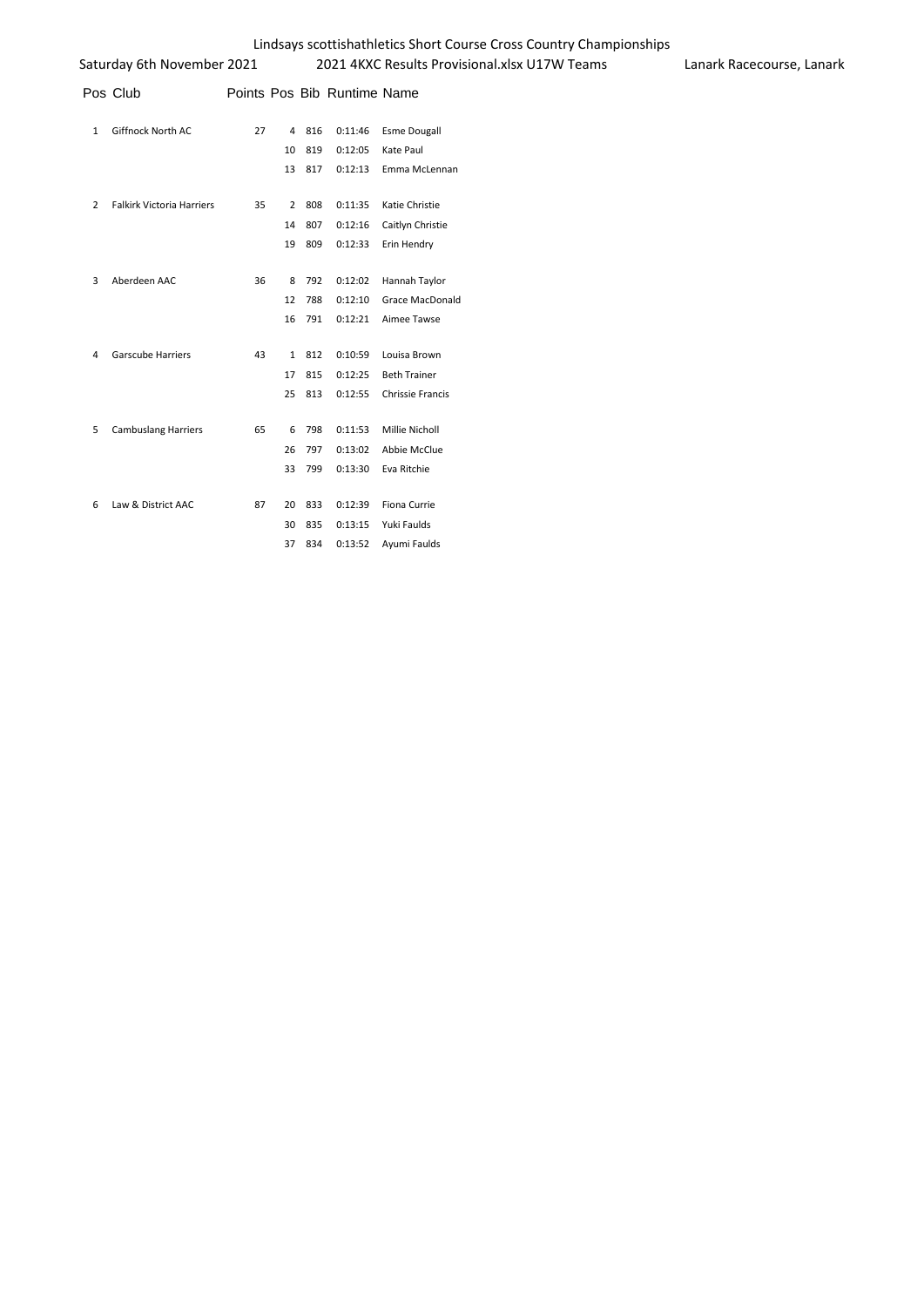|    | Pos Time             | Forename            | Surname          |   | M/F Cat Club                      |
|----|----------------------|---------------------|------------------|---|-----------------------------------|
| 1  | 00:09:42 Reuben      |                     | Macdonald        | м | Giffnock North AC                 |
| 2  | 00:09:44 Tendai      |                     | Nyabadza         | M | Harmeny AC                        |
| 3  | 00:09:45 Corey       |                     | Campbell         | м | Team East Lothian                 |
| 4  | 00:09:54 Fraser      |                     | Gilmour          | м | <b>VP-Glasgow AC</b>              |
| 5  | 00:09:59 Jamie       |                     | Phillips         | м | Kilmarnock H&AC                   |
| 6  | 00:10:01 Connor      |                     | Bell             | м | Central AC                        |
| 7  | 00:10:01 Conan       |                     | Harper           | м | <b>Teviotdale Harriers</b>        |
| 8  |                      | 00:10:03 Cameron    | Deverill         | M | Giffnock North AC                 |
| 9  | 00:10:10 Ewan        |                     | Christie         | м | Gala Harriers                     |
| 10 | 00:10:13 Reiss       |                     | Marshall         | М | Fife AC                           |
| 11 | 00:10:15 Alasdair    |                     | Wallace          | м | Harmeny AC                        |
| 12 | 00:10:16 Luke        |                     | Lindsay          | м | Kilbarchan AAC                    |
| 13 |                      | 00:10:17 Jonathon   | Downey           | м | Kilmarnock H&AC                   |
|    | 14 00:10:19 Finlay   |                     | Ross             | м | Harmeny AC                        |
| 15 | 00:10:19 Logan       |                     | Beagley          | м | Livingston AC                     |
| 16 | 00:10:20 Harris      |                     | Pagett           | м | <b>Strathearn Harriers</b>        |
| 17 | 00:10:22 Aidan       |                     | Page             | м | Team East Lothian                 |
| 18 | 00:10:23 Angus       |                     | Wright           | м | Team East Lothian                 |
| 19 | 00:10:31 Oscar       |                     | Logan            | м | Law & District AAC                |
| 20 | 00:10:33 Josh        |                     | Adams            | м | Giffnock North AC                 |
| 21 | 00:10:38 Ethan       |                     | Lorimer          | м | Harmeny AC                        |
| 22 | 00:10:38 David       |                     | Woods            | м | <b>Shettleston Harriers</b>       |
| 23 | 00:10:39 Jordan      |                     | Phillips         | м | Kilmarnock H&AC                   |
| 24 |                      | 00:10:44 Matthew    | Knak             | м | Giffnock North AC                 |
| 25 | 00:10:45 Caiden      |                     | Thom             | м | Metro Aberdeen RC                 |
| 26 | 00:10:46 Ruairidh    |                     | Williams         | м | Corstorphine AAC                  |
| 27 | 00:10:49 Harry       |                     | McDougall-Smith  | M | <b>Garscube Harriers</b>          |
| 28 | 00:10:49 Lewis       |                     | Roddis           | M | <b>Cambuslang Harriers</b>        |
| 29 |                      | 00:10:51 Aleksandar | Jovcic           | M | Aberdeen AAC                      |
| 30 |                      | 00:10:53 Matthew    | Cox              | M | <b>Giffnock North AC</b>          |
|    | 31 00:10:55 Jonathan |                     | Dow              | M | <b>Cambuslang Harriers</b>        |
|    | 32 00:10:57 Finlay   |                     | Robb             | M | <b>Cambuslang Harriers</b>        |
| 33 | 00:10:58 Gregor      |                     | Hunter           | м | <b>Falkirk Victoria Harriers</b>  |
|    | 34 00:11:03 Patrick  |                     | Milne            | М | Corstorphine AAC                  |
|    | 35 00:11:03 Caleb    |                     | <b>Brock</b>     | М | Aberdeen AAC                      |
| 36 | 00:11:07 Glen        |                     | Griffiths        | м | Giffnock North AC                 |
| 37 | 00:11:08 Jude        |                     | Dolan            | М | <b>Greenock Glenpark Harriers</b> |
| 38 | 00:11:12 Cameron     |                     | Rankine          | м | <b>Gala Harriers</b>              |
| 39 | 00:11:13 Alastair    |                     | Scott            | М | Lasswade AC                       |
|    | 40 00:11:14 Calum    |                     | Charters         | M | East Kilbride AC                  |
| 41 | 00:11:15 Logan       |                     | Whitton          | М | Law & District AAC                |
| 42 | 00:11:19 Hugh        |                     | <b>Borthwick</b> | М | <b>Garscube Harriers</b>          |
|    | 43 00:11:20 Archie   |                     | Irwin            | м | Harmeny AC                        |
|    | 44 00:11:21 Innes    |                     | McPherson        | M | Giffnock North AC                 |
| 45 | 00:11:23 Craig       |                     | Cherrie          | м | Law & District AAC                |
| 46 | 00:11:24 Callum      |                     | Paterson         | м | <b>VP-Glasgow AC</b>              |
| 47 | 00:11:24 Callum      |                     | MacDonald        | М | <b>Garscube Harriers</b>          |
| 48 | 00:11:27 Crawford    |                     | Smith            | м | Kirkintilloch Olympians           |
| 49 | 00:11:32 James       |                     | Leaf             | М | Giffnock North AC                 |
|    | 50 00:11:35 Ben      |                     | Campbell         | M | <b>Greenock Glenpark Harriers</b> |
|    |                      |                     |                  |   |                                   |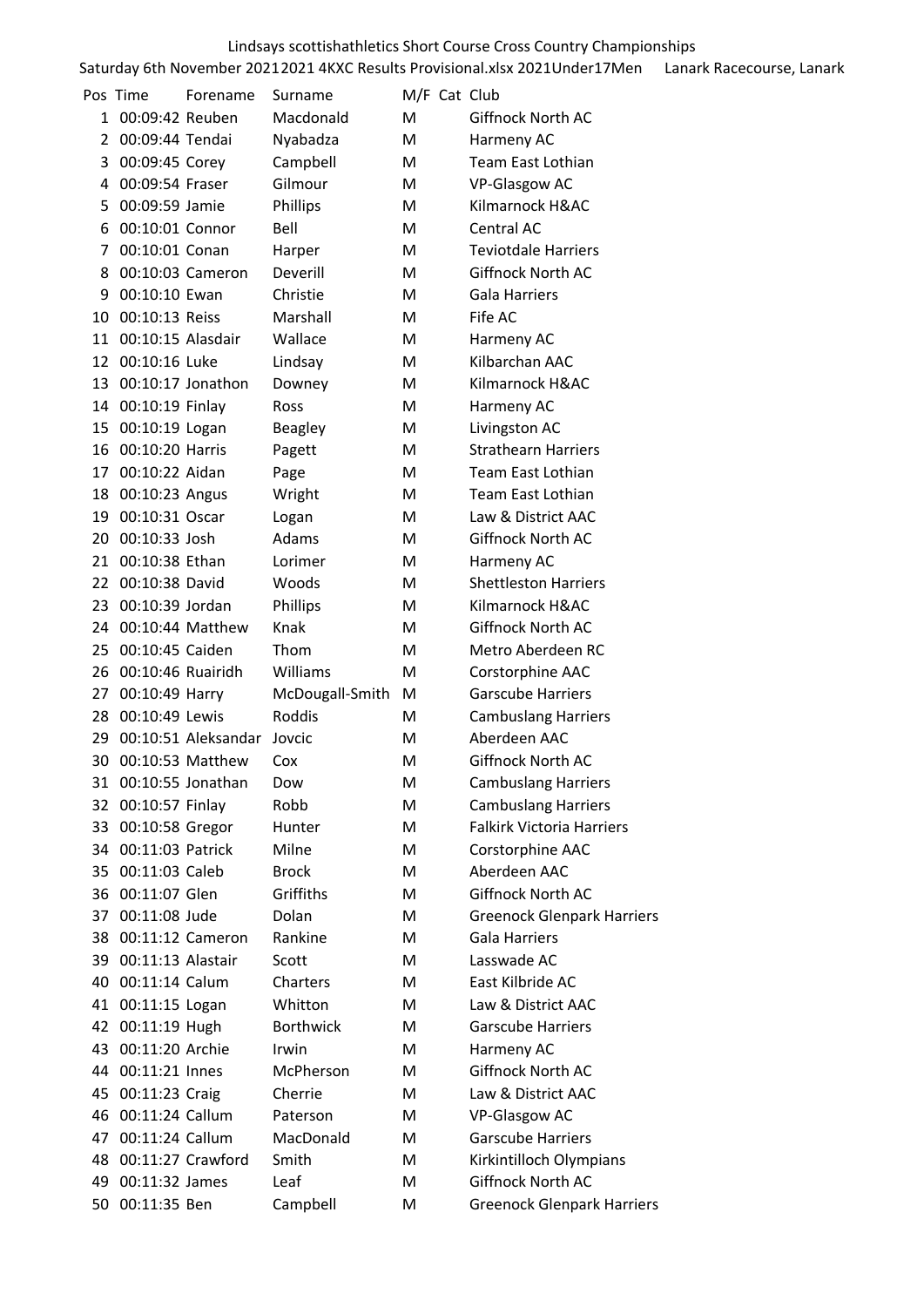# Saturday 6th November 2021 2021 4KXC Results Provisional.xlsx 2021Under17Men Lanark Racecourse, Lanark Lindsays scottishathletics Short Course Cross Country Championships

|    | Pos Time             | Forename         | Surname   | M/F Cat Club |                                   |
|----|----------------------|------------------|-----------|--------------|-----------------------------------|
| 51 | 00:11:35 Connor      |                  | Scobie    | M            | Ayr Seaforth AC                   |
|    | 52 00:11:35 Liam     |                  | Proctor   | м            | Metro Aberdeen RC                 |
| 53 | 00:11:38 Murray      |                  | Scott     | М            | Metro Aberdeen RC                 |
| 54 | 00:11:39 Calum       |                  | Mackenzie | M            | Cumbernauld AAC                   |
| 55 | 00:11:40 Keir        |                  | Arthur    | M            | Inverclyde AC                     |
| 56 | 00:11:40 Joe         |                  | McDermott | M            | George Heriot's School            |
| 57 | 00:11:41 Jamie       |                  | Davidson  | м            | Giffnock North AC                 |
| 58 | 00:11:41 Tommy       |                  | Thin      | M            | George Heriot's School            |
| 59 | 00:11:44 Kyle        |                  | Johnstone | M            | <b>Greenock Glenpark Harriers</b> |
| 60 | 00:11:55 Dean        |                  | Hill      | м            | Larkhall YMCA Harriers            |
| 61 | 00:11:55 Sam         |                  | Kitchin   | M            | Lasswade AC                       |
| 62 | 00:12:11 Lewis       |                  | Thorpe    | M            | East Kilbride AC                  |
| 63 |                      | 00:12:24 Cameron | Johnston  | м            | Pitreavie AAC                     |
| 64 | 00:12:28 Euan        |                  | Anderson  | м            | Law & District AAC                |
| 65 | 00:12:31 Joshua      |                  | Mirtle    | M            | Ayr Seaforth AC                   |
| 66 | 00:12:48 Archie      |                  | Hendry    | М            | <b>Gala Harriers</b>              |
| 67 | 00:12:50 Daniel      |                  | Logan     | М            | Helensburgh AAC                   |
| 68 | 00:13:20 William     |                  | Scott     | M            | Helensburgh AAC                   |
| 69 |                      | 00:13:27 Cameron | Finlayson | м            | <b>Cambuslang Harriers</b>        |
| 70 | 00:13:41 Ciaran      |                  | Parry     | M            | George Heriot's School            |
| 71 | 00:14:08 Dean        |                  | Edmonds   | M            | <b>Cambuslang Harriers</b>        |
|    | 72 00:14:32 Jonathan |                  | O'kane    | M            | <b>Cambuslang Harriers</b>        |
|    |                      |                  |           |              |                                   |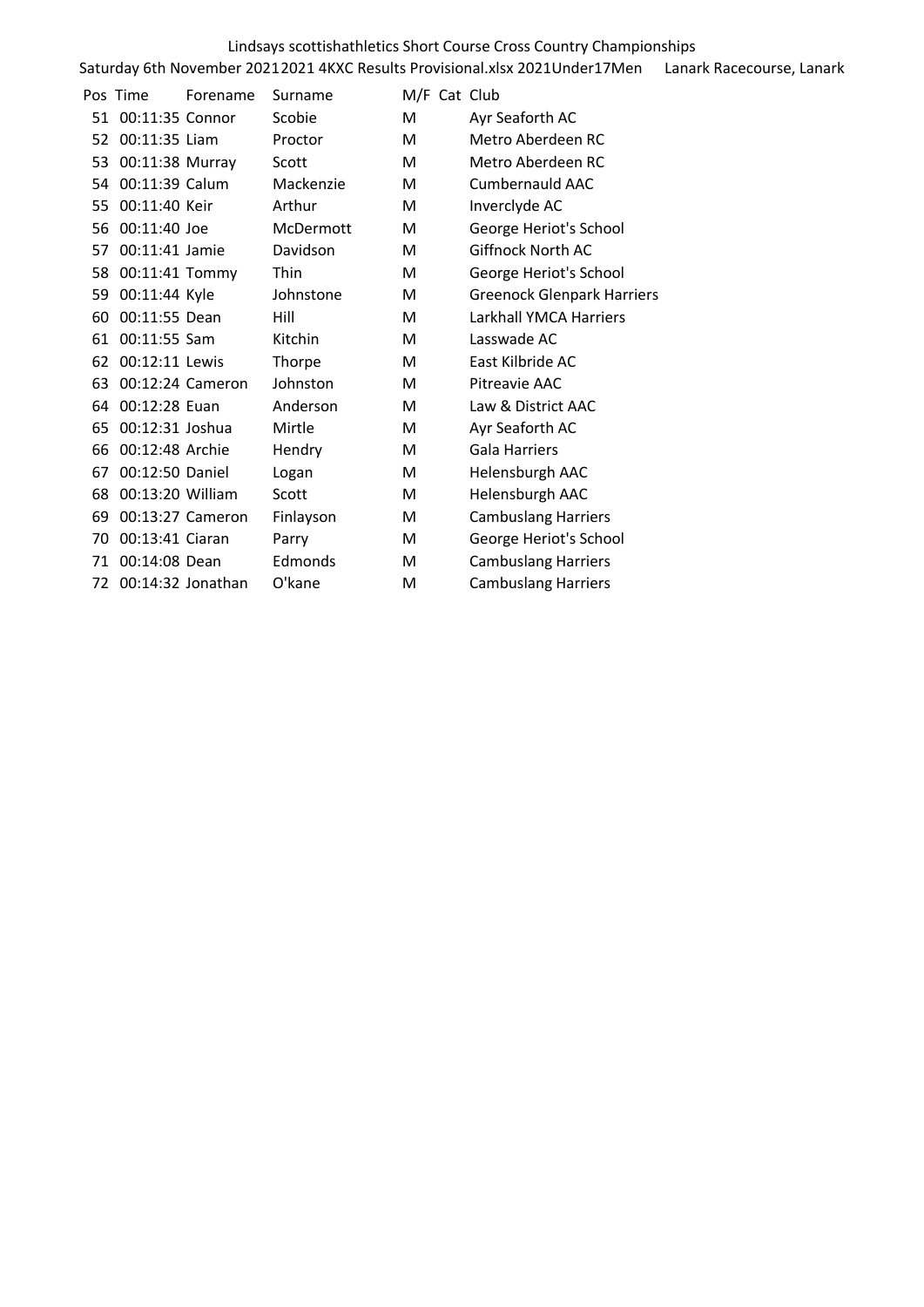| Lindsays scottishathletics Short Course Cross Country Championships |  |
|---------------------------------------------------------------------|--|
|---------------------------------------------------------------------|--|

|                | Pos Club                          |     |    |       | Points Pos Bib Runtime Name |                       |
|----------------|-----------------------------------|-----|----|-------|-----------------------------|-----------------------|
| 1              | Harmeny AC                        | 27  | 2  | 915   | 0:09:44                     | Tendai Nyabadza       |
|                |                                   |     | 11 | 917   | 0:10:15                     | Alasdair Wallace      |
|                |                                   |     | 14 | 916   | 0:10:19                     | <b>Finlay Ross</b>    |
| 2              | Giffnock North AC                 | 29  | 1  | 905   | 0:09:42                     | Reuben Macdonald      |
|                |                                   |     | 8  | 901   | 0:10:03                     | Cameron Deverill      |
|                |                                   |     | 20 | 898   | 0:10:33                     | Josh Adams            |
| 3              | Team East Lothian                 | 38  | 3  | 945   | 0:09:45                     | Corey Campbell        |
|                |                                   |     | 17 | 947   | 0:10:22                     | Aidan Page            |
|                |                                   |     | 18 | 949   | 0:10:23                     | Angus Wright          |
| 4              | Kilmarnock H&AC                   | 41  | 5  | 923   | 0:09:59                     | Jamie Phillips        |
|                |                                   |     | 13 | 922   | 0:10:17                     | Jonathon Downey       |
|                |                                   |     | 23 | 924   | 0:10:39                     | Jordan Phillips       |
| 5              | <b>Cambuslang Harriers</b>        | 91  | 28 | 872   | 0:10:49                     | Lewis Roddis          |
|                |                                   |     | 31 | 866   | 0:10:55                     | Jonathan Dow          |
|                |                                   |     | 32 | 871   | 0:10:57                     | Finlay Robb           |
| 6              | Law & District AAC                | 105 | 19 | 931   | 0:10:31                     | Oscar Logan           |
|                |                                   |     | 41 | 932   | 0:11:15                     | Logan Whitton         |
|                |                                   |     | 45 | 930   | 0:11:23                     | Craig Cherrie         |
| $\overline{7}$ | Gala Harriers                     | 113 |    | 9 886 | 0:10:10                     | Ewan Christie         |
|                |                                   |     | 38 | 888   | 0:11:12                     | Cameron Rankine       |
|                |                                   |     | 66 | 887   | 0:12:48                     | Archie Hendry         |
| 8              | Garscube Harriers                 | 116 | 27 | 891   | 0:10:49                     | Harry McDougall-Smith |
|                |                                   |     | 42 | 889   | 0:11:19                     | Hugh Borthwick        |
|                |                                   |     | 47 | 890   | 0:11:24                     | Callum MacDonald      |
| 9              | Metro Aberdeen RC                 | 130 | 25 | 938   | 0:10:45                     | Caiden Thom           |
|                |                                   |     | 52 | 936   | 0:11:35                     | Liam Proctor          |
|                |                                   |     | 53 | 937   | 0:11:38                     | <b>Murray Scott</b>   |
| 10             | <b>Greenock Glenpark Harriers</b> | 146 | 37 | 911   | 0:11:08                     | Jude Dolan            |
|                |                                   |     | 50 | 910   | 0:11:35                     | <b>Ben Campbell</b>   |
|                |                                   |     | 59 | 912   | 0:11:44                     | Kyle Johnstone        |
| 11             | George Heriot's School            | 184 | 56 | 894   | 0:11:40                     | Joe McDermott         |
|                |                                   |     | 58 | 897   | 0:11:41                     | Tommy Thin            |
|                |                                   |     | 70 | 895   | 0:13:41                     | Ciaran Parry          |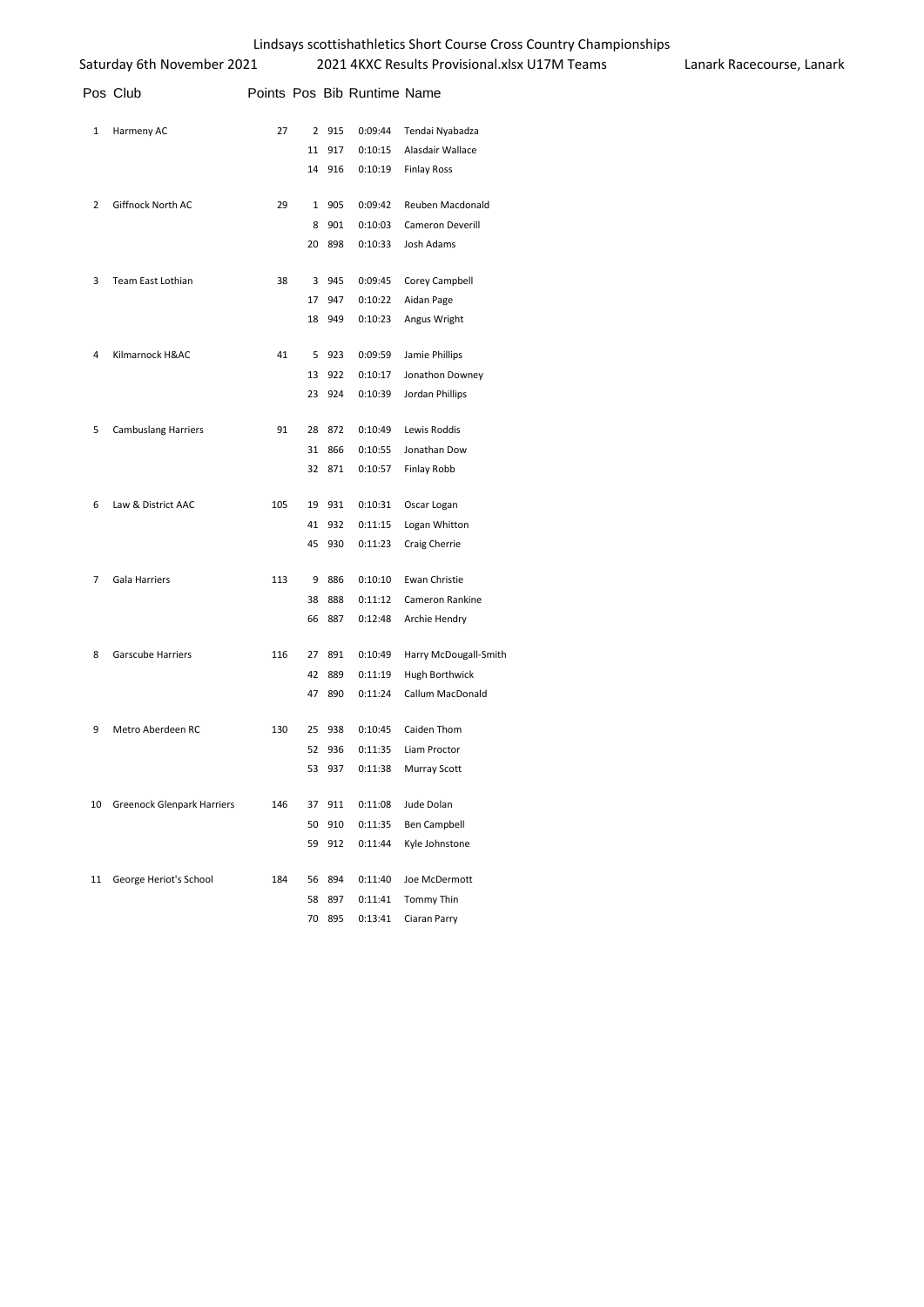| Pos | Time                  | Forename              | Surname      | M/F Cat Club |                                            |
|-----|-----------------------|-----------------------|--------------|--------------|--------------------------------------------|
|     | 1 00:13:09 Laura      |                       | Muir         | F            | Dundee Hawkhill Harriers                   |
|     | 2 00:13:18 Morag      |                       | Millar       | F            | Central AC                                 |
|     | 3 00:13:18 Eloise     |                       | Walker       | F            | <b>Glasgow University Hares and Hounds</b> |
| 4   | 00:13:22 Megan        |                       | Keith        | F            | 20 Edinburgh Univ Hare and Hounds          |
|     | 5 00:14:07 Annabel    |                       | Simpson      | F            | Fife AC                                    |
| 6   | 00:14:11 Nynke        |                       | Mulholland   | F            | Inverclyde AC                              |
|     | 7 00:14:13 Katie      |                       | Lowery       | F            | <b>Edinburgh Univ Hare and Hounds</b>      |
| 8   | 00:14:18 Catriona     |                       | MacDonald    | F            | <b>Bellahouston RR</b>                     |
| 9   | 00:14:18 Sarah        |                       | Tait         | F            | Lasswade AC                                |
|     | 10 00:14:19 Isla      |                       | Calvert      | F            | 20 Edinburgh Univ Hare and Hounds          |
|     | 11 00:14:20 Jenny     |                       | Selman       | F            | Fife AC                                    |
|     | 12 00:14:20 Hannah    |                       | Anderson     | F            | 20 Edinburgh Univ Hare and Hounds          |
|     | 13 00:14:23 Beth      |                       | Ansell       | F            | Edinburgh AC                               |
|     | 14 00:14:23 Holly     |                       | Little       | F            | VP-Glasgow AC                              |
|     | 15 00:14:25 Gillian   |                       | <b>Black</b> | F            | <b>VP-Glasgow AC</b>                       |
|     | 16 00:14:28 Megan     |                       | Crawford     | F            | Fife AC                                    |
|     | 17 00:14:37 Amy       |                       | Frankland    | F            | Lasswade AC                                |
|     | 18 00:14:38 Kirsty    |                       | Purcell      | F            | 20 Edinburgh Univ Hare and Hounds          |
|     | 19 00:14:43 Hannah    |                       | Cameron      | F            | Aberdeen AAC                               |
|     | 20 00:14:46 Pippa     |                       | Carcas       | F            | 20 Edinburgh AC                            |
|     | 21 00:14:47 Louise    |                       | Hastie       | F            | 20 Kilbarchan AAC                          |
|     | 22 00:14:48 Olivia    |                       | Vareille     | F            | Edinburgh Univ Hare and Hounds             |
|     | 23 00:14:53 Yvonne    |                       | McNairn      | F            | Giffnock North AC                          |
|     | 24 00:15:00 Lauren    |                       | Stoddart     | F            | Edinburgh AC                               |
|     | 25 00:15:00 Fiona     |                       | <b>Bunn</b>  | F            | Edinburgh Univ Hare and Hounds             |
|     | 26 00:15:00 Kirstin   |                       | Maxwell      | F            | Corstorphine AAC                           |
|     | 27 00:15:00 Kayleigh  |                       | Jarrett      | F            | <b>Shettleston Harriers</b>                |
|     | 28 00:15:02 Eve       |                       | MacKinnon    | F            | <b>Cambuslang Harriers</b>                 |
|     | 29 00:15:03 Jillian   |                       | Stephen      | F            | 40 Hunters Bog Trotters                    |
|     | 30 00:15:04 Emily     |                       | McNicol      | F            | Law & District AAC                         |
|     | 31 00:15:06 Zoe       |                       | <b>Bates</b> | F            | Aberdeen AAC                               |
|     | 32 00:15:07 Ellen     |                       | Crombie      | F            | Edinburgh Univ Hare and Hounds             |
|     | 33 00:15:07 Rebekah   |                       | Russell      | F            | <b>Bellahouston RR</b>                     |
|     | 34 00:15:08 Anna      |                       | Dalglish     | F            | 20 Glasgow University Hares and Hounds     |
|     | 35 00:15:08 Matilda   |                       | Cornall      | F            | <b>Glasgow University Hares and Hounds</b> |
|     | 36 00:15:10 Charlotte |                       | McKenna      | F            | <b>Glasgow University Hares and Hounds</b> |
|     | 37 00:15:11 Grace     |                       | Pow          | F            | <b>Edinburgh Univ Hare and Hounds</b>      |
|     | 38 00:15:12 Lesley    |                       | Bell         | F            | 40 Garscube Harriers                       |
|     | 39 00:15:13 Katie     |                       | Phillips     | F            | Central AC                                 |
|     | 40 00:15:13 Caitlin   |                       | Purcell      | F            | 20 Edinburgh Univ Hare and Hounds          |
|     | 41 00:15:14 Hannah    |                       | Terrance     | F            | Springburn Harriers                        |
|     | 42 00:15:17 Becky     |                       | Dunphy       | F            | <b>VP-Glasgow AC</b>                       |
|     | 43 00:15:19 Grace     |                       | Tindall      | F            | 20 Central AC                              |
|     |                       | 44 00:15:20 Madeleine | Watson       | F            | Law & District AAC                         |
|     | 45 00:15:22 Aoife     |                       | Carr         | F            | <b>Glasgow University Hares and Hounds</b> |
| 46  | 00:15:23 Heather      |                       | Scott        | F            | Central AC                                 |
| 47  | 00:15:24 Aimee        |                       | Callow       | F            | 20 Edinburgh Univ Hare and Hounds          |
| 48  | 00:15:25 Rachel       |                       | Gibson       | F            | North Down AC                              |
|     | 49 00:15:27 Jade      |                       | Maclaren     | F            | Aberdeen AAC                               |
|     | 50 00:15:28 Avril     |                       | Mason        | F            | 40 Shettleston Harriers                    |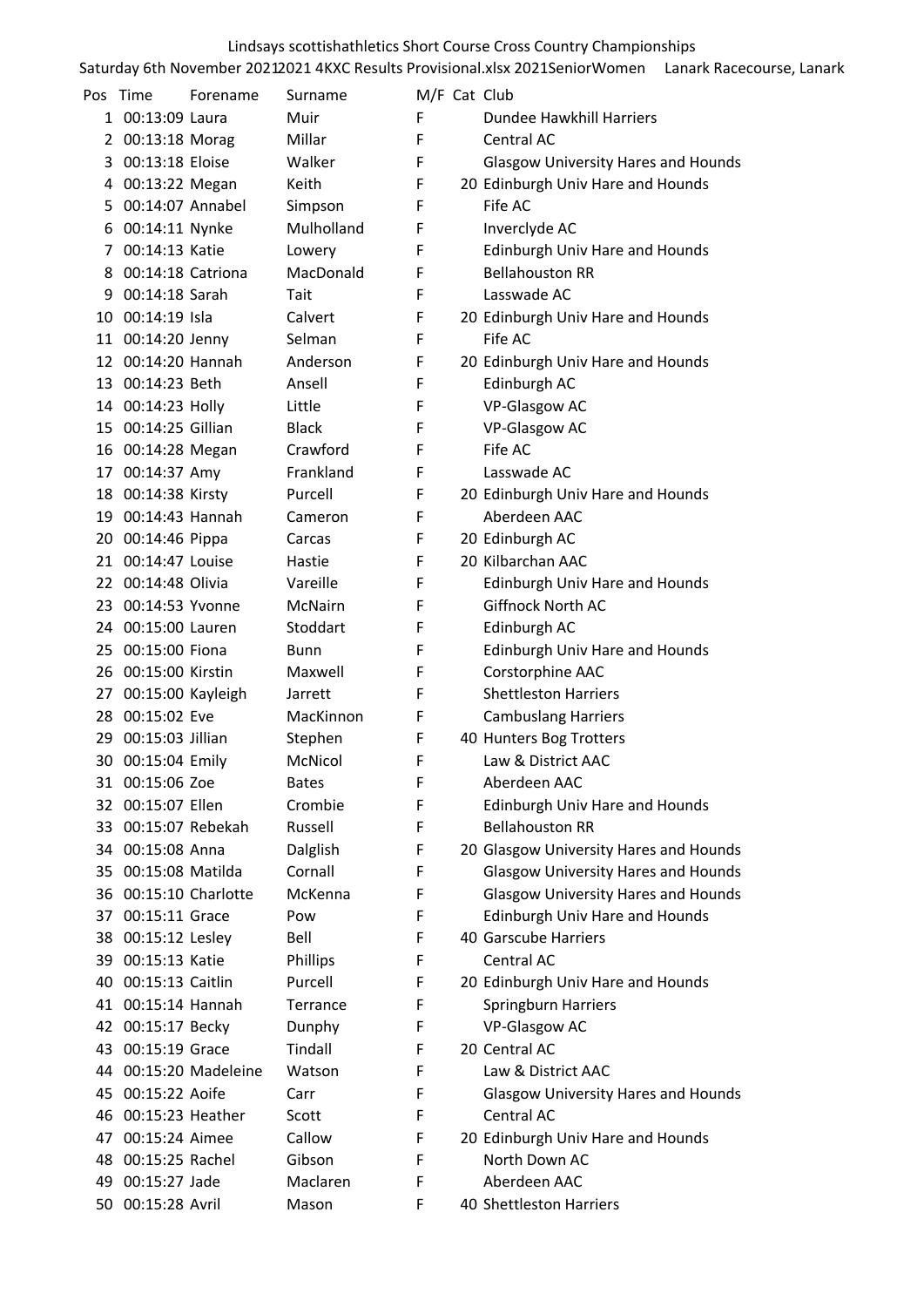| Pos | Time                 | Forename               | Surname        |   | M/F Cat Club                               |
|-----|----------------------|------------------------|----------------|---|--------------------------------------------|
|     | 51 00:15:30 Janet    |                        | Dunbar         | F | 50 Edinburgh AC                            |
|     | 52 00:15:33 Alicia   |                        | Paton          | F | <b>Cumbernauld AAC</b>                     |
|     | 53 00:15:34 Lesley   |                        | Blackwood      | F | <b>Cambuslang Harriers</b>                 |
|     | 54 00:15:40 Kirstian |                        | Macaulay       | F | Corstorphine AAC                           |
|     | 55 00:15:42 Frances  |                        | Wardle         | F | <b>Garscube Harriers</b>                   |
|     | 56 00:15:42 Niamh    |                        | Carr           | F | Edinburgh Univ Hare and Hounds             |
|     | 57 00:15:46 Daisy    |                        | Cumming        | F | 20 Dunfermline Track & Field AC            |
|     | 58 00:15:46 Ruth     |                        | Joss           | F | <b>Shettleston Harriers</b>                |
|     | 59 00:15:47 Mhairi   |                        | Ferguson       | F | Edinburgh AC                               |
|     | 60 00:15:49 Clare    |                        | Stewart        | F | <b>Glasgow University Hares and Hounds</b> |
|     | 61 00:15:50 Elaine   |                        | Eadie          | F | Edinburgh AC                               |
|     |                      | 62 00:15:50 Alexandra  | Kiltie         | F | Edinburgh Univ Hare and Hounds             |
|     | 63 00:15:52 Ella     |                        | Revitt         | F | Edinburgh Univ Hare and Hounds             |
|     | 64 00:15:54 Kristin  |                        | Lownie         | F | PH Racing Club                             |
|     | 65 00:15:56 Jessica  |                        | Robson         | F | 20 Stirling University AC                  |
|     | 66 00:16:04 Laura    |                        | <b>Stark</b>   | F | <b>Edinburgh Univ Hare and Hounds</b>      |
|     | 67 00:16:05 Allie    |                        | Chong          | F | 50 Giffnock North AC                       |
|     | 68 00:16:11 Tara     |                        | Walker         | F | <b>Glasgow University Hares and Hounds</b> |
|     | 69 00:16:13 Claire   |                        | Houston        | F | 40 Central AC                              |
|     | 70 00:16:14 Hannah   |                        | Morrison       | F | Edinburgh Univ Hare and Hounds             |
|     | 71 00:16:15 Holly    |                        | Smith          | F | <b>Garscube Harriers</b>                   |
|     | 72 00:16:15 Fiona    |                        | Matheson       | F | 60 Falkirk Victoria Harriers               |
|     | 73 00:16:15 Ailie    |                        | McGowan        | F | Edinburgh AC                               |
|     | 74 00:16:17 Julie    |                        | Menzies        | F | 40 PH Racing Club                          |
|     | 75 00:16:17 Carolyn  |                        | Cameron        | F | Edinburgh AC                               |
|     | 76 00:16:18 Gillian  |                        | <b>Blee</b>    | F | 40 Garscube Harriers                       |
|     | 77 00:16:18 Jennifer |                        | MacLean        | F | 40 Edinburgh AC                            |
|     | 78 00:16:18 Ana      |                        | Richardson     | F | 50 West End RR                             |
|     | 79 00:16:20 Zoe      |                        | Flower         | F | 20 Giffnock North AC                       |
|     | 80 00:16:23 Emma     |                        | Baird          | F | <b>Glasgow University Hares and Hounds</b> |
|     | 81 00:16:24 Emily    |                        | Crusher        | F | <b>Glasgow University Hares and Hounds</b> |
|     | 82 00:16:26 Flora    |                        | Henry          | F | 20 Team East Lothian                       |
| 83  | 00:16:30 Morven      |                        | Hubbard        | F | 20 Ayr Seaforth AC                         |
|     |                      | 84 00:16:31 Josie-Wren | Golder         | F | 20 Corstorphine AAC                        |
|     | 85 00:16:33 Grace    |                        | <b>Binnie</b>  | F | <b>VP-Glasgow AC</b>                       |
| 86  | 00:16:35 Kerry       |                        | Gibson         | F | Fife AC                                    |
| 87  | 00:16:35 Cara        |                        | <b>Baldwin</b> | F | 20 Edinburgh Univ Hare and Hounds          |
| 88  | 00:16:38 Abi         |                        | Hammerman      | F | 20 Inverclyde AC                           |
| 89  | 00:16:39 Rebecca     |                        | Younv          | F | 20 Glasgow University Hares and Hounds     |
| 90  | 00:16:41 Roisin      |                        | Cameron Coyle  | F | 20 Strathclyde Univ Harriers               |
|     | 91 00:16:43 Megan    |                        | Smith          | F | Corstorphine AAC                           |
|     | 92 00:16:44 Reagan   |                        | <b>Binnie</b>  | F | Law & District AAC                         |
| 93  |                      | 00:16:44 Katherine     | Hylands        | F | <b>Bellahouston Harriers</b>               |
|     | 94 00:16:45 Morven   |                        | MacAllister    | F | Edinburgh AC                               |
| 95  | 00:16:46 Emily       |                        | Tomasso        | F | 40 Garscube Harriers                       |
| 96  | 00:16:50 Sophie      |                        | Young          | F | <b>Stirling University AC</b>              |
| 97  | 00:16:51 Karen       |                        | Patel          | F | 40 West End RR                             |
| 98  | 00:16:52 Frances     |                        | Lowrie         | F | Giffnock North AC                          |
|     | 99 00:16:55 Maisie   |                        | Ballantyne     | F | 20 Teviotdale Harriers                     |
|     | 100 00:17:01 Louise  |                        | Millar         | F | 40 Pitreavie AAC                           |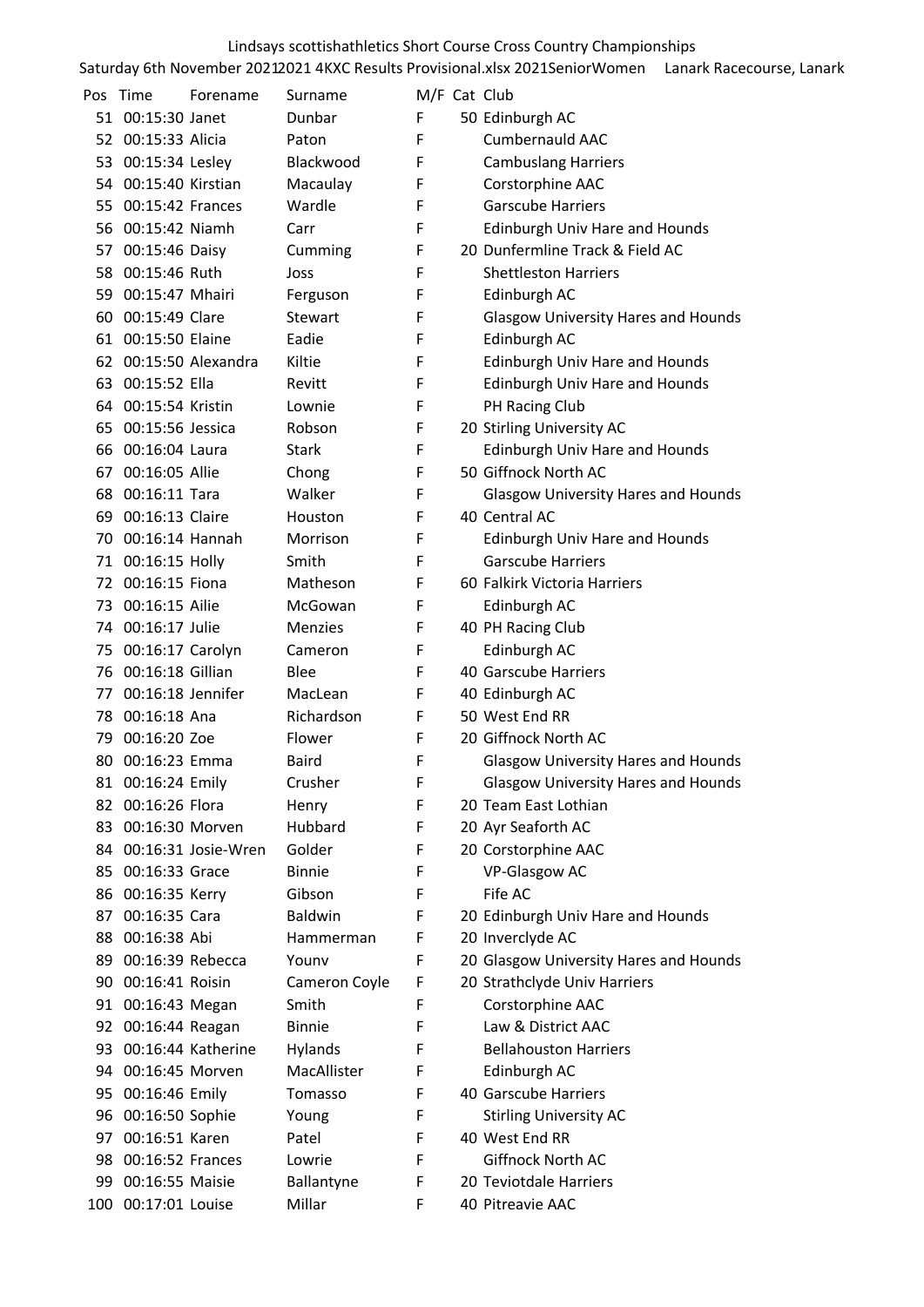| Pos | Time                  | Forename                           | Surname         |    | M/F Cat Club                               |
|-----|-----------------------|------------------------------------|-----------------|----|--------------------------------------------|
|     | 101 00:17:02 Vivien   |                                    | Thorpe          | F. | 40 East Kilbride AC                        |
|     | 102 00:17:04 Angel    |                                    | Grimes McTavish | F  | <b>Glasgow University Hares and Hounds</b> |
|     | 103 00:17:04 Kelly    |                                    | <b>Baillie</b>  | F  | 40 East Kilbride AC                        |
|     | 104 00:17:05 Gillian  |                                    | Lunn            | F  | 40 Gala Harriers                           |
|     | 105 00:17:06 Carla    |                                    | Mclellan        | F  | <b>Cumbernauld AAC</b>                     |
|     | 106 00:17:07 Marian   |                                    | Monk            | F  | 40 Greenock Glenpark Harriers              |
|     | 107 00:17:08 Julie    |                                    | Wilson          | F  | 50 Inverness Harriers AAC                  |
|     | 108 00:17:09 Kristina |                                    | Greig           | F  | <b>Bellahouston Harriers</b>               |
|     | 109 00:17:11 Emma     |                                    | Craig           | F  | <b>Newton Road Runners</b>                 |
|     | 110 00:17:11 Maria    |                                    | <b>Boland</b>   | F  | Edinburgh AC                               |
|     | 111 00:17:12 Sarah    |                                    | Scott           | F  | Edinburgh AC                               |
|     | 112 00:17:13 Shona    |                                    | Donnelly        | F  | 50 Giffnock North AC                       |
|     | 113 00:17:16 Lisa     |                                    | Christy         | F  | Corstorphine AAC                           |
|     | 114 00:17:17 Beth     |                                    | Shearer         | F  | <b>Newton Road Runners</b>                 |
|     | 115 00:17:19 Sharon   |                                    | Mcnicol         | F  | 40 Kilmarnock H&AC                         |
|     | 116 00:17:20 Lesley   |                                    | Graham          | F  | Law & District AAC                         |
|     |                       | 117 00:17:20 Aimee Claire Anderson |                 | F  | 20 Inverclyde AC                           |
|     | 118 00:17:20 Fiona    |                                    | Callaghan       | F  | <b>Dundee Road Runners</b>                 |
|     | 119 00:17:21 Karen    |                                    | Dobbie          | F  | 50 Edinburgh AC                            |
|     | 120 00:17:22 Emma     |                                    | Rogerson        | F  | <b>Bellahouston Harriers</b>               |
|     | 121 00:17:22 Emma     |                                    | <b>Morris</b>   | F  | Motherwell AC                              |
|     | 122 00:17:23 Kirsty   |                                    | O'Brien         | F  | <b>Cambuslang Harriers</b>                 |
|     | 123 00:17:27 Isobel   |                                    | Joiner          | F  | 40 Edinburgh AC                            |
|     | 124 00:17:29 Alison   |                                    | Sutherland      | F  | Fife AC                                    |
|     | 125 00:17:29 Jilly    |                                    | McKay           | F  | Corstorphine AAC                           |
|     | 126 00:17:30 Poppy    |                                    | Anderson        | F  | 20 Stirling University AC                  |
|     | 127 00:17:34 Jennifer |                                    | <b>Beattie</b>  | F  | Kilmarnock H&AC                            |
|     | 128 00:17:35 Eilidh   |                                    | Fitzgibbon      | F  | <b>Garscube Harriers</b>                   |
|     | 129 00:17:37 Fiona    |                                    | Canavan         | F  | <b>Dundee Road Runners</b>                 |
|     | 130 00:17:38 Mia      |                                    | Padmanabhan     | F  | 20 Glasgow University Hares and Hounds     |
|     | 131 00:17:39 Kirsty   |                                    | Mann            | F  | <b>Shettleston Harriers</b>                |
|     | 132 00:17:43 Eilidh   |                                    | Ballantyne      | F  | 20 Kilmarnock H&AC                         |
|     | 133 00:17:45 Donna    |                                    | Finlayson       | F  | VP-Glasgow AC                              |
|     | 134 00:17:46 Hilary   |                                    | Carswell        | F  | 50 Giffnock North AC                       |
|     | 135 00:17:48 Laura    |                                    | Ritchie         | F  | <b>Bellahouston Harriers</b>               |
|     | 136 00:17:50 Ilona    |                                    | Kriauzaite      | F  | Metro Aberdeen RC                          |
|     | 137 00:17:50 Tyler    |                                    | Curley          | F  | 20 Stirling University AC                  |
| 138 | 00:17:53 Andrea       |                                    | Cameron         | F  | 40 Lothian RC                              |
|     | 139 00:17:54 Janine   |                                    | Porter          | F  | <b>Bellahouston Harriers</b>               |
|     | 140 00:17:56 Claire   |                                    | McCormick       | F  | 50 Bellahouston Harriers                   |
|     | 141 00:17:58 Martha   |                                    | Lovatt          | F  | <b>Garscube Harriers</b>                   |
|     | 142 00:17:59 Victoria |                                    | Brown           | F  | 40 Aberdeen AAC                            |
|     | 143 00:18:03 Louise   |                                    | Adams           | F  | <b>Edinburgh Univ Hare and Hounds</b>      |
|     | 144 00:18:04 Sarah    |                                    | Paterson        | F  | Ayr Seaforth AC                            |
|     | 145 00:18:06 Louise   |                                    | <b>Menzies</b>  | F  | 40 Dundee Road Runners                     |
|     | 146 00:18:09 Amanda   |                                    | Bryden          | F  | Kilmarnock H&AC                            |
|     | 147 00:18:13 Michelle |                                    | Johnstone       | F  | 40 Fife AC                                 |
|     | 148 00:18:16 Kim      |                                    | Anderson        | F  | Harmeny AC                                 |
|     | 149 00:18:17 Joanne   |                                    | Thorburn        | F  | 40 Newton Road Runners                     |
|     | 150 00:18:17 Emma     |                                    | Livingstone     | F  | 20 East Kilbride AC                        |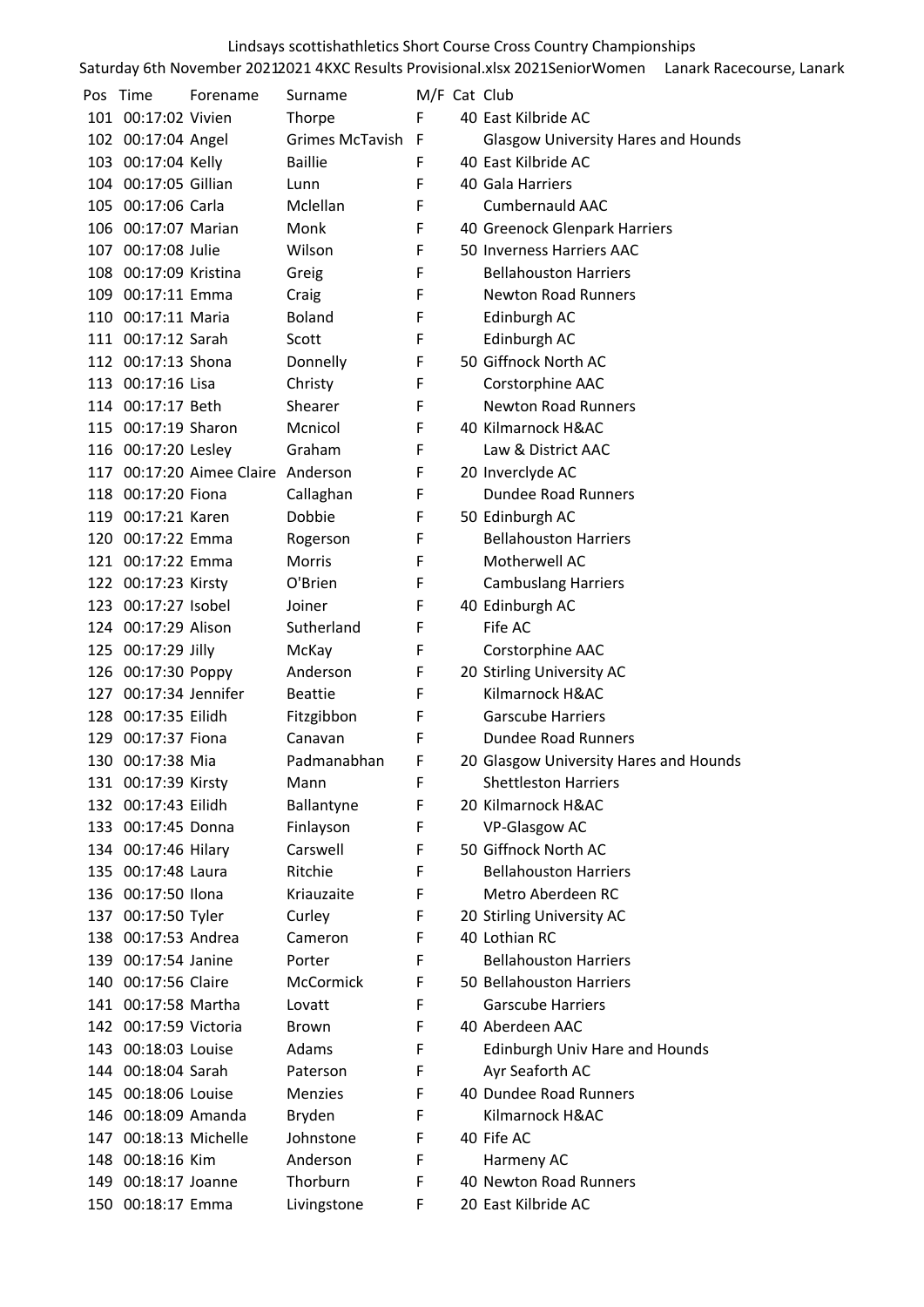| Pos | Time                   | Forename                | Surname        |    | M/F Cat Club                               |
|-----|------------------------|-------------------------|----------------|----|--------------------------------------------|
|     | 151 00:18:18 Kathryn   |                         | Scott          | F  | 50 Garscube Harriers                       |
|     | 152 00:18:22 Fiona     |                         | Vaughan        | F  | Giffnock North AC                          |
|     | 153 00:18:23 Joy       |                         | Gudgin         | F  | 50 Carnegie Harriers                       |
|     | 154 00:18:25 Amy       |                         | <b>Bristow</b> | F  | <b>VP-Glasgow AC</b>                       |
|     | 155 00:18:29 Eilidh    |                         | Boyd           | F  | <b>Stirling University AC</b>              |
|     | 156 00:18:33 Gillian   |                         | Hannah         | F  | 50 Ayr Seaforth AC                         |
|     | 157 00:18:39 Lesley    |                         | McArdle        | F  | <b>Cambuslang Harriers</b>                 |
|     | 158 00:18:44 Jennifer  |                         | <b>Beattie</b> | F  | Law & District AAC                         |
|     | 159 00:18:45 Hayley    |                         | Drysdale       | F  | <b>Bellahouston RR</b>                     |
|     | 160 00:18:45 Katie     |                         | Flett          | F  | 20 Helensburgh AAC                         |
|     | 161 00:18:48 Julia     |                         | Johnstone      | F  | 50 Gala Harriers                           |
|     | 162 00:18:48 Carole    |                         | Fortune        | F  | 50 Gala Harriers                           |
|     | 163 00:18:48 Frances   |                         | Ferguson       | F  | 50 Calderglen Harriers                     |
|     | 164 00:18:49 Hannah    |                         | McMahon        | F  | <b>Stirling University AC</b>              |
|     | 165 00:18:51 Alison    |                         | Mackenzie      | F  | <b>Bellahouston Harriers</b>               |
|     | 166 00:18:51 Laura     |                         | Kyle           | F  | Edinburgh AC                               |
|     | 167 00:18:52 Nicola    |                         | Mcguire        | F  | 40 Harmeny AC                              |
| 168 | 00:18:53 Charlotte     |                         | Moran          | F  | Linlithgow AC                              |
|     | 169 00:18:54 Ann       |                         | White          | F. | 70 Garscube Harriers                       |
|     | 170 00:19:00 Clare     |                         | Graham         | F  | 50 PH Racing Club                          |
|     | 171 00:19:02 Catriona  |                         | Padmanabhan    | F. | 40 Garscube Harriers                       |
|     | 172 00:19:08 Pauline   |                         | Wright         | F  | 50 Bellahouston RR                         |
|     | 173 00:19:13 Frances   |                         | Wood           | F  | 60 Linlithgow AC                           |
|     |                        | 174 00:19:14 Jacqueline | McLew          | F  | 50 Cambuslang Harriers                     |
|     | 175 00:19:23 Kate      |                         | Kitchin        | F  | 40 Ferranti AAC                            |
|     | 176 00:19:25 Eileen    |                         | Maxwell        | F  | 50 Gala Harriers                           |
|     | 177 00:19:27 Rachael   |                         | Thomson        | F  | East Kilbride AC                           |
|     | 178 00:19:28 Verity    |                         | Powell         | F  | Edinburgh AC                               |
|     | 179 00:19:28 Laura     |                         | Wilkinson      | F  | <b>Bellahouston RR</b>                     |
|     | 180 00:19:29 Gayle     |                         | Kennedy        | F  | 40 Giffnock North AC                       |
|     | 181 00:19:35 Anne      |                         | Campbell       | F  | 40 Bellahouston RR                         |
|     | 182 00:19:38 Lynsey    |                         | Mooney         | F  | <b>Greenock Glenpark Harriers</b>          |
|     | 183 00:19:42 Camilla   |                         | Cunningham     | F  | <b>Bellahouston RR</b>                     |
|     |                        | 184 00:19:45 Stephanie  | Rudd           | F  | 40 Bellahouston Harriers                   |
|     | 185 00:19:46 Marianne  |                         | McKay          | F  | 40 Greenock Glenpark Harriers              |
|     | 186 00:19:50 Lyndsay   |                         | Holden         | F  | 40 Harmeny AC                              |
| 187 | 00:19:51 Rachel        |                         | Wardrope       | F  | 20 Cambuslang Harriers                     |
|     | 188 00:20:09 Angela    |                         | Campbell       | F  | 40 Bellahouston Harriers                   |
|     | 189 00:20:12 Susan     |                         | Ross           | F  | 50 Harmeny AC                              |
|     | 190 00:20:13 Beth      |                         | Murrison       | F  | 40 West End RR                             |
|     | 191 00:20:14 Charlotte |                         | Hendry         | F  | 40 Gala Harriers                           |
|     | 192 00:20:17 Emily     |                         | Jackson        | F  | <b>Bellahouston RR</b>                     |
|     | 193 00:20:18 Helen     |                         | Mortimer       | F  | <b>Glasgow University Hares and Hounds</b> |
|     | 194 00:20:20 Cheryl    |                         | Thomas         | F  | 40 Greenock Glenpark Harriers              |
|     | 195 00:20:23 Karen     |                         | Littlejohn     | F  | Dumfries RC                                |
|     | 196 00:20:25 Phyllis   |                         | Hands          | F  | 60 Motherwell AC                           |
|     | 197 00:20:34 Susan     |                         | Irwin          | F  | 50 Harmeny AC                              |
| 198 | 00:20:35 Elaine        |                         | Macleod        | F  | 50 West End RR                             |
|     | 199 00:20:35 Roz       |                         | Wilson         | F  | 50 Bellahouston RR                         |
|     | 200 00:20:35 Morgan    |                         | Beaton         | F  | Calderglen Harriers                        |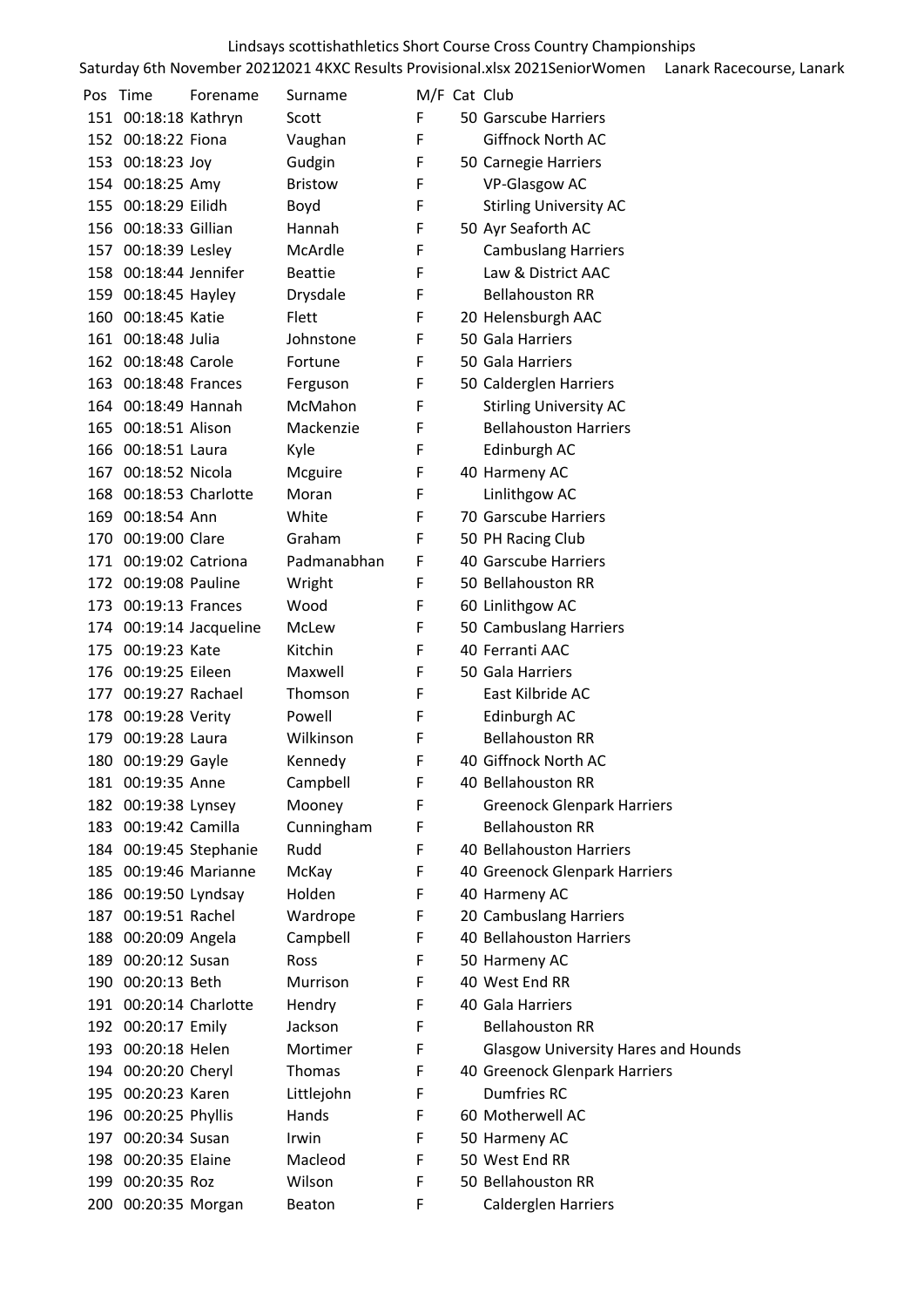|     | Pos Time             | Forename               | Surname         | M/F Cat Club |                               |
|-----|----------------------|------------------------|-----------------|--------------|-------------------------------|
|     | 201 00:20:44 Sinead  |                        | Gallagher       | F            | Edinburgh AC                  |
| 202 | 00:20:52 Ruth        |                        | Kirk            | F            | 50 Ayr Seaforth AC            |
| 203 | 00:20:54 Morna       |                        | <b>Fleming</b>  | F            | 60 Pitreavie AAC              |
|     | 204 00:20:59 Gemma   |                        | Kirwan          | F            | 50 East Kilbride AC           |
| 205 | 00:20:59 Catriona    |                        | Gourley         | F            | 50 Giffnock North AC          |
|     | 206 00:21:05 Morag   |                        | Casey           | F            | 40 Garscube Harriers          |
| 207 | 00:21:09 Lynne       |                        | Cairns          | F            | West End RR                   |
| 208 |                      | 00:21:21 Catherine     | Laurence        | F            | <b>Bellahouston RR</b>        |
| 209 | 00:21:27 Sheila      |                        | MacAllister     | F            | 60 Edinburgh AC               |
| 210 | 00:21:27 Karen       |                        | Forsyth         | F            | <b>Carnegie Harriers</b>      |
|     |                      | 211 00:21:41 Madeleine | Chadwick        | F            | 40 West End RR                |
| 212 | 00:22:24 Sarah       |                        | Smith           | F            | 40 Giffnock North AC          |
|     | 213 00:22:27 Sarah   |                        | Edgar           | F            | <b>Bellahouston RR</b>        |
|     |                      | 214 00:22:30 Margaret  | Newell          | F            | Law & District AAC            |
|     | 215 00:22:43 Sandra  |                        | Devine          | F            | 50 Greenock Glenpark Harriers |
|     | 216 00:23:31 Katrin  |                        | Eldholm         | F            | <b>Stirling University AC</b> |
| 217 | 00:23:49 Elaine      |                        | Medinelli       | F            | 50 Greenock Glenpark Harriers |
|     | 218 00:23:58 Susan   |                        | <b>Bothwell</b> | F            | 60 Perth RR                   |
|     | 219 00:24:15 Kathryn |                        | Burningham      | F            | 50 Bellahouston Harriers      |
|     | 220 00:25:45 Jasmine |                        | Shields         | F            | <b>Bellahouston Harriers</b>  |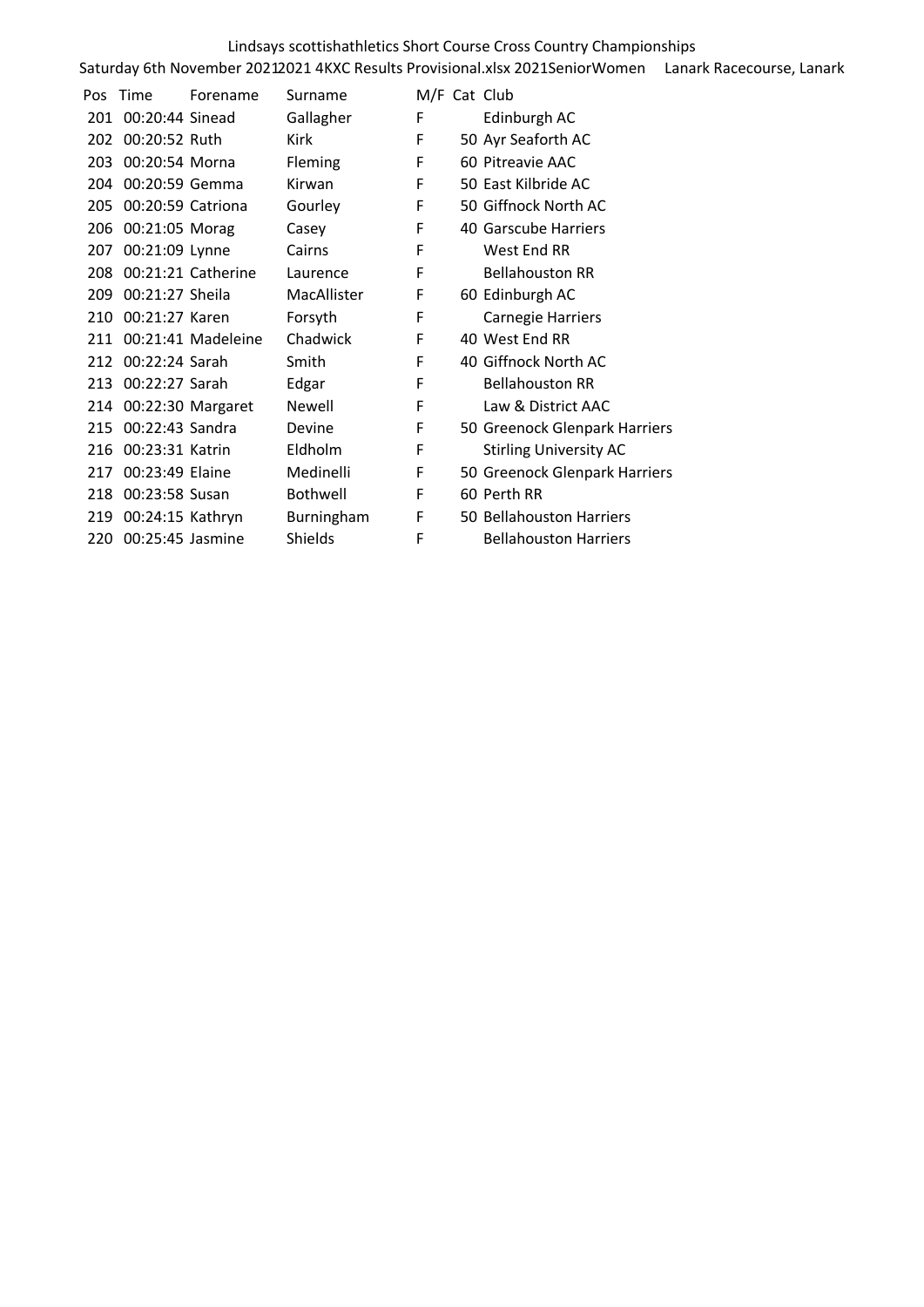|                | Saturday 6th November 2021          |                          |    |  | 2021 4KXC Results Provisional.xlsx SW Teams | Lanark Racecourse, Lanark |
|----------------|-------------------------------------|--------------------------|----|--|---------------------------------------------|---------------------------|
|                | Pos Club                            | Points Pos Bib Time Name |    |  |                                             |                           |
| 1              | Edinburgh Univ Hare and Hounds      | 33                       |    |  | 4 1248 0:13:22 Megan Keith                  |                           |
|                |                                     |                          |    |  | 7 632 0:14:13 Katie Lowery                  |                           |
|                |                                     |                          |    |  | 10 1244 0:14:19 Isla Calvert                |                           |
|                |                                     |                          |    |  | 12 1241 0:14:20 Hannah Anderson             |                           |
| $\mathbf{2}$   | Glasgow University Hares and Hounds | 108                      | 3  |  | 693 0:13:18 Eloise Walker                   |                           |
|                |                                     |                          |    |  | 34 1254 0:15:08 Anna Dalglish               |                           |
|                |                                     |                          | 35 |  | 683 0:15:08 Matilda Cornall                 |                           |
|                |                                     |                          | 36 |  | 687 0:15:10 Charlotte McKenna               |                           |
| 3              | Edinburgh AC                        | 108                      | 13 |  | 606 0:14:23 Beth Ansell                     |                           |
|                |                                     |                          |    |  | 20 1240 0:14:46 Pippa Carcas                |                           |
|                |                                     |                          | 24 |  | 624 0:15:00 Lauren Stoddart                 |                           |
|                |                                     |                          | 51 |  | 611 0:15:30 Janet Dunbar                    |                           |
| 4              | Fife AC                             | 118                      | 5  |  | 649 0:14:07 Annabel Simpson                 |                           |
|                |                                     |                          | 11 |  | 648 0:14:20 Jenny Selman                    |                           |
|                |                                     |                          | 16 |  | 643 0:14:28 Megan Crawford                  |                           |
|                |                                     |                          | 86 |  | 644 0:16:35 Kerry Gibson                    |                           |
| 5              | Central AC                          | 130                      |    |  | 2 577 0:13:18 Morag Millar                  |                           |
|                |                                     |                          | 39 |  | 578 0:15:13 Katie Phillips                  |                           |
|                |                                     |                          |    |  | 43 1234 0:15:19 Grace Tindall               |                           |
|                |                                     |                          | 46 |  | 579 0:15:23 Heather Scott                   |                           |
| 6              | VP-Glasgow AC                       | 156                      | 14 |  | 774 0:14:23 Holly Little                    |                           |
|                |                                     |                          | 15 |  | 770 0:14:25 Gillian Black                   |                           |
|                |                                     |                          | 42 |  | 772 0:15:17 Becky Dunphy                    |                           |
|                |                                     |                          | 85 |  | 769 0:16:33 Grace Binnie                    |                           |
| $\overline{7}$ | Garscube Harriers                   | 240                      | 38 |  | 657 0:15:12 Lesley Bell                     |                           |
|                |                                     |                          | 55 |  | 666 0:15:42 Frances Wardle                  |                           |
|                |                                     |                          | 71 |  | 664 0:16:15 Holly Smith                     |                           |
|                |                                     |                          | 76 |  | 658 0:16:18 Gillian Blee                    |                           |
| 8              | Aberdeen AAC                        | 241                      | 19 |  | 517 0:14:43 Hannah Cameron                  |                           |
|                |                                     |                          | 31 |  | 515 0:15:06 Zoe Bates                       |                           |
|                |                                     |                          | 49 |  | 519 0:15:27 Jade Maclaren                   |                           |
|                |                                     |                          |    |  | 142 516 0:17:59 Victoria Brown              |                           |
| 9              | Corstorphine AAC                    | 255                      | 26 |  | 585 0:15:00 Kirstin Maxwell                 |                           |
|                |                                     |                          | 54 |  | 584 0:15:40 Kirstian Macaulay               |                           |
|                |                                     |                          |    |  | 84 1235 0:16:31 Josie-Wren Golder           |                           |
|                |                                     |                          |    |  | 91 587 0:16:43 Megan Smith                  |                           |
|                | 10 Shettleston Harriers             | 266                      | 27 |  | 757 0:15:00 Kayleigh Jarrett                |                           |
|                |                                     |                          | 50 |  | 761 0:15:28 Avril Mason                     |                           |
|                |                                     |                          | 58 |  | 758 0:15:46 Ruth Joss                       |                           |
|                |                                     |                          |    |  | 131 760 0:17:39 Kirsty Mann                 |                           |
|                | 11 Giffnock North AC                | 267                      | 23 |  | 676 0:14:53 Yvonne McNairn                  |                           |
|                |                                     |                          | 67 |  | 669 0:16:05 Allie Chong                     |                           |
|                |                                     |                          |    |  | 79 1253 0:16:20 Zoe Flower                  |                           |
|                |                                     |                          | 98 |  | 675 0:16:52 Frances Lowrie                  |                           |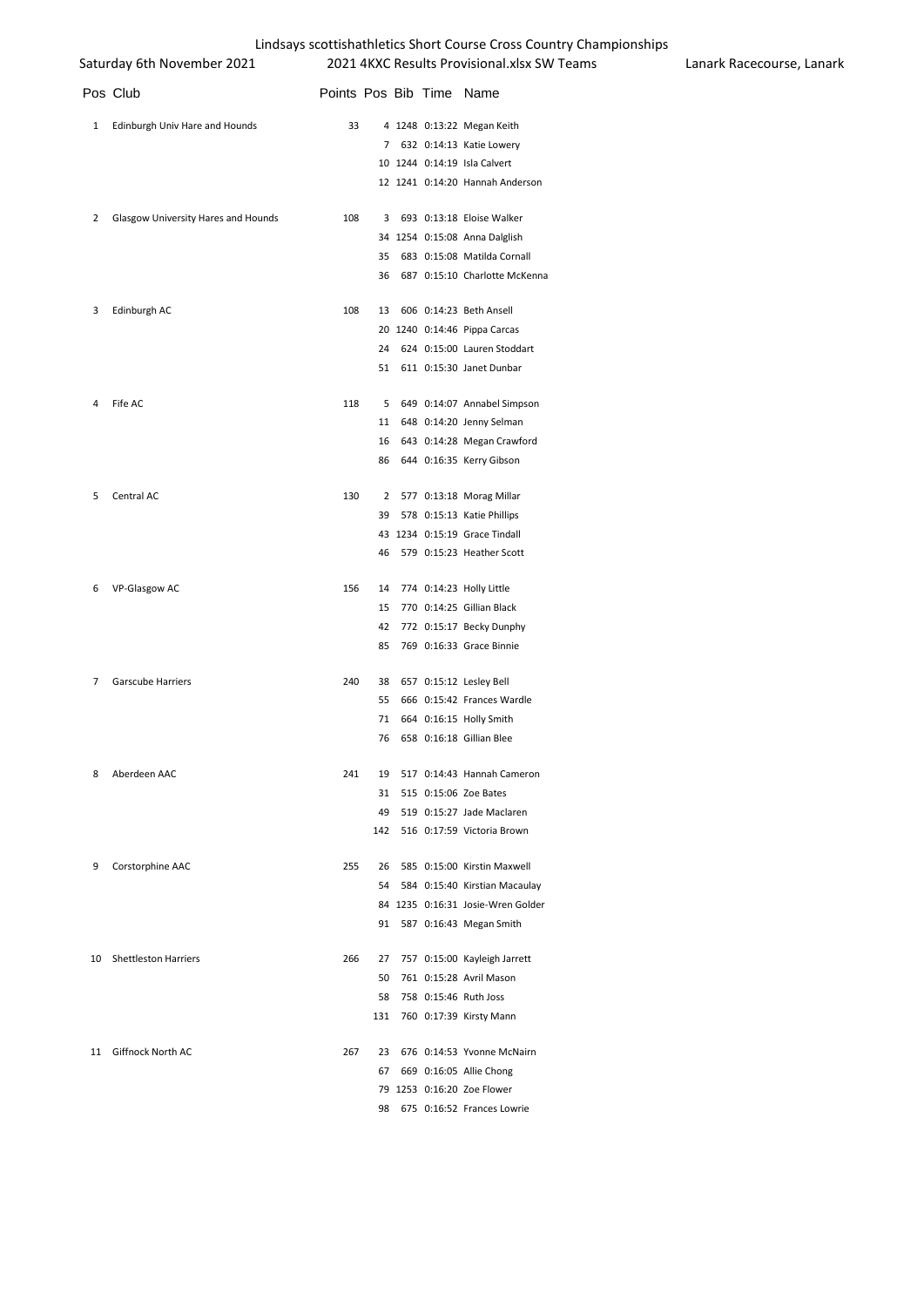|    | Saturday 6th November 2021        |                          |     |  | 2021 4KXC Results Provisional.xlsx SW Teams | Lanark Racecourse, Lanark |
|----|-----------------------------------|--------------------------|-----|--|---------------------------------------------|---------------------------|
|    | Pos Club                          | Points Pos Bib Time Name |     |  |                                             |                           |
|    | 12 Law & District AAC             | 282                      | 30  |  | 729 0:15:04 Emily McNicol                   |                           |
|    |                                   |                          | 44  |  | 731 0:15:20 Madeleine Watson                |                           |
|    |                                   |                          |     |  | 92 727 0:16:44 Reagan Binnie                |                           |
|    |                                   |                          |     |  | 116 728 0:17:20 Lesley Graham               |                           |
| 13 | <b>Cambuslang Harriers</b>        | 360                      | 28  |  | 568 0:15:02 Eve MacKinnon                   |                           |
|    |                                   |                          | 53  |  | 565 0:15:34 Lesley Blackwood                |                           |
|    |                                   |                          |     |  | 122 571 0:17:23 Kirsty O'Brien              |                           |
|    |                                   |                          |     |  | 157 569 0:18:39 Lesley McArdle              |                           |
| 14 | <b>Bellahouston RR</b>            | 372                      | 8   |  | 551 0:14:18 Catriona MacDonald              |                           |
|    |                                   |                          | 33  |  | 554 0:15:07 Rebekah Russell                 |                           |
|    |                                   |                          | 159 |  | 544 0:18:45 Hayley Drysdale                 |                           |
|    |                                   |                          |     |  | 172 558 0:19:08 Pauline Wright              |                           |
| 15 | <b>Stirling University AC</b>     | 424                      |     |  | 65 1269 0:15:56 Jessica Robson              |                           |
|    |                                   |                          | 96  |  | 766 0:16:50 Sophie Young                    |                           |
|    |                                   |                          |     |  | 126 1266 0:17:30 Poppy Anderson             |                           |
|    |                                   |                          |     |  | 137 1267 0:17:50 Tyler Curley               |                           |
| 16 | <b>Bellahouston Harriers</b>      | 456                      | 93  |  | 533 0:16:44 Katherine Hylands               |                           |
|    |                                   |                          | 108 |  | 532 0:17:09 Kristina Greig                  |                           |
|    |                                   |                          | 120 |  | 538 0:17:22 Emma Rogerson                   |                           |
|    |                                   |                          | 135 |  | 537 0:17:48 Laura Ritchie                   |                           |
| 17 | Kilmarnock H&AC                   | 520                      | 115 |  | 721 0:17:19 Sharon Mcnicol                  |                           |
|    |                                   |                          | 127 |  | 718 0:17:34 Jennifer Beattie                |                           |
|    |                                   |                          |     |  | 132 1263 0:17:43 Eilidh Ballantyne          |                           |
|    |                                   |                          | 146 |  | 719 0:18:09 Amanda Bryden                   |                           |
|    | 18 East Kilbride AC               | 531                      | 101 |  | 605 0:17:02 Vivien Thorpe                   |                           |
|    |                                   |                          | 103 |  | 601 0:17:04 Kelly Baillie                   |                           |
|    |                                   |                          |     |  | 150 1238 0:18:17 Emma Livingstone           |                           |
|    |                                   |                          |     |  | 177 604 0:19:27 Rachael Thomson             |                           |
| 19 | West End RR                       | 563                      | 78  |  | 784 0:16:18 Ana Richardson                  |                           |
|    |                                   |                          | 97  |  | 782 0:16:51 Karen Patel                     |                           |
|    |                                   |                          | 190 |  | 780 0:20:13 Beth Murrison                   |                           |
|    |                                   |                          | 198 |  | 778 0:20:35 Elaine Macleod                  |                           |
| 20 | Ayr Seaforth AC                   | 585                      |     |  | 83 1274 0:16:30 Morven Hubbard              |                           |
|    |                                   |                          | 144 |  | 527 0:18:04 Sarah Paterson                  |                           |
|    |                                   |                          | 156 |  | 523 0:18:33 Gillian Hannah                  |                           |
|    |                                   |                          | 202 |  | 525 0:20:52 Ruth Kirk                       |                           |
| 21 | Gala Harriers                     | 603                      | 104 |  | 655 0:17:05 Gillian Lunn                    |                           |
|    |                                   |                          | 161 |  | 654 0:18:48 Julia Johnstone                 |                           |
|    |                                   |                          | 162 |  | 652 0:18:48 Carole Fortune                  |                           |
|    |                                   |                          | 176 |  | 656 0:19:25 Eileen Maxwell                  |                           |
| 22 | <b>Greenock Glenpark Harriers</b> | 667                      | 106 |  | 699 0:17:07 Marian Monk                     |                           |
|    |                                   |                          | 182 |  | 700 0:19:38 Lynsey Mooney                   |                           |
|    |                                   |                          | 185 |  | 697 0:19:46 Marianne McKay                  |                           |
|    |                                   |                          | 194 |  | 701 0:20:20 Cheryl Thomas                   |                           |
| 23 | Harmeny AC                        | 690                      | 148 |  | 702 0:18:16 Kim Anderson                    |                           |
|    |                                   |                          | 167 |  | 707 0:18:52 Nicola Mcguire                  |                           |
|    |                                   |                          | 186 |  | 704 0:19:50 Lyndsay Holden                  |                           |
|    |                                   |                          | 189 |  | 708 0:20:12 Susan Ross                      |                           |
|    |                                   |                          |     |  |                                             |                           |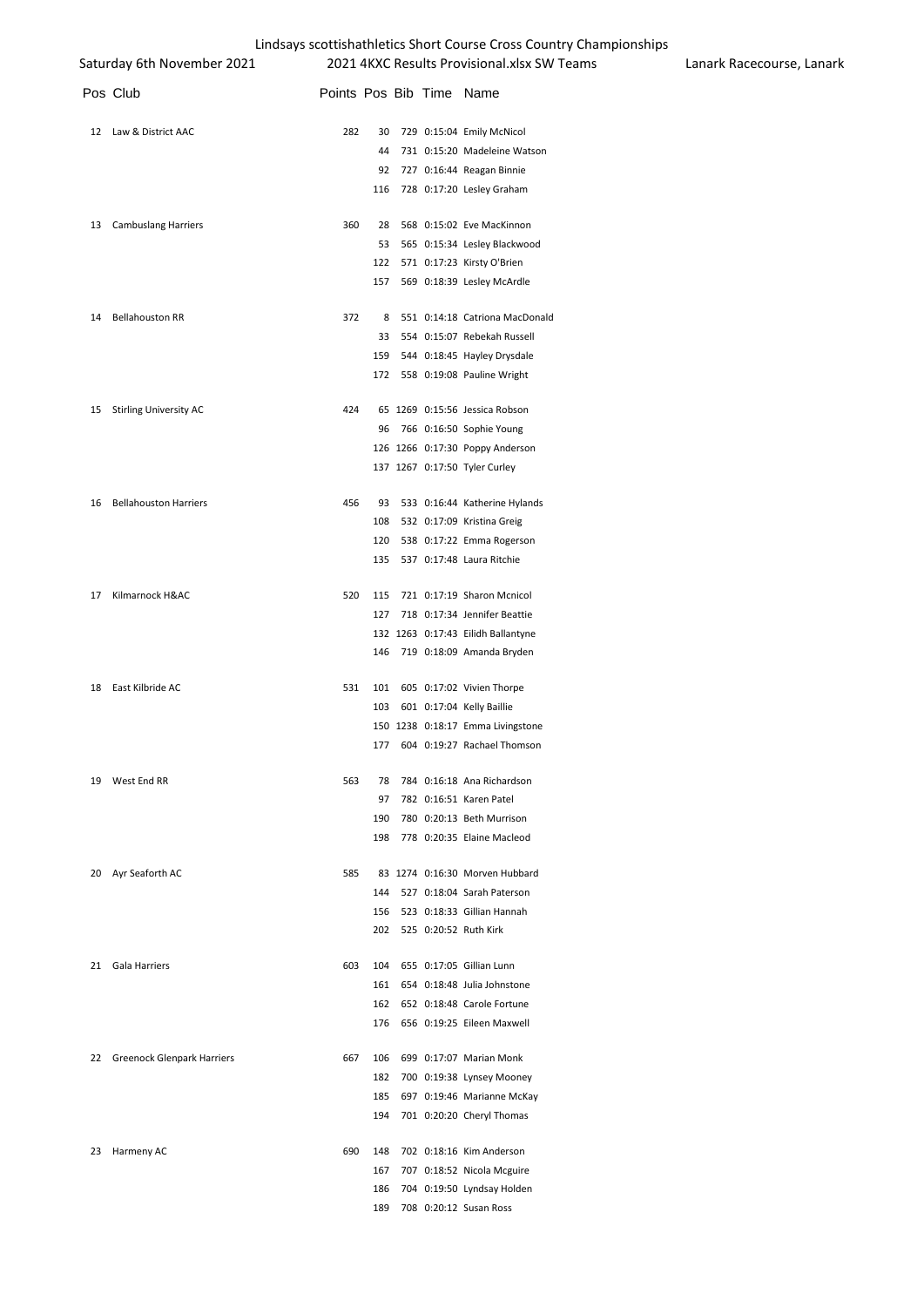|          | Lindsays scottishathletics Short Course Cross Country Championships |                         |                         |              |  |                                                                             |                           |  |  |  |
|----------|---------------------------------------------------------------------|-------------------------|-------------------------|--------------|--|-----------------------------------------------------------------------------|---------------------------|--|--|--|
|          |                                                                     |                         |                         |              |  | Saturday 6th November 2021 2021 4KXC Results Provisional.xlsx 2021SeniorMen | Lanark Racecourse, Lanark |  |  |  |
| Pos Time |                                                                     | Forename                | Surname                 | M/F Cat Club |  |                                                                             |                           |  |  |  |
|          | 1 00:11:47 Andrew                                                   |                         | <b>Butchart</b>         | M            |  | Central AC                                                                  |                           |  |  |  |
|          | 2 00:11:53 Jamie                                                    |                         | Crowe                   | M            |  | Central AC                                                                  |                           |  |  |  |
| 3        | 00:11:56 Lachlan                                                    |                         | Oates                   | M            |  | <b>Shettleston Harriers</b>                                                 |                           |  |  |  |
|          | 4 00:11:58 Sol                                                      |                         | Sweeney                 | M            |  | Perth Strathtay Harriers                                                    |                           |  |  |  |
| 5        | 00:11:58 Ben                                                        |                         | MacMillan               | M            |  | 20 Central AC                                                               |                           |  |  |  |
| 6        | 00:12:00 Ben                                                        |                         | Potrykus                | M            |  | Inverclyde AC                                                               |                           |  |  |  |
| 7        | 00:12:08 Sean                                                       |                         | Chalmers                | M            |  | <b>Inverness Harriers AAC</b>                                               |                           |  |  |  |
| 8        | 00:12:09 Christian                                                  |                         | Graham                  | M            |  | Lasswade AC                                                                 |                           |  |  |  |
| 9        | 00:12:12 Scott                                                      |                         | Stirling                | M            |  | <b>Falkirk Victoria Harriers</b>                                            |                           |  |  |  |
|          | 10 00:12:18 Andrew                                                  |                         | McGill                  | M            |  | 20 Livingston AC                                                            |                           |  |  |  |
| 11       | 00:12:19 Kane                                                       |                         | Elliott                 | M            |  | 20 Falkirk Victoria Harriers                                                |                           |  |  |  |
|          | 12 00:12:20 Matt                                                    |                         | Knowles                 | M            |  | 20 Edinburgh Univ Hare and Hounds                                           |                           |  |  |  |
| 13       | 00:12:21 Cameron                                                    |                         | Smith                   | M            |  | <b>Cambuslang Harriers</b>                                                  |                           |  |  |  |
|          | 14 00:12:22 Jake                                                    |                         | Wightman                | M            |  | Edinburgh AC                                                                |                           |  |  |  |
|          | 15 00:12:23 Tom                                                     |                         | Graham-Marr             | M            |  | Central AC                                                                  |                           |  |  |  |
|          | 16 00:12:24 Alastair                                                |                         | Hay                     | M            |  | Central AC                                                                  |                           |  |  |  |
|          | 17 00:12:25 Alastair                                                |                         | Marshall                | M            |  | 20 Central AC                                                               |                           |  |  |  |
| 18       | 00:12:27 Callum                                                     |                         | Tharme                  | M            |  |                                                                             |                           |  |  |  |
|          | 19 00:12:29 Luca                                                    |                         | Fanottoli               | M            |  | <b>Edinburgh Univ Hare and Hounds</b><br>Central AC                         |                           |  |  |  |
|          | 20 00:12:31 Jamie                                                   |                         |                         |              |  |                                                                             |                           |  |  |  |
|          | 21 00:12:32 Fraser                                                  |                         | <b>Burns</b><br>Stewart | M            |  | <b>Glasgow University Hares and Hounds</b>                                  |                           |  |  |  |
|          |                                                                     |                         | Christoforou            | M            |  | <b>Cambuslang Harriers</b>                                                  |                           |  |  |  |
|          | 22 00:12:34 Michael                                                 |                         |                         | M            |  | <b>Cambuslang Harriers</b>                                                  |                           |  |  |  |
|          | 23 00:12:37 Daniel                                                  |                         | <b>Bradford</b>         | M            |  | <b>Shettleston Harriers</b>                                                 |                           |  |  |  |
| 24       | 00:12:37 Ben                                                        |                         | Shaw                    | M            |  | <b>Edinburgh Univ Hare and Hounds</b>                                       |                           |  |  |  |
| 25       | 00:12:42 Lewis                                                      |                         | Rodgers                 | M            |  | Fife AC                                                                     |                           |  |  |  |
|          | 26 00:12:42 Luke                                                    |                         | Davidson                | M            |  | 20 Inverness Harriers AAC                                                   |                           |  |  |  |
| 27       | 00:12:44 Dale                                                       |                         | Colley                  | M            |  | Central AC                                                                  |                           |  |  |  |
|          |                                                                     | 28 00:12:44 Christopher | McLew                   | M            |  | 20 Cambuslang Harriers                                                      |                           |  |  |  |
|          | 29 00:12:44 Harry                                                   |                         | Henriksen               | M            |  | 20 Edinburgh Univ Hare and Hounds                                           |                           |  |  |  |
|          | 30 00:12:45 Max                                                     |                         | Abernethy               | M            |  | Fraserburgh RC                                                              |                           |  |  |  |
|          | 31 00:12:45 Daryl                                                   |                         | Reid                    | М            |  | East Kilbride AC                                                            |                           |  |  |  |
| 32       | 00:12:46 Jason                                                      |                         | Kelly                   | M            |  | Metro Aberdeen RC                                                           |                           |  |  |  |
|          | 33 00:12:46 Finlay                                                  |                         | Ross-Davie              | M            |  | 20 Garscube Harriers                                                        |                           |  |  |  |
| 34       | 00:12:47 Jamie                                                      |                         | MacKinnon               | M            |  | <b>Cambuslang Harriers</b>                                                  |                           |  |  |  |
| 35.      | 00:12:47 Peter                                                      |                         | Avent                   | M            |  | <b>Shettleston Harriers</b>                                                 |                           |  |  |  |
|          | 36 00:12:48 Calum                                                   |                         | Phillip                 | М            |  | Central AC                                                                  |                           |  |  |  |
| 37       | 00:12:49 Craig                                                      |                         | Morris                  | М            |  | Fife AC                                                                     |                           |  |  |  |
|          | 38 00:12:50 Jack                                                    |                         | Patton                  | М            |  | 20 Kilbarchan AAC                                                           |                           |  |  |  |
| 39       | 00:12:50 Magnus                                                     |                         | Tait                    | М            |  | <b>Glasgow University Hares and Hounds</b>                                  |                           |  |  |  |
| 40       | 00:12:50 Hamish                                                     |                         | Armitt                  | M            |  | 20 Giffnock North AC                                                        |                           |  |  |  |
|          | 41 00:12:53 Ben                                                     |                         | Sandilands              | м            |  | 20 Fife AC                                                                  |                           |  |  |  |
|          | 42 00:12:53 Aaron                                                   |                         | Odentz                  | M            |  | Aberdeen AAC                                                                |                           |  |  |  |
|          | 43 00:12:53 Ben                                                     |                         | Stevenson               | М            |  | <b>Falkirk Victoria Harriers</b>                                            |                           |  |  |  |
| 44       | 00:12:54 Adam                                                       |                         | <b>Brown</b>            | M            |  | 20 Aberdeen AAC                                                             |                           |  |  |  |
| 45       | 00:12:54 Ryan                                                       |                         | Donald                  | М            |  | 20 Dundee Hawkhill Harriers                                                 |                           |  |  |  |
|          | 46 00:12:56 Stephen                                                 |                         | Addison                 | M            |  | <b>Glasgow University Hares and Hounds</b>                                  |                           |  |  |  |
| 47       | 00:12:57 Samuel                                                     |                         | Leitch                  | M            |  | 20 Heriot-Watt Univ AC                                                      |                           |  |  |  |
| 48       | 00:12:57 Alex                                                       |                         | Muir                    | M            |  | Edinburgh Univ Hare and Hounds                                              |                           |  |  |  |
| 49       | 00:12:58 Callum                                                     |                         | Matthews                | M            |  | Kilbarchan AAC                                                              |                           |  |  |  |
|          | 50 00:12:58 Lewis                                                   |                         | Hannigan                | M            |  | 20 Kilbarchan AAC                                                           |                           |  |  |  |
|          |                                                                     |                         |                         |              |  |                                                                             |                           |  |  |  |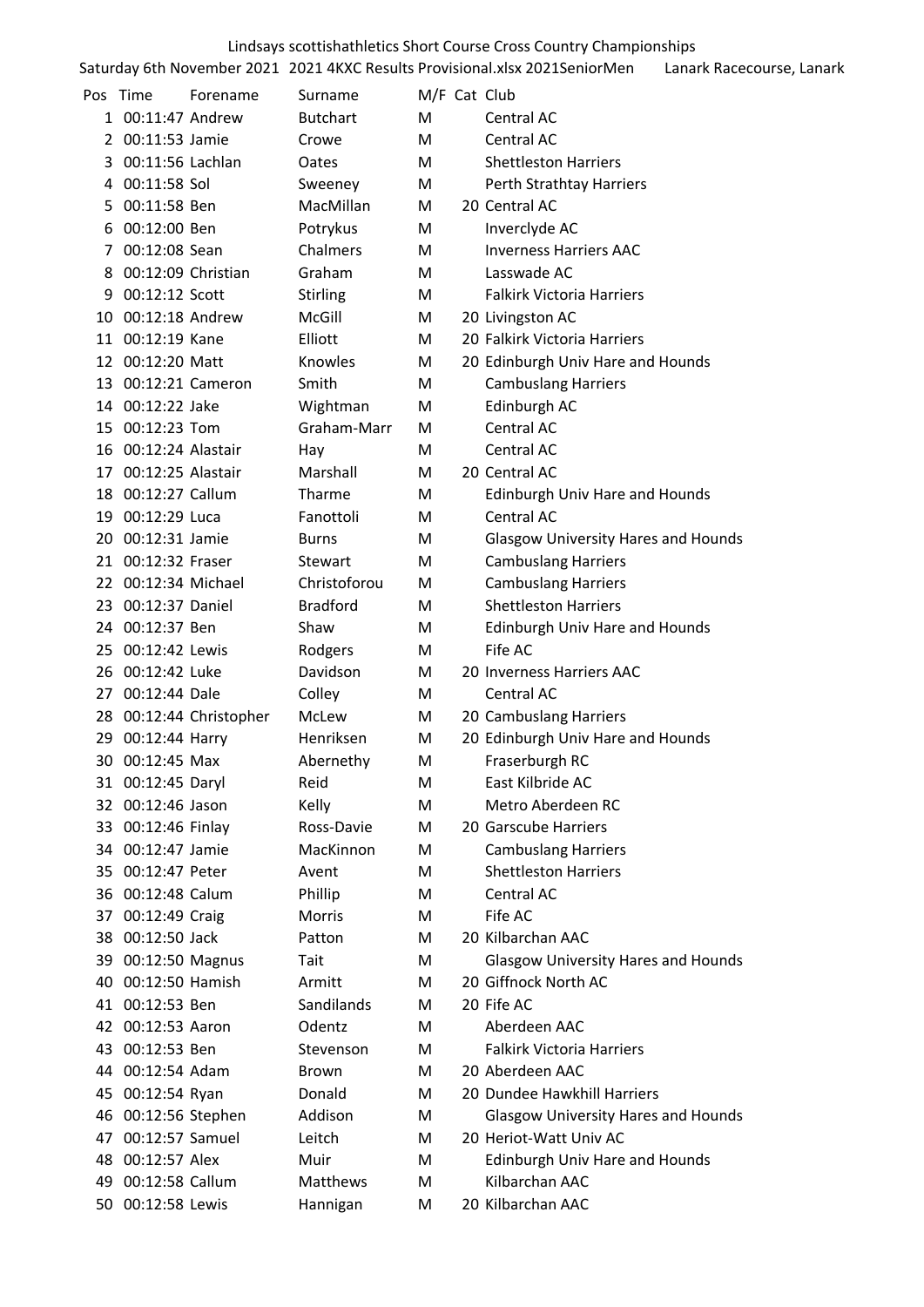|     |                      |                         |                |              | Lindsays scottishathletics Short Course Cross Country Championships                                      |
|-----|----------------------|-------------------------|----------------|--------------|----------------------------------------------------------------------------------------------------------|
|     |                      |                         |                |              | Saturday 6th November 2021 2021 4KXC Results Provisional.xlsx 2021SeniorMen<br>Lanark Racecourse, Lanark |
|     | Pos Time             | Forename                | Surname        | M/F Cat Club |                                                                                                          |
|     | 51 00:13:00 Cameron  |                         | Fordyce        | М            | 20 Glasgow University Hares and Hounds                                                                   |
|     | 52 00:13:01 Jack     |                         | Eykelbosch     | М            | Dacorum AC                                                                                               |
|     | 53 00:13:02 Pol      |                         | LE BOT         | M            | Dundee University AC and XC club                                                                         |
|     | 54 00:13:03 Darrell  |                         | Hastie         | м            | <b>Gala Harriers</b>                                                                                     |
|     | 55 00:13:04 Jim      |                         | Tole           | М            | 40 Metro Aberdeen RC                                                                                     |
|     | 56 00:13:06 Finlay   |                         | Todd           | M            | <b>Glasgow University Hares and Hounds</b>                                                               |
|     | 57 00:13:07 Alasdair |                         | McMonagle      | M            | 20 Strathclyde Univ Harriers                                                                             |
|     | 58 00:13:10 Andrew   |                         | Thomson        | М            | 20 Fife AC                                                                                               |
|     | 59 00:13:15 Gordon   |                         | Robertson      | M            | 40 Cambuslang Harriers                                                                                   |
|     | 60 00:13:17 Scott    |                         | <b>Brember</b> | М            | 40 Central AC                                                                                            |
|     | 61 00:13:18 Grant    |                         | <b>Baillie</b> | М            | 40 East Kilbride AC                                                                                      |
|     | 62 00:13:20 Weynay   |                         | Ghebreselassie | M            | <b>Shettleston Harriers</b>                                                                              |
|     | 63 00:13:21 Fearghas |                         | Thomson        | М            | Aberdeen AAC                                                                                             |
|     | 64 00:13:21 Boyan    |                         | Ivandjikov     | M            | <b>Edinburgh Univ Hare and Hounds</b>                                                                    |
|     | 65 00:13:21 lain     |                         | Whitaker       | M            | Edinburgh AC                                                                                             |
|     |                      | 66 00:13:22 Christopher | McGarrity      | M            | <b>Shettleston Harriers</b>                                                                              |
|     | 67 00:13:23 Ross     |                         | O'brien        | М            | 20 Giffnock North AC                                                                                     |
|     | 68 00:13:24 Andrew   |                         | Johnstone      | M            | <b>Inverness Harriers AAC</b>                                                                            |
|     | 69 00:13:25 Josh     |                         | Wood           | М            | Central AC                                                                                               |
|     | 70 00:13:26 Lucas    |                         | Cairns         | М            | 20 Inverness Harriers AAC                                                                                |
|     | 71 00:13:27 Sandy    |                         | Holl           | М            | Central AC                                                                                               |
|     | 72 00:13:29 Thomas   |                         | Berry          | M            | Dundee University AC and XC club                                                                         |
|     | 73 00:13:29 Zak      |                         | Povey          | М            | 20 Cambuslang Harriers                                                                                   |
|     | 74 00:13:29 Joe      |                         | Battershill    | M            | <b>Edinburgh Univ Hare and Hounds</b>                                                                    |
|     | 75 00:13:30 Ben      |                         | Nelson         | М            | Aberdeen AAC                                                                                             |
|     | 76 00:13:31 Fraser   |                         | Roach          | М            | <b>Edinburgh Univ Hare and Hounds</b>                                                                    |
| 77. | 00:13:36 Nikolai     |                         | Gajic          | M            | Giffnock North AC                                                                                        |
|     | 78 00:13:36 Finlay   |                         | Murray         | м            | East Sutherland AC                                                                                       |
| 79  | 00:13:38 Calum       |                         | Little         | М            | 20 Falkirk Victoria Harriers                                                                             |
| 80. | 00:13:38 Telfer      |                         | Gray           | M            | <b>Edinburgh Univ Hare and Hounds</b>                                                                    |
|     | 81 00:13:38 Kieran   |                         | Pugh           | M            | Law & District AAC                                                                                       |
|     | 82 00:13:39 Matthew  |                         | Dailey         | M            | <b>Edinburgh Univ Hare and Hounds</b>                                                                    |
|     | 83 00:13:40 Andrew   |                         | Carey          | M            | <b>Glasgow University Hares and Hounds</b>                                                               |
|     | 84 00:13:40 Sam      |                         | <b>Brown</b>   | M            | Edinburgh AC                                                                                             |
|     | 85 00:13:40 Jamie    |                         | Clements       | М            | East Kilbride AC                                                                                         |
|     | 86 00:13:41 Steve    |                         | Daye           | M            | Irvine RC                                                                                                |
| 87  | 00:13:41 Steven      |                         | <b>Bryce</b>   | M            | <b>VP-Glasgow AC</b>                                                                                     |
|     | 88 00:13:41 Leon     |                         | Johnson        | М            | 40 Edinburgh AC                                                                                          |
| 89. | 00:13:43 David       |                         | Gardiner       | М            | 50 Motherwell AC                                                                                         |
| 90. | 00:13:43 Martin      |                         | Lynas          | M            | East Kilbride AC                                                                                         |
|     | 91 00:13:44 David    |                         | Ross           | M            | 40 East Kilbride AC                                                                                      |
|     | 92 00:13:44 Alasdair |                         | <b>Bisset</b>  | M            | <b>Edinburgh Univ Hare and Hounds</b>                                                                    |
| 93  | 00:13:44 Stuart      |                         | Johnston       | M            | 40 Edinburgh AC                                                                                          |
|     | 94 00:13:44 Jack     |                         | Arnold         | М            | <b>Bellahouston Harriers</b>                                                                             |
| 95  | 00:13:45 David       |                         | Wright         | M            | Lothian RC                                                                                               |
|     | 96 00:13:45 Mark     |                         | Carberry       | M            | 20 Stirling University AC                                                                                |
| 97  | 00:13:46 Sam         |                         | Lesley         | M            | <b>Shettleston Harriers</b>                                                                              |
| 98  | 00:13:46 Alistair    |                         | Gudgin         | M            | Fife AC                                                                                                  |
|     | 99 00:13:46 Martin   |                         | Mueller        | M            | Metro Aberdeen RC                                                                                        |
|     | 100 00:13:47 Jack    |                         | Muir           | M            | 20 Stirling University AC                                                                                |
|     |                      |                         |                |              |                                                                                                          |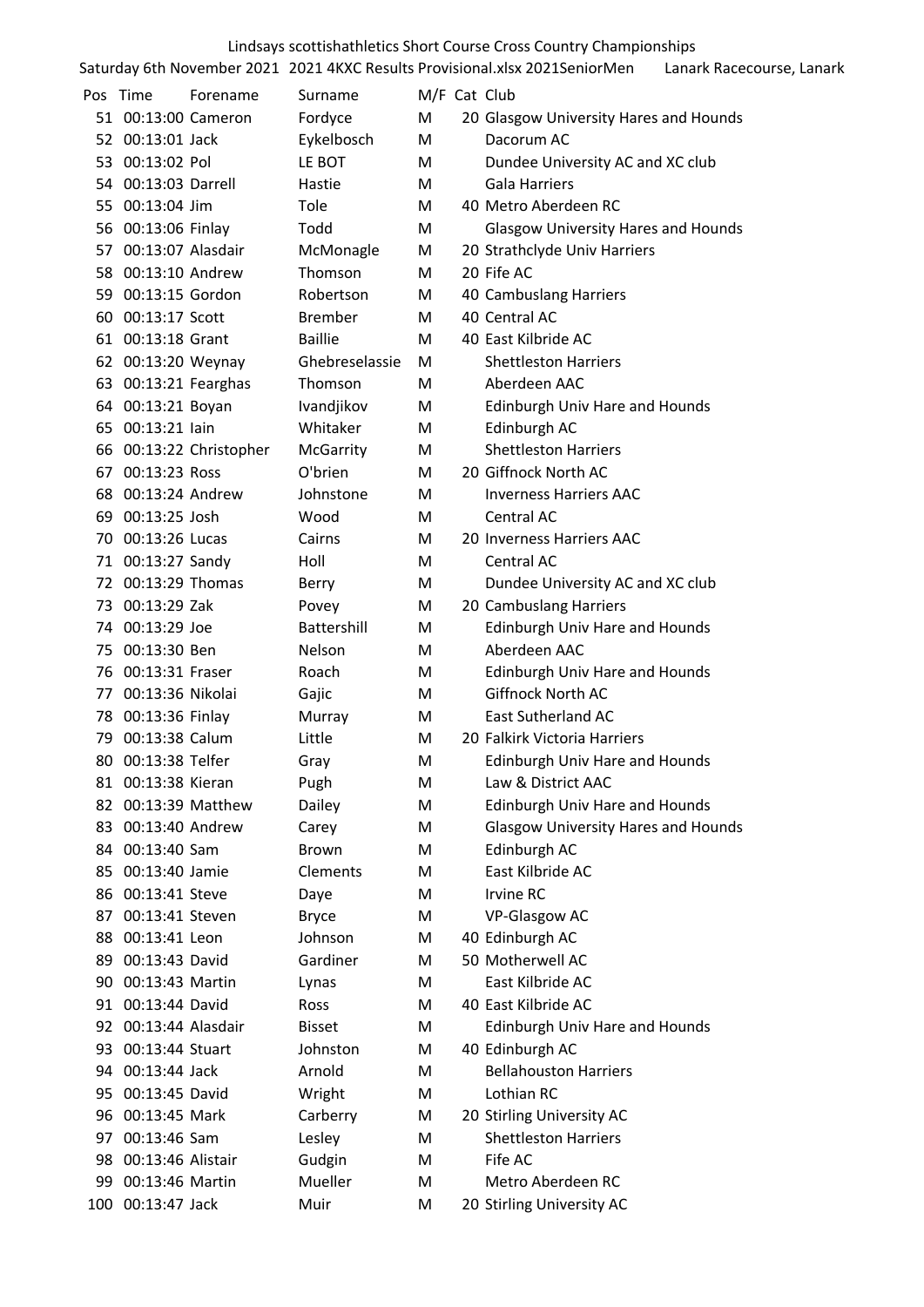|                                           |                          |                    |              | Lindsays scottishathletics Short Course Cross Country Championships         |                           |
|-------------------------------------------|--------------------------|--------------------|--------------|-----------------------------------------------------------------------------|---------------------------|
|                                           |                          |                    |              | Saturday 6th November 2021 2021 4KXC Results Provisional.xlsx 2021SeniorMen | Lanark Racecourse, Lanark |
| Pos Time                                  | Forename                 | Surname            | M/F Cat Club |                                                                             |                           |
| 101 00:13:47 Andrew                       |                          | Kirk               | М            | Kirkintilloch Olympians                                                     |                           |
| 102 00:13:48 James                        |                          | Wilkes             | M            | <b>Garscube Harriers</b>                                                    |                           |
| 103 00:13:48 Harris                       |                          | Pentecost          | M            | <b>Falkirk Victoria Harriers</b>                                            |                           |
| 104 00:13:49 Declan                       |                          | Murray             | М            | Macclesfield Harriers & AC                                                  |                           |
| 105 00:13:50 Mark                         |                          | Irvine             | M            | <b>Glasgow University Hares and Hounds</b>                                  |                           |
| 106 00:13:50 Sam                          |                          | <b>Burton</b>      | M            | 20 Central AC                                                               |                           |
| 107 00:13:51 Ruairidh                     |                          | MacGregor          | М            | 20 Cambuslang Harriers                                                      |                           |
| 108 00:13:52 Steven                       |                          | Murray             | М            | Aberdeen AAC                                                                |                           |
| 109 00:13:52 John                         |                          | Coyle              | М            | 40 Garscube Harriers                                                        |                           |
| 110 00:13:52 Donald                       |                          | Macaulay           | M            | Corstorphine AAC                                                            |                           |
| 111 00:13:52 Myles                        |                          | Bax                | M            | Edinburgh AC                                                                |                           |
| 112 00:13:53 Sam                          |                          | McIntosh           | M            | Lothian RC                                                                  |                           |
| 113 00:13:53 Alan                         |                          | Moss               | М            | <b>Bellahouston RR</b>                                                      |                           |
| 114 00:13:56 Andrew                       |                          | Taylor             | М            | <b>Shettleston Harriers</b>                                                 |                           |
| 115 00:13:57 Thomas                       |                          | Callan             | M            | Westerlands CCC                                                             |                           |
| 116 00:13:57 Donald                       |                          | Mcpartlin          | M            | <b>Garscube Harriers</b>                                                    |                           |
| 117 00:13:58 Michael                      |                          | Sanderson          | M            | 20 Fife AC                                                                  |                           |
| 118 00:13:58 Richard                      |                          | Carr               | M            | <b>Cambuslang Harriers</b>                                                  |                           |
| 119 00:13:58 Greg                         |                          | Walker             | M            | 40 Teviotdale Harriers                                                      |                           |
| 120 00:13:59 Struan                       |                          | Oliver-Jones       | M            | 20 Strathclyde Univ Harriers                                                |                           |
| 121 00:14:00 Todd                         |                          | Russell            | M            | <b>Edinburgh Univ Hare and Hounds</b>                                       |                           |
| 122 00:14:02 Darran                       |                          | Muir               | М            | 40 Law & District AAC                                                       |                           |
|                                           | 123 00:14:03 Andrew John | Ferguson           | M            | Aberdeen AAC                                                                |                           |
| 124 00:14:03 Munro                        |                          | Stewart            | М            | Dundee Hawkhill Harriers                                                    |                           |
| 125 00:14:04 Grant                        |                          |                    |              | <b>Bellahouston RR</b>                                                      |                           |
|                                           |                          | Murphy             | М            |                                                                             |                           |
| 126 00:14:05 Kenneth<br>127 00:14:06 lain |                          | Neill              | M            | 40 Ayr Seaforth AC                                                          |                           |
| 128 00:14:06 Oliver                       |                          | Macdonald          | М            | Edinburgh AC<br>Giffnock North AC                                           |                           |
|                                           |                          | Traynor            | Μ            |                                                                             |                           |
| 129 00:14:06 Craig<br>130 00:14:06 Sam    |                          | Shields<br>Grivell | M            | <b>Garscube Harriers</b><br>20 Central AC                                   |                           |
|                                           |                          |                    | Μ            |                                                                             |                           |
| 131 00:14:08 Ben                          |                          | Kinninmonth        | Μ            | Fife AC                                                                     |                           |
| 132 00:14:09 Laurence                     |                          | Petty              | Μ            | 20 Dundee Hawkhill Harriers                                                 |                           |
| 133 00:14:09 Luke                         |                          | Kirwan             | М            | East Kilbride AC                                                            |                           |
| 134 00:14:09 Jordan                       |                          | Queen              | Μ            | <b>Garscube Harriers</b>                                                    |                           |
| 135 00:14:10 Michael                      |                          | Paxton             | M            | <b>Shettleston Harriers</b>                                                 |                           |
| 136 00:14:11 James                        |                          | Bowden             | M            | <b>Westerlands CCC</b>                                                      |                           |
| 137 00:14:11 Timothy                      |                          | Martin             | М            | <b>Garscube Harriers</b>                                                    |                           |
| 138 00:14:12 Dylan                        |                          | Crawford           | М            | Inverclyde AC                                                               |                           |
| 139 00:14:12 Stephen                      |                          | Allen              | Μ            | 50 Cumbernauld AAC                                                          |                           |
| 140 00:14:12 Theo                         |                          | Phillips Smith     | M            | 20 Corstorphine AAC                                                         |                           |
| 141 00:14:12 Sam                          |                          | MacNeil            | М            | Edinburgh AC                                                                |                           |
| 142 00:14:12 Colin                        |                          | Soppitt            | M            | 20 Corstorphine AAC                                                         |                           |
| 143 00:14:14 Matt                         |                          | Bird               | м            | Portobello RC                                                               |                           |
| 144 00:14:15 Gregor                       |                          | Stewart            | Μ            | <b>Westerlands CCC</b>                                                      |                           |
| 145 00:14:15 Max                          |                          | Meres              | M            | Edinburgh AC                                                                |                           |
| 146 00:14:15 Malcolm                      |                          | McLure             | М            | 20 Glasgow University Hares and Hounds                                      |                           |
| 147 00:14:15 Aaron                        |                          | Bennet             | M            | 20 PH Racing Club                                                           |                           |
| 148 00:14:16 Matthew                      |                          | Stewart            | M            | 20 Glasgow School of Sport                                                  |                           |
| 149 00:14:16 Darren                       |                          | McQuade            | M            | <b>Bellahouston Harriers</b>                                                |                           |
| 150 00:14:16 Daniel                       |                          | Scroop             | М            | 40 Garscube Harriers                                                        |                           |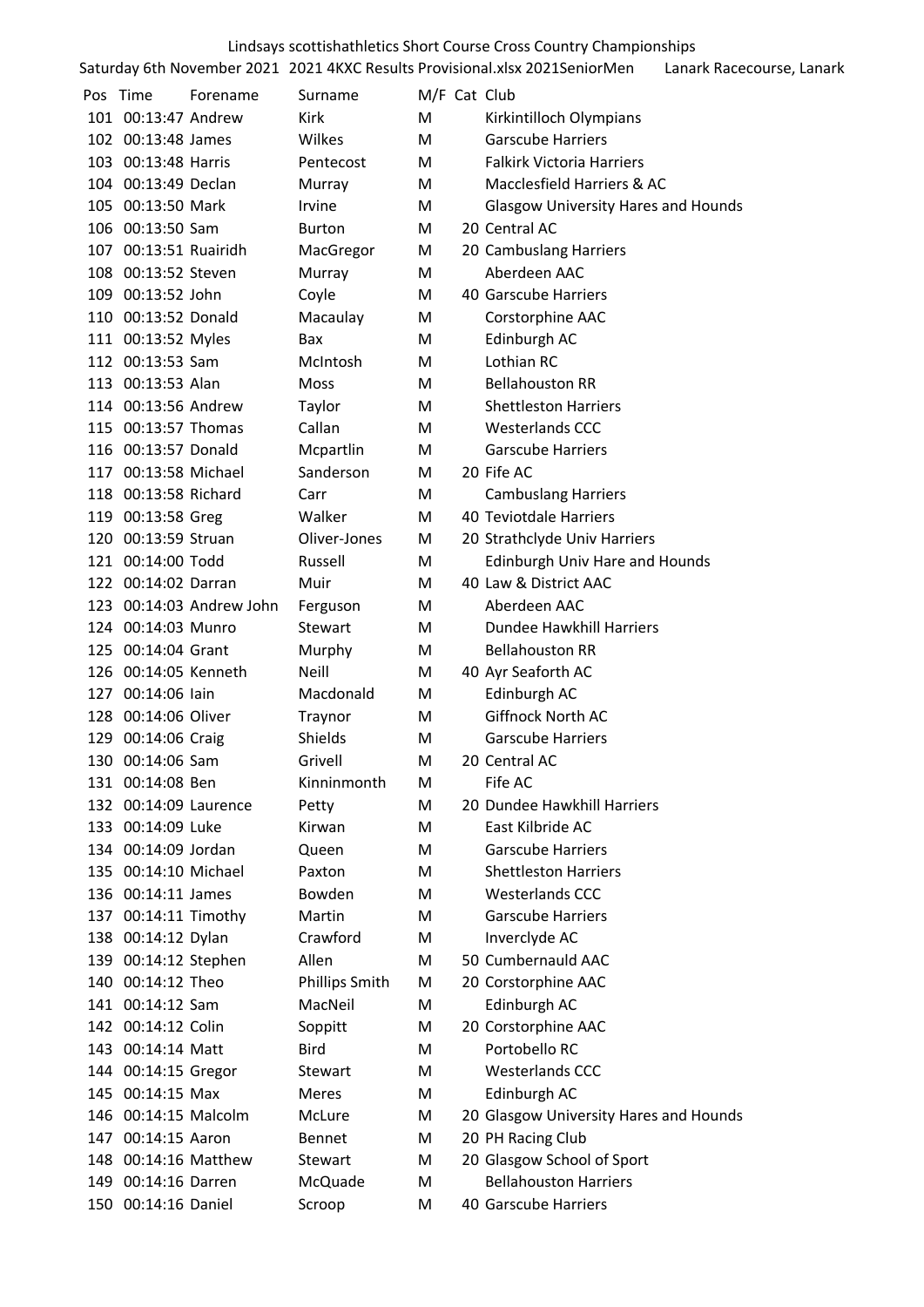|                                            |                            |                |              | Lindsays scottishathletics Short Course Cross Country Championships         |                           |
|--------------------------------------------|----------------------------|----------------|--------------|-----------------------------------------------------------------------------|---------------------------|
|                                            |                            |                |              | Saturday 6th November 2021 2021 4KXC Results Provisional.xlsx 2021SeniorMen | Lanark Racecourse, Lanark |
| Pos Time                                   | Forename                   | Surname        | M/F Cat Club |                                                                             |                           |
| 151 00:14:17 Andrew                        |                            | <b>Brown</b>   | M            | 40 Dunbar RC                                                                |                           |
| 152 00:14:17 David                         |                            | Tamburini      | M            | 40 Inverclyde AC                                                            |                           |
| 153 00:14:18 Andrew                        |                            | Irvine         | М            | Central AC                                                                  |                           |
| 154 00:14:18 Jordan                        |                            | Cruickshank    | М            | 20 Metro Aberdeen RC                                                        |                           |
| 155 00:14:18 Oliver                        |                            | Reilly         | М            | <b>Greenock Glenpark Harriers</b>                                           |                           |
| 156 00:14:20 Ray                           |                            | Ward           | M            | 40 Hunters Bog Trotters                                                     |                           |
| 157 00:14:20 Shaun                         |                            | Wiseman        | M            | 20 Greenock Glenpark Harriers                                               |                           |
| 158 00:14:21 Jonathan                      |                            | Marshall       | M            | 20 Livingston AC                                                            |                           |
| 159 00:14:21 Michael                       |                            | Miller         | М            | <b>Clydesdale Harriers</b>                                                  |                           |
| 160 00:14:21 Andrew                        |                            | Casey          | M            | Aberdeen AAC                                                                |                           |
| 161 00:14:22 Scott                         |                            | Mason          | М            | 40 Bellahouston Harriers                                                    |                           |
| 162 00:14:22 lain                          |                            | McWhinnie      | М            | 20 Glasgow University Hares and Hounds                                      |                           |
| 163 00:14:22 Theo                          |                            | Carter         | M            | 20 Cambuslang Harriers                                                      |                           |
| 164 00:14:23 Jon                           |                            | Hammerman      | М            | 40 Inverclyde AC                                                            |                           |
| 165 00:14:23 Charlie                       |                            | Storrie        | М            | <b>Dumfries RC</b>                                                          |                           |
| 166 00:14:23 Rankin                        |                            | Lascelles      | М            | Metro Aberdeen RC                                                           |                           |
| 167 00:14:25 Jack                          |                            | Kirwan         | М            | East Kilbride AC                                                            |                           |
| 168 00:14:25 Jamie                         |                            | Flaherty       | M            | <b>Garscube Harriers</b>                                                    |                           |
| 169 00:14:26 Allan                         |                            | Cameron        | М            | 40 Cumbernauld AAC                                                          |                           |
| 170 00:14:27 Stuart                        |                            | Miller         | M            | <b>Bellahouston Harriers</b>                                                |                           |
| 171 00:14:28 Joshua                        |                            | Liddle         | M            | <b>Edinburgh Univ Hare and Hounds</b>                                       |                           |
| 172 00:14:29 Brian                         |                            | McGarrity      | М            | 40 Shettleston Harriers                                                     |                           |
| 173 00:14:31 David                         |                            | Woods          | M            | Lasswade AC                                                                 |                           |
| 174 00:14:32 Michael                       |                            | Kilbride       | М            | Aberdeen AAC                                                                |                           |
| 175 00:14:35 Ollie                         |                            |                |              |                                                                             |                           |
| 176 00:14:36 Joe                           |                            | Duffy<br>Folan | M<br>M       | Edinburgh AC<br>Metro Aberdeen RC                                           |                           |
|                                            |                            |                | М            | 40 West End RR                                                              |                           |
| 177 00:14:37 Stephen<br>178 00:14:37 Jonah |                            | Brown<br>Jones | M            |                                                                             |                           |
|                                            |                            | Shaw           | M            | Portobello RC<br><b>Bellahouston Harriers</b>                               |                           |
| 179 00:14:38 Lee<br>180 00:14:38 Chris     |                            |                |              |                                                                             |                           |
|                                            |                            | Upson          | М            | 50 Cambuslang Harriers                                                      |                           |
| 181 00:14:38 Stuart                        |                            | Robertson      | M            | 50 Perth RR                                                                 |                           |
| 182 00:14:40 Brent                         |                            | <b>Brodie</b>  | М            | 40 Bellahouston Harriers                                                    |                           |
| 183 00:14:41 Steven                        |                            | Campbell       | M            | 40 Greenock Glenpark Harriers                                               |                           |
| 184 00:14:41 Ruairidh                      |                            | MacLean        | М            | Giffnock North AC                                                           |                           |
| 185 00:14:41 David                         |                            | Mackintosh     | М            | <b>Bellahouston Harriers</b>                                                |                           |
| 186 00:14:42 Drew                          |                            | Galloway       | M            | <b>Glasgow University Hares and Hounds</b>                                  |                           |
| 187 00:14:42 Fred                          |                            | Allingham      | M            | <b>Bellahouston Harriers</b>                                                |                           |
| 188 00:14:44 Niall                         |                            | McAlinden      | М            | <b>Westerlands CCC</b>                                                      |                           |
| 189 00:14:45 Callum                        |                            | Ferguson       | M            | <b>Newton Road Runners</b>                                                  |                           |
| 190 00:14:45 Philip                        |                            | Holden         | М            | 40 Harmeny AC                                                               |                           |
| 191 00:14:46 Fraser                        |                            | Armstrong      | M            | <b>Bellahouston Harriers</b>                                                |                           |
| 192 00:14:48 Keith                         |                            | Ovenstone      | M            | 40 Corstorphine AAC                                                         |                           |
| 193 00:14:49 Thomas                        |                            | Leeman         | М            | Edinburgh AC                                                                |                           |
| 194 00:14:49 Michael                       |                            | Fullerton      | M            | 50 Edinburgh AC                                                             |                           |
| 195 00:14:49 Alan                          |                            | <b>Baxter</b>  | М            | 40 Dumfries RC                                                              |                           |
|                                            | 196 00:14:50 Anthony Lucio | Jannetta       | М            | <b>Bellahouston RR</b>                                                      |                           |
| 197 00:14:50 Paul                          |                            | Sorrie         | М            | 40 Shettleston Harriers                                                     |                           |
| 198 00:14:52 George                        |                            | Pettit         | M            | 40 Cambuslang Harriers                                                      |                           |
| 199 00:14:53 Duncan                        |                            | Ryan           | M            | 50 Perth RR                                                                 |                           |
| 200 00:14:53 Greg                          |                            | Louden         | M            | Lasswade AC                                                                 |                           |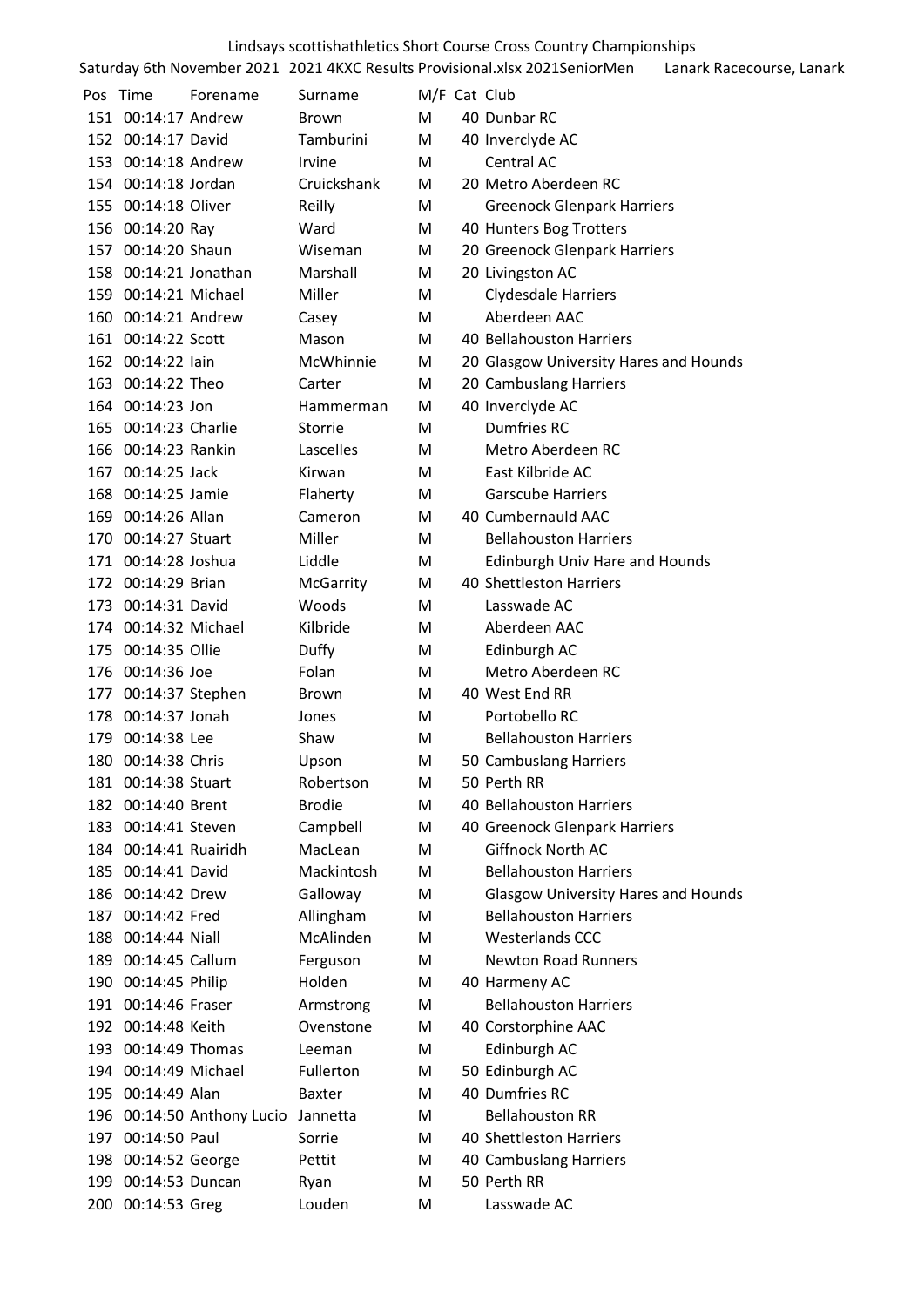| Lindsays scottishathletics Short Course Cross Country Championships |          |                |              |  |                                                                             |                           |  |  |  |
|---------------------------------------------------------------------|----------|----------------|--------------|--|-----------------------------------------------------------------------------|---------------------------|--|--|--|
|                                                                     |          |                |              |  | Saturday 6th November 2021 2021 4KXC Results Provisional.xlsx 2021SeniorMen | Lanark Racecourse, Lanark |  |  |  |
| Pos Time                                                            | Forename | Surname        | M/F Cat Club |  |                                                                             |                           |  |  |  |
| 201 00:14:54 Matthew                                                |          | Davies         | M            |  | Edinburgh AC                                                                |                           |  |  |  |
| 202 00:14:54 Stuart                                                 |          | Ferguson       | M            |  | Banchory Stonehaven AC                                                      |                           |  |  |  |
| 203 00:14:54 John                                                   |          | Speirs         | M            |  | 40 Kilmarnock H&AC                                                          |                           |  |  |  |
| 204 00:14:54 Jamie                                                  |          | Tennant        | M            |  | 20 Ayr Seaforth AC                                                          |                           |  |  |  |
| 205 00:14:55 Mark                                                   |          | Connelly       | M            |  | 40 Airdrie Harriers                                                         |                           |  |  |  |
| 206 00:14:55 Euan                                                   |          | Hood           | M            |  | Lasswade AC                                                                 |                           |  |  |  |
| 207 00:14:56 Stephen                                                |          | Allan          | M            |  | 40 Cumbernauld AAC                                                          |                           |  |  |  |
| 208 00:14:57 Dylan                                                  |          | Drummond       | M            |  | 20 Cumbernauld AAC                                                          |                           |  |  |  |
| 209 00:14:58 Andrew                                                 |          | Osborne        | M            |  | 40 Greenock Glenpark Harriers                                               |                           |  |  |  |
| 210 00:15:00 Craig                                                  |          | Freshwater     | M            |  | 40 Hunters Bog Trotters                                                     |                           |  |  |  |
| 211 00:15:01 David                                                  |          | Shaw           | M            |  | 40 Giffnock North AC                                                        |                           |  |  |  |
| 212 00:15:01 Scott                                                  |          | Brown          | M            |  | 40 Irvine RC                                                                |                           |  |  |  |
| 213 00:15:02 Paul                                                   |          | <b>Butler</b>  | M            |  | Edinburgh AC                                                                |                           |  |  |  |
| 214 00:15:02 Phil                                                   |          | <b>Buckley</b> | M            |  | 40 Harmeny AC                                                               |                           |  |  |  |
| 215 00:15:03 Daniel                                                 |          | Lowe           | M            |  | <b>Shettleston Harriers</b>                                                 |                           |  |  |  |
| 216 00:15:03 lain                                                   |          | Macleod        | M            |  | 50 Corstorphine AAC                                                         |                           |  |  |  |
| 217 00:15:03 David                                                  |          | Hogg           | M            |  | 50 Cumbernauld AAC                                                          |                           |  |  |  |
| 218 00:15:04 Cameron                                                |          | Wallace        | M            |  | <b>Strathclyde Univ Harriers</b>                                            |                           |  |  |  |
| 219 00:15:04 Kevin                                                  |          | Hamilton       | M            |  | Edinburgh AC                                                                |                           |  |  |  |
| 220 00:15:05 Ted                                                    |          | Gourley        | M            |  | 50 Giffnock North AC                                                        |                           |  |  |  |
| 221 00:15:05 Mark                                                   |          | Webster        | M            |  | 40 PH Racing Club                                                           |                           |  |  |  |
| 222 00:15:06 Lewis                                                  |          | Hainey         | M            |  | 20 Inverclyde AC                                                            |                           |  |  |  |
| 223 00:15:08 Joseph                                                 |          | Fitzgibbon     | M            |  | <b>Garscube Harriers</b>                                                    |                           |  |  |  |
| 224 00:15:08 Calum                                                  |          | Ferguson       | M            |  | <b>Bellahouston Harriers</b>                                                |                           |  |  |  |
| 225 00:15:09 Liam                                                   |          | Raeside        | M            |  | <b>Strathclyde Univ Harriers</b>                                            |                           |  |  |  |
| 226 00:15:09 Stuart                                                 |          | Laurence       | M            |  | <b>Bellahouston RR</b>                                                      |                           |  |  |  |
| 227 00:15:10 Paul                                                   |          | McMonagle      | M            |  | 50 Cumbernauld AAC                                                          |                           |  |  |  |
| 228 00:15:10 Steve                                                  |          | <b>Buchan</b>  | M            |  | 40 Metro Aberdeen RC                                                        |                           |  |  |  |
| 229 00:15:11 Mike                                                   |          | MacDonald      | M            |  | 40 Fife AC                                                                  |                           |  |  |  |
| 230 00:15:11 Jeff                                                   |          | Farguhar       | M            |  | 60 Pitreavie AAC                                                            |                           |  |  |  |
| 231 00:15:15 Sam                                                    |          | Condy          | M            |  | 20 Strathclyde Univ Harriers                                                |                           |  |  |  |
| 232 00:15:15 Alastair                                               |          | <b>Stables</b> | M            |  | Giffnock North AC                                                           |                           |  |  |  |
| 233 00:15:17 Daniel                                                 |          | Doherty        | M            |  | 40 Greenock Glenpark Harriers                                               |                           |  |  |  |
| 234 00:15:18 Charlie                                                |          | Whall          | M            |  | <b>Bellahouston RR</b>                                                      |                           |  |  |  |
| 235 00:15:19 Barry                                                  |          | Davie          | M            |  | 40 Carnegie Harriers                                                        |                           |  |  |  |
| 236 00:15:20 Jonathan                                               |          | Kennedy        | M            |  | Harmeny AC                                                                  |                           |  |  |  |
| 237 00:15:21 Angus                                                  |          | Gray           | M            |  | <b>Bellahouston RR</b>                                                      |                           |  |  |  |
| 238 00:15:21 lain                                                   |          | Nicholl        | M            |  | 40 Cambuslang Harriers                                                      |                           |  |  |  |
| 239 00:15:23 Ross                                                   |          | Hill           | M            |  | Law & District AAC                                                          |                           |  |  |  |
| 240 00:15:23 Michael                                                |          | O'Hagan        | M            |  | 50 Cambuslang Harriers                                                      |                           |  |  |  |
| 241 00:15:24 Ewan                                                   |          | Calder         | M            |  | Peterhead AC                                                                |                           |  |  |  |
| 242 00:15:24 Scott                                                  |          | Love           | M            |  | 40 PH Racing Club                                                           |                           |  |  |  |
| 243 00:15:25 John                                                   |          | <b>Brogan</b>  | M            |  | 40 Airdrie Harriers                                                         |                           |  |  |  |
| 244 00:15:27 Paul                                                   |          | Forbes         | M            |  | 60 Edinburgh AC                                                             |                           |  |  |  |
| 245 00:15:29 James                                                  |          | Hall           | M            |  | 40 Fife AC                                                                  |                           |  |  |  |
| 246 00:15:30 Kenny                                                  |          | Finlayson      | M            |  | 40 Cambuslang Harriers                                                      |                           |  |  |  |
| 247 00:15:31 Fraser                                                 |          | McGillivray    | M            |  | Aberdeen AAC                                                                |                           |  |  |  |
| 248 00:15:32 John                                                   |          | Hancock        | M            |  | Edinburgh AC                                                                |                           |  |  |  |
| 249 00:15:34 Duncan                                                 |          | McKellar       | M            |  | <b>Garscube Harriers</b>                                                    |                           |  |  |  |
| 250 00:15:34 John                                                   |          | Mowbray        | M            |  | Edinburgh AC                                                                |                           |  |  |  |
|                                                                     |          |                |              |  |                                                                             |                           |  |  |  |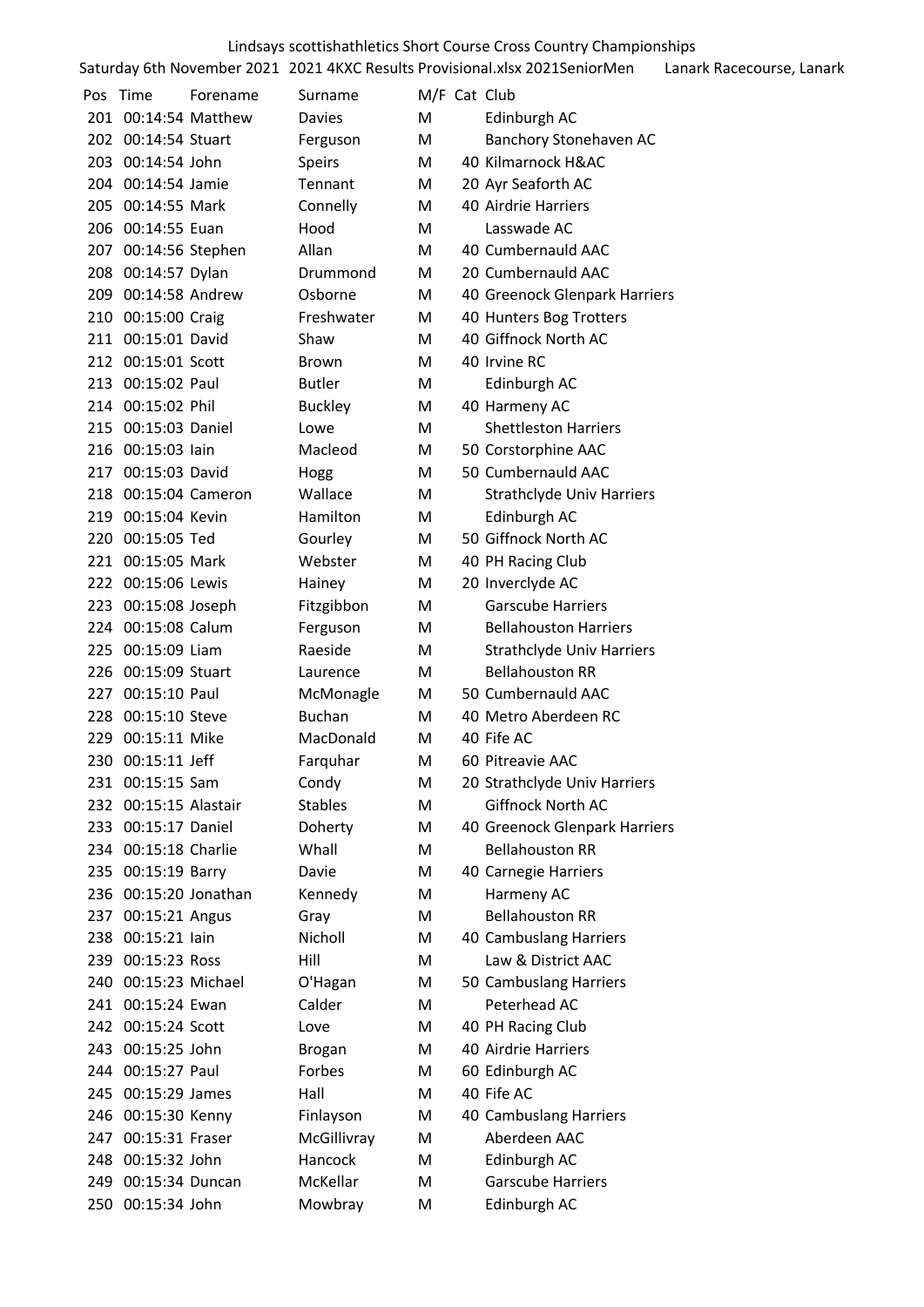|       | Pos Time             | Forename                 | Surname         |   | M/F Cat Club                     |
|-------|----------------------|--------------------------|-----------------|---|----------------------------------|
|       | 251 00:15:35 Mark    |                          | <b>Ellis</b>    | м | 40 Motherwell AC                 |
|       |                      | 252 00:15:36 Christopher | Endress         | м | Metro Aberdeen RC                |
|       | 253 00:15:38 Rory    |                          | Sandilands      | м | 40 Fife AC                       |
|       | 254 00:15:39 Euan    |                          | <b>McCallum</b> | м | <b>Falkirk Victoria Harriers</b> |
|       | 255 00:15:40 Ross    |                          | Gray            | M | Dundee University AC and XC club |
|       | 256 00:15:40 James   |                          | McClafferty     | M | Law & District AAC               |
| 257   | 00:15:41 David       |                          | Eckersley       | м | 50 Central AC                    |
|       | 258 00:15:41 Owain   |                          | Williams        | M | Edinburgh AC                     |
|       | 259 00:15:41 John    |                          | Oates           | м | 60 Shettleston Harriers          |
|       | 260 00:15:42 Paul    |                          | Clawson         | м | <b>Bellahouston Harriers</b>     |
|       | 261 00:15:43 Mark    |                          | Welsford        | Μ | 40 Kirkintilloch Olympians       |
|       | 262 00:15:45 Richard |                          | <b>Beattie</b>  | м | 40 Law & District AAC            |
| 263   | 00:15:47 Gavin       |                          | Morrison        | Μ | 50 Greenock Glenpark Harriers    |
|       | 264 00:15:49 Andrew  |                          | Latham          | м | 50 Edinburgh AC                  |
|       | 265 00:15:49 John    |                          | Murray          | м | 40 Garscube Harriers             |
|       | 266 00:15:49 Denis   |                          | Williams        | М | 50 Shettleston Harriers          |
| 267   | 00:15:50 Alan        |                          | Digweed         | Μ | 40 Bellahouston RR               |
|       | 268 00:15:51 Gavin   |                          | Phillip         | Μ | 50 Edinburgh AC                  |
|       | 269 00:15:51 Neil    |                          | McLure          | м | 50 Carnethy Hill Racing Club     |
|       | 270 00:15:51 Paul    |                          | Kirkland        | м | <b>Garscube Harriers</b>         |
| 271   | 00:15:52 Michael     |                          | McKean          | M | <b>Dumfries RC</b>               |
|       | 272 00:15:52 John    |                          | Mackenzie       | M | 50 Bellahouston RR               |
| 273   | 00:15:52 John        |                          | Crookston       | м | 60 PH Racing Club                |
|       | 274 00:15:55 John    |                          | Edwards         | M | 40 East Kilbride AC              |
| 275 - | 00:15:56 Callum      |                          | Wright          | м | <b>Calderglen Harriers</b>       |
| 276   | 00:15:57 Donald      |                          | Shaw            | м | 50 Central AC                    |
| 277.  |                      | 00:15:57 Matthew         | Gillon          | м | 20 Law & District AAC            |
| 278   |                      | 00:15:58 Jonathan        | Millar          | M | <b>Carnegie Harriers</b>         |
| 279 - | 00:15:59 Scott       |                          | Elliott         | M | 60 Kirkintilloch Olympians       |
|       | 280 00:15:59 Cameron |                          | Douglas         | M | <b>Strathclyde Univ Harriers</b> |
|       | 281 00:15:59 Rob     |                          | Crusher         | M | 50 Giffnock North AC             |
|       | 282 00:15:59 Chris   |                          | Allan           | M | <b>Bellahouston RR</b>           |
| 283   | 00:16:00 Andrew      |                          | Whiteford       | м | <b>Bellahouston RR</b>           |
| 284   | 00:16:00 Ewan        |                          | Smith           | Μ | 50 Campbeltown RC                |
| 285   | 00:16:01 Lewis       |                          | Orr             | M | 50 Edinburgh AC                  |
| 286   | 00:16:01 Andrew      |                          | Rockett Jackson | M | <b>Shettleston Harriers</b>      |
| 287   | 00:16:02 Des         |                          | Dickson         | M | 60 Cambuslang Harriers           |
| 288   | 00:16:03 Dave        |                          | Clements        | м | 50 Edinburgh AC                  |
| 289   | 00:16:03 Peter       |                          | Maclean         | м | 40 Ayr Seaforth AC               |
|       | 290 00:16:04 Mark    |                          | Mclean          | Μ | 50 PH Racing Club                |
| 291   | 00:16:04 Robert      |                          | Conroy          | Μ | 40 Kirkintilloch Olympians       |
| 292   | 00:16:04 Gerard      |                          | Scullion        | м | 50 Bellahouston RR               |
| 293 - | 00:16:05 Chris       |                          | Smith           | м | <b>Cambuslang Harriers</b>       |
|       | 294 00:16:06 Scott   |                          | Dickson         | м | Motherwell AC                    |
| 295   | 00:16:07 John        |                          | Macdonald       | Μ | 20 PH Racing Club                |
| 296   | 00:16:07 Andy        |                          | Downey          | м | 50 Garscube Harriers             |
| 297   | 00:16:08 Murdo       |                          | Traill          | M | Corstorphine AAC                 |
| 298   | 00:16:08 Charles     |                          | Graham-Marr     | М | 60 Central AC                    |
| 299   | 00:16:10 Kyle        |                          | Paterson        | Μ | 20 Kirkintilloch Olympians       |
| 300   | 00:16:10 Francis     |                          | Gilroy          | Μ | 50 Bellahouston Harriers         |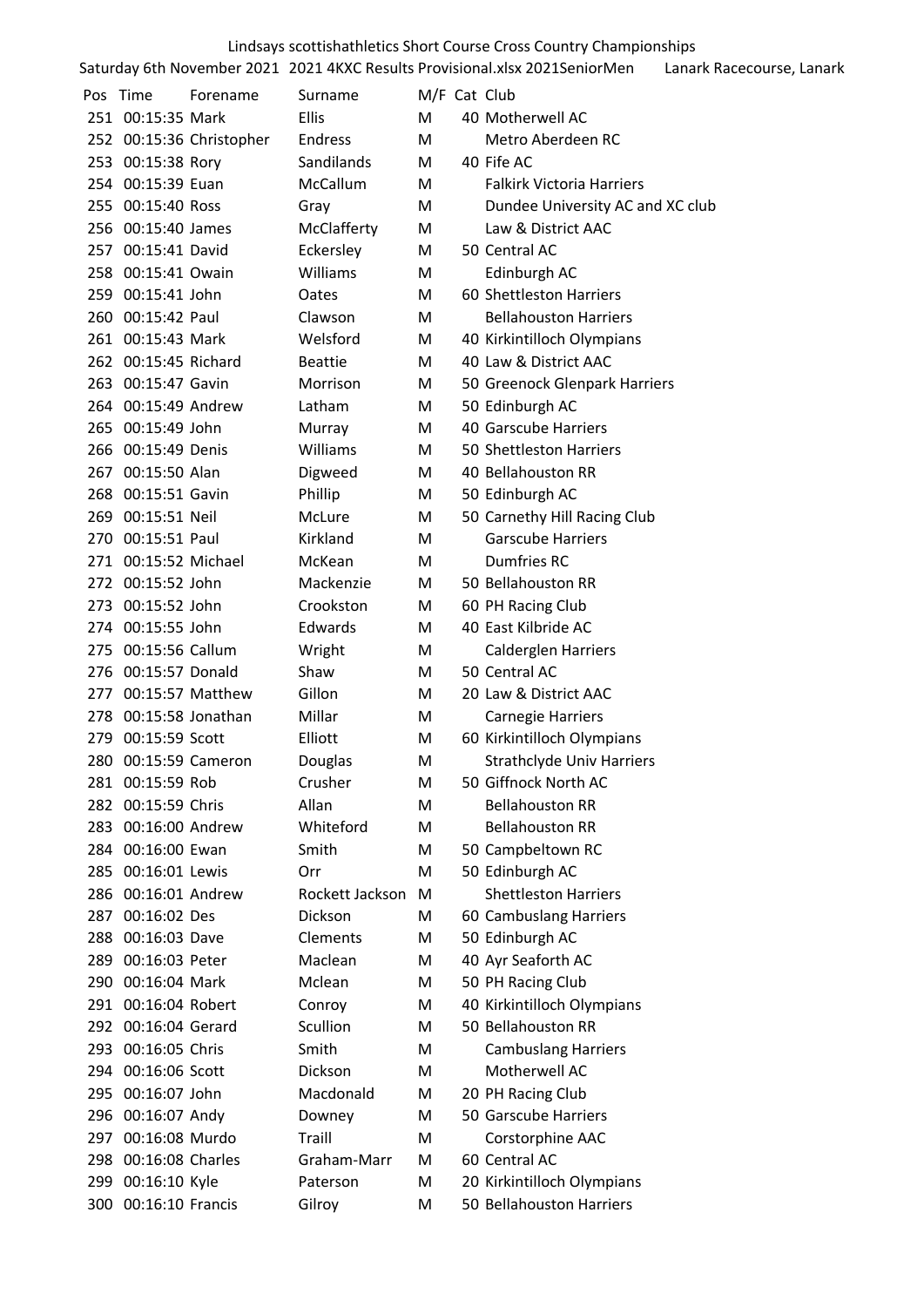| Lindsays scottishathletics Short Course Cross Country Championships |                       |                       |                       |        |  |                                                                             |                           |  |
|---------------------------------------------------------------------|-----------------------|-----------------------|-----------------------|--------|--|-----------------------------------------------------------------------------|---------------------------|--|
|                                                                     |                       |                       |                       |        |  | Saturday 6th November 2021 2021 4KXC Results Provisional.xlsx 2021SeniorMen | Lanark Racecourse, Lanark |  |
|                                                                     | Pos Time              | Forename              | Surname               |        |  | M/F Cat Club                                                                |                           |  |
|                                                                     | 301 00:16:14 Sandy    |                       | Gilhooly              | M      |  | <b>Glasgow University Hares and Hounds</b>                                  |                           |  |
|                                                                     | 302 00:16:15 David    |                       | Worrall               | М      |  | 40 Portobello RC                                                            |                           |  |
|                                                                     | 303 00:16:22 Paul     |                       | Burningham            | М      |  | 40 Bellahouston Harriers                                                    |                           |  |
|                                                                     | 304 00:16:22 David    |                       | Cross                 | М      |  | 50 Edinburgh AC                                                             |                           |  |
|                                                                     | 305 00:16:22 lan      |                       | Maxwell               | M      |  | 60 Gala Harriers                                                            |                           |  |
|                                                                     | 306 00:16:22 Peter    |                       | Alexander             | M      |  | <b>Newton Road Runners</b>                                                  |                           |  |
|                                                                     | 307 00:16:26 Alistair |                       | Macdonald             | М      |  | 50 Morpeth Harriers                                                         |                           |  |
|                                                                     | 308 00:16:26 Jamie    |                       | Robinson              | M      |  | <b>Bellahouston RR</b>                                                      |                           |  |
|                                                                     | 309 00:16:30 Sandy    |                       | Gardner               | M      |  | 50 VP-Glasgow AC                                                            |                           |  |
|                                                                     | 310 00:16:30 Graeme   |                       | Gemmell               | М      |  | 50 Bellahouston Harriers                                                    |                           |  |
|                                                                     | 311 00:16:31 Kevin    |                       | Gordon                | M      |  | Dumfries RC                                                                 |                           |  |
|                                                                     | 312 00:16:33 Byron    |                       | Moreton               | М      |  | West End RR                                                                 |                           |  |
|                                                                     | 313 00:16:34 Paul     |                       | <b>Harkins</b>        | М      |  | 40 Fife AC                                                                  |                           |  |
|                                                                     | 314 00:16:37 Stephen  |                       | Peters                | м      |  | <b>Glasgow University Hares and Hounds</b>                                  |                           |  |
|                                                                     | 315 00:16:39 Matthew  |                       | Smith                 | M      |  | <b>Glasgow University Hares and Hounds</b>                                  |                           |  |
|                                                                     | 316 00:16:41 James    |                       | Fotheringham          | M      |  | 50 Perth RR                                                                 |                           |  |
|                                                                     | 317 00:16:42 Andrew   |                       | Clark                 | м      |  | West End RR                                                                 |                           |  |
|                                                                     | 318 00:16:44 lain     |                       | Craven                | M      |  | 40 Edinburgh AC                                                             |                           |  |
|                                                                     | 319 00:16:45 David    |                       | Alexander             | M      |  | 50 Harmeny AC                                                               |                           |  |
|                                                                     | 320 00:16:46 Drew     |                       | Paterson              | M      |  | 50 Kirkintilloch Olympians                                                  |                           |  |
|                                                                     | 321 00:16:46 lain     |                       | Dunsmore              | М      |  | 50 Central AC                                                               |                           |  |
|                                                                     | 322 00:16:47 Kenneth  |                       | Crawford              | М      |  | 50 Bellahouston RR                                                          |                           |  |
|                                                                     | 323 00:16:49 Andrew   |                       | Chapman               | М      |  | 40 East Kilbride AC                                                         |                           |  |
|                                                                     | 324 00:16:49 Scott    |                       | Kelman                | М      |  | Motherwell AC                                                               |                           |  |
|                                                                     | 325 00:16:50 lain     |                       | Cameron               | М      |  | 40 Lothian RC                                                               |                           |  |
|                                                                     | 326 00:16:51 Darren   |                       | Carruthers            | М      |  | <b>Red Star AC</b>                                                          |                           |  |
|                                                                     |                       | 327 00:16:53 Campbell | Cromar                | М      |  | 50 Greenock Glenpark Harriers                                               |                           |  |
|                                                                     | 328 00:16:55 John     |                       | Thow                  | м      |  | Kirkintilloch Olympians                                                     |                           |  |
|                                                                     | 329 00:16:55 Fraser   |                       | Watson                | М      |  | <b>Glasgow University Hares and Hounds</b>                                  |                           |  |
|                                                                     | 330 00:16:56 Robert   |                       | McLennan              | М      |  | 60 Garscube Harriers                                                        |                           |  |
|                                                                     | 331 00:16:56 Alan     |                       |                       | М      |  | 40 Motherwell AC                                                            |                           |  |
|                                                                     | 332 00:16:58 Stuart   |                       | Strang                | M      |  | 40 VP-Glasgow AC                                                            |                           |  |
|                                                                     | 333 00:16:59 Norbert  |                       | Kelly<br>Mc Namara    |        |  | <b>Bellahouston Harriers</b>                                                |                           |  |
|                                                                     | 334 00:16:59 Gordon   |                       |                       | Μ      |  | <b>Bellahouston Harriers</b>                                                |                           |  |
|                                                                     | 335 00:17:01 Michael  |                       | <b>Brady</b><br>Diver | M<br>М |  |                                                                             |                           |  |
|                                                                     |                       |                       |                       |        |  | 50 Clydesdale Harriers                                                      |                           |  |
|                                                                     | 336 00:17:03 Rohan    |                       | O'Hare                | М      |  | <b>Glasgow University Hares and Hounds</b>                                  |                           |  |
|                                                                     | 337 00:17:03 Chris    |                       | Creegan               | M      |  | 60 Edinburgh AC                                                             |                           |  |
|                                                                     | 338 00:17:05 Allon    |                       | Galbraith             | м      |  | 60 Bellahouston RR                                                          |                           |  |
|                                                                     | 339 00:17:06 Martin   |                       | Murphy                | M      |  | 40 Bellahouston RR                                                          |                           |  |
|                                                                     | 340 00:17:06 Scott    |                       | Hunter                | М      |  | 40 Cambuslang Harriers                                                      |                           |  |
|                                                                     | 341 00:17:07 Robert   |                       | Pattinson             | М      |  | 50 Motherwell AC                                                            |                           |  |
|                                                                     | 342 00:17:08 Stephen  |                       | Clark                 | М      |  | <b>Shettleston Harriers</b>                                                 |                           |  |
|                                                                     | 343 00:17:08 Marc     |                       | Loveday               | M      |  | East Kilbride AC                                                            |                           |  |
|                                                                     | 344 00:17:09 Mark     |                       | Grant                 | М      |  | 40 Shettleston Harriers                                                     |                           |  |
|                                                                     | 345 00:17:11 David    |                       | Calder                | М      |  | 60 Westerlands CCC                                                          |                           |  |
|                                                                     | 346 00:17:11 Jim      |                       | Gillon                | М      |  | 50 Law & District AAC                                                       |                           |  |
|                                                                     | 347 00:17:15 Ben      |                       | Abbott                | М      |  | 50 Gala Harriers                                                            |                           |  |
|                                                                     | 348 00:17:17 lain     |                       | Morrison              | М      |  | 50 Bellahouston Harriers                                                    |                           |  |
|                                                                     | 349 00:17:19 Brian    |                       | McLinden              | M      |  | 60 Motherwell AC                                                            |                           |  |
|                                                                     | 350 00:17:22 George   |                       | Lupton                | M      |  | 40 Portobello RC                                                            |                           |  |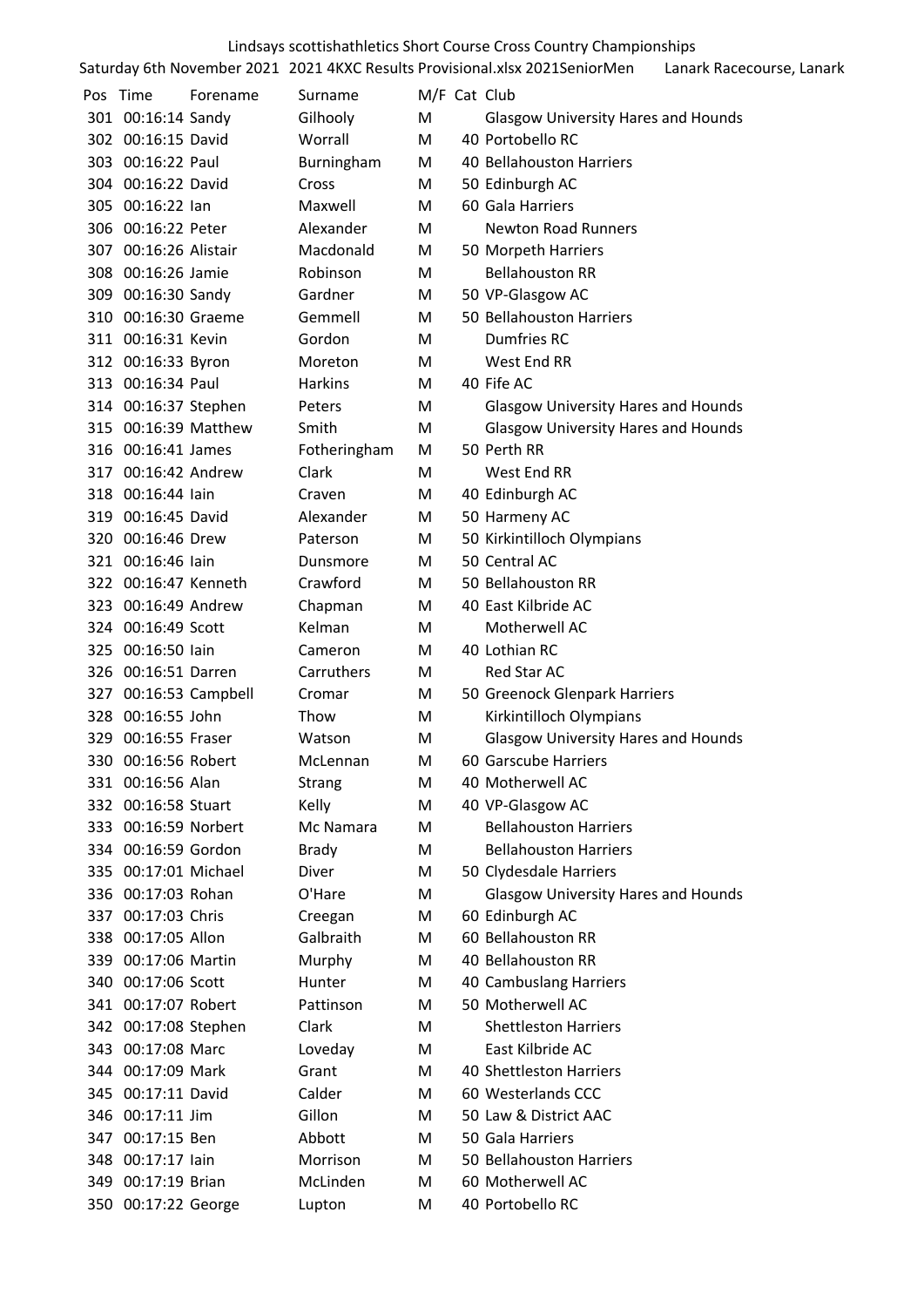|     | Lindsays scottishathletics Short Course Cross Country Championships |          |                   |              |  |                                                                             |                           |  |  |
|-----|---------------------------------------------------------------------|----------|-------------------|--------------|--|-----------------------------------------------------------------------------|---------------------------|--|--|
|     |                                                                     |          |                   |              |  | Saturday 6th November 2021 2021 4KXC Results Provisional.xlsx 2021SeniorMen | Lanark Racecourse, Lanark |  |  |
|     | Pos Time                                                            | Forename | Surname           | M/F Cat Club |  |                                                                             |                           |  |  |
|     | 351 00:17:23 David                                                  |          | Morton            | М            |  | 40 Fife AC                                                                  |                           |  |  |
|     | 352 00:17:23 James                                                  |          | Doherty           | М            |  | 40 Greenock Glenpark Harriers                                               |                           |  |  |
|     | 353 00:17:25 Daniel                                                 |          | Smith             | M            |  | VP-Glasgow AC                                                               |                           |  |  |
|     | 354 00:17:27 Derek                                                  |          | Taylor            | M            |  | Law & District AAC                                                          |                           |  |  |
|     | 355 00:17:29 Stephen                                                |          | Purvis            | M            |  | 40 Airdrie Harriers                                                         |                           |  |  |
|     | 356 00:17:32 lain                                                   |          | <b>Buckley</b>    | М            |  | <b>Gala Harriers</b>                                                        |                           |  |  |
|     | 357 00:17:35 Andrew                                                 |          | <b>Ross</b>       | М            |  | 50 Harmeny AC                                                               |                           |  |  |
|     | 358 00:17:35 John                                                   |          | Hynd              | M            |  | 60 Carnegie Harriers                                                        |                           |  |  |
|     | 359 00:17:36 Adrian                                                 |          | White             | M            |  | 50 Harmeny AC                                                               |                           |  |  |
|     | 360 00:17:39 Gerard                                                 |          | O'Neil            | М            |  | 40 East Kilbride AC                                                         |                           |  |  |
|     | 361 00:17:41 Craig                                                  |          | Johnston          | M            |  | Kirkintilloch Olympians                                                     |                           |  |  |
|     | 362 00:17:42 Alan                                                   |          | O'Rourke          | М            |  | 50 Greenock Glenpark Harriers                                               |                           |  |  |
|     | 363 00:17:43 Michael                                                |          | Jardine           | М            |  | 50 Dumfries RC                                                              |                           |  |  |
|     | 364 00:17:45 Marcus                                                 |          | Whyte             | M            |  | 40 Motherwell AC                                                            |                           |  |  |
|     | 365 00:17:47 Ed                                                     |          | Norton            | M            |  | 70 PH Racing Club                                                           |                           |  |  |
|     | 366 00:17:48 David                                                  |          | Scott             | M            |  | 40 Cambuslang Harriers                                                      |                           |  |  |
|     | 367 00:17:49 Jim                                                    |          | Robinson          | М            |  | 60 Bellahouston RR                                                          |                           |  |  |
|     | 368 00:17:50 John                                                   |          | Mill              | М            |  | 50 Dundee Road Runners                                                      |                           |  |  |
|     | 369 00:17:50 Simon                                                  |          |                   | М            |  |                                                                             |                           |  |  |
|     | 370 00:17:52 Simon                                                  |          | Grieshaber        |              |  | 50 Perth RR                                                                 |                           |  |  |
|     |                                                                     |          | Gold              | M            |  | 40 Cambuslang Harriers                                                      |                           |  |  |
|     | 371 00:17:58 Jonny                                                  |          | Moran             | M            |  | 40 Bellahouston RR                                                          |                           |  |  |
|     | 372 00:18:00 Jim                                                    |          | Holmes            | М            |  | 50 Calderglen Harriers                                                      |                           |  |  |
|     | 373 00:18:00 Corey                                                  |          | Pirie             | M            |  | Edinburgh Univ Hare and Hounds                                              |                           |  |  |
|     | 374 00:18:02 Andrew                                                 |          | Ferguson Snr      | M            |  | 60 Banchory Stonehaven AC                                                   |                           |  |  |
|     | 375 00:18:04 Robert                                                 |          | White             | M            |  | 50 Royal Mail Run GMC                                                       |                           |  |  |
|     | 376 00:18:04 Alastair                                               |          | Loudon            | М            |  | 40 Motherwell AC                                                            |                           |  |  |
|     | 377 00:18:04 David                                                  |          | Morrison          | M            |  | 60 Metro Aberdeen RC                                                        |                           |  |  |
|     | 378 00:18:09 Kevin                                                  |          | Smith             | M            |  | 60 Bellahouston Harriers                                                    |                           |  |  |
| 379 | 00:18:11 lain                                                       |          | Crawford          | Μ            |  | 50 Cambuslang Harriers                                                      |                           |  |  |
|     | 380 00:18:12 Fraser                                                 |          | <b>Morris</b>     | M            |  | 20 Livingston AC                                                            |                           |  |  |
|     | 381 00:18:13 Kenny                                                  |          | McDonald          | м            |  | 40 Bellahouston RR                                                          |                           |  |  |
|     | 382 00:18:18 Michael                                                |          | Carlin            | м            |  | 40 East Kilbride AC                                                         |                           |  |  |
|     | 383 00:18:22 Colin                                                  |          | Alexander         | м            |  | 40 Central AC                                                               |                           |  |  |
|     | 384 00:18:24 Ben                                                    |          | Fountain          | Μ            |  | Law & District AAC                                                          |                           |  |  |
|     | 385 00:18:29 Alham                                                  |          | Said              | Μ            |  | 50 West End RR                                                              |                           |  |  |
|     | 386 00:18:30 Craig                                                  |          | Morris            | м            |  | Motherwell AC                                                               |                           |  |  |
|     | 387 00:18:30 Brian                                                  |          | Wilson            | м            |  | 40 Airdrie Harriers                                                         |                           |  |  |
|     | 388 00:18:35 James                                                  |          | Boyle             | М            |  | 40 Garscube Harriers                                                        |                           |  |  |
|     | 389 00:18:37 James                                                  |          | McLaren           | Μ            |  | 60 Falkirk Victoria Harriers                                                |                           |  |  |
|     | 390 00:18:40 Edward                                                 |          | Carr              | M            |  | 60 Cambuslang Harriers                                                      |                           |  |  |
|     | 391 00:18:41 David                                                  |          | Hoolaghan         | М            |  | 40 Motherwell AC                                                            |                           |  |  |
|     | 392 00:18:42 Jamie                                                  |          | Oswin             | м            |  | 40 West End RR                                                              |                           |  |  |
|     | 393 00:18:44 Daniel                                                 |          | McLaughlin        | M            |  | 60 Greenock Glenpark Harriers                                               |                           |  |  |
|     | 394 00:18:44 Stephen                                                |          | Leonard           | Μ            |  | 40 Cambuslang Harriers                                                      |                           |  |  |
|     | 395 00:18:51 John                                                   |          | Cunningham        | M            |  | 50 Bellahouston Harriers                                                    |                           |  |  |
|     | 396 00:18:54 Ken                                                    |          | Eccleson          | м            |  | 50 Cumbernauld AAC                                                          |                           |  |  |
|     | 397 00:18:56 Thomas                                                 |          | <b>Burridge</b>   | Μ            |  | <b>Bellahouston RR</b>                                                      |                           |  |  |
|     | 398 00:19:03 Kevin                                                  |          | <b>McPhillips</b> | Μ            |  | 40 Motherwell AC                                                            |                           |  |  |
|     | 399 00:19:09 Chris                                                  |          | Lee               | M            |  | 40 West End RR                                                              |                           |  |  |
|     | 400 00:19:12 Kevin                                                  |          | Dunn              | M            |  | Kirkintilloch Olympians                                                     |                           |  |  |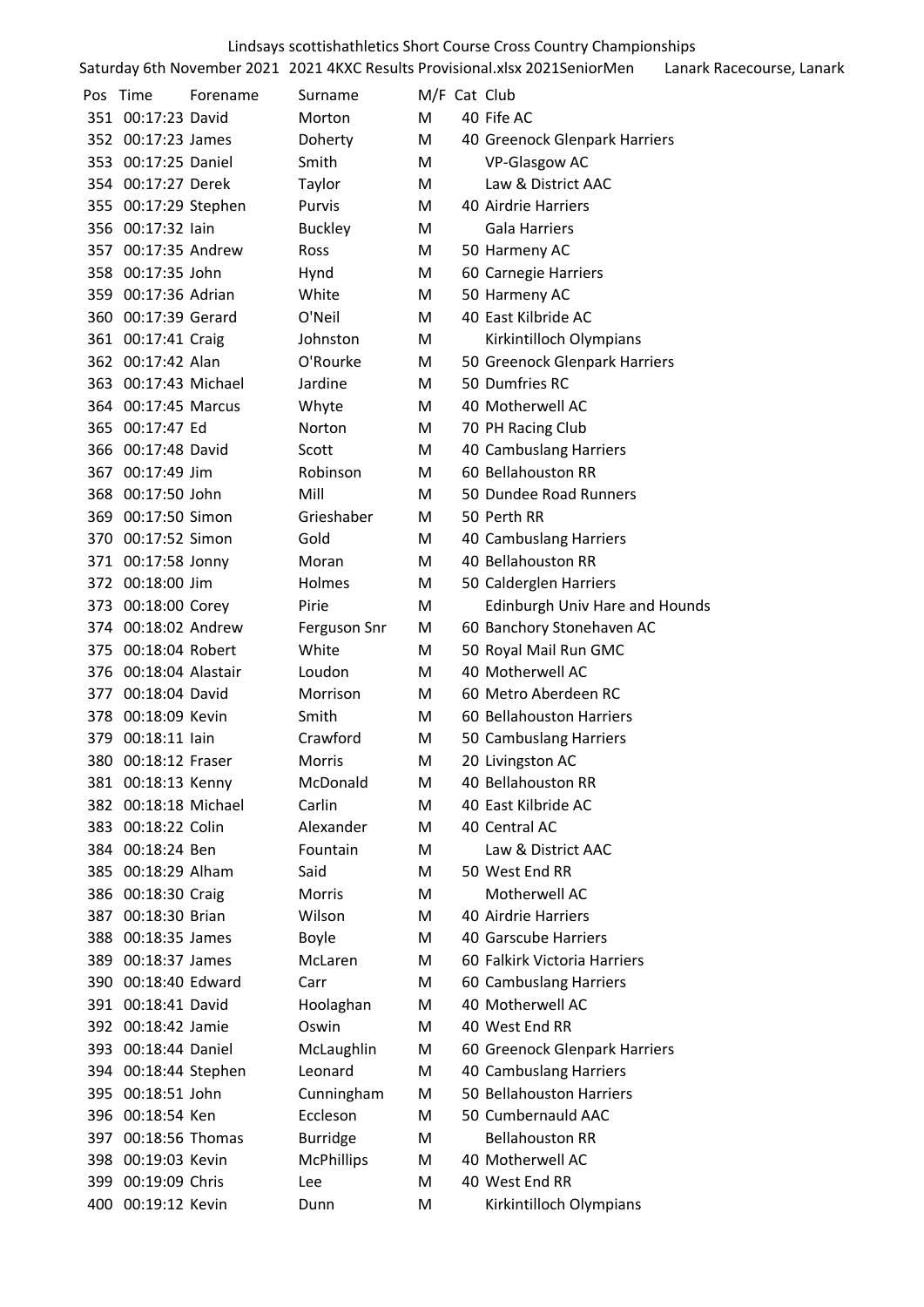|     |                      |          |                 |              | Lindsays scottishathletics Short Course Cross Country Championships         |                           |
|-----|----------------------|----------|-----------------|--------------|-----------------------------------------------------------------------------|---------------------------|
|     |                      |          |                 |              | Saturday 6th November 2021 2021 4KXC Results Provisional.xlsx 2021SeniorMen | Lanark Racecourse, Lanark |
|     | Pos Time             | Forename | Surname         | M/F Cat Club |                                                                             |                           |
|     | 401 00:19:17 Conor   |          | <b>Butters</b>  | M            | Law & District AAC                                                          |                           |
|     | 402 00:19:24 Gordon  |          | <b>McInally</b> | М            | 50 Calderglen Harriers                                                      |                           |
|     | 403 00:19:27 Frank   |          | McMahon         | М            | 70 Greenock Glenpark Harriers                                               |                           |
|     | 404 00:19:28 Alan    |          | Coltman         | М            | 50 Teviotdale Harriers                                                      |                           |
|     | 405 00:19:29 Allen   |          | Campbell        | M            | 40 West End RR                                                              |                           |
|     | 406 00:19:30 Gerard  |          | Gaffney         | М            | 60 Inverclyde AC                                                            |                           |
| 407 | 00:19:34 Eric        |          | Stevenson       | M            | 70 Edinburgh AC                                                             |                           |
|     | 408 00:19:39 Neil    |          | Meldrum         | М            | 50 Corstorphine AAC                                                         |                           |
| 409 | 00:19:57 Ross        |          | <b>Bennet</b>   | М            | 50 PH Racing Club                                                           |                           |
|     | 410 00:20:03 David   |          | Craig           | М            | <b>Bellahouston Harriers</b>                                                |                           |
|     | 411 00:20:04 Chris   |          | Paton           | М            | 50 Cambuslang Harriers                                                      |                           |
|     | 412 00:20:23 Martin  |          | Egan            | М            | 50 Garscube Harriers                                                        |                           |
| 413 | 00:20:38 Andrew      |          | Tomlinson       | М            | <b>Bellahouston RR</b>                                                      |                           |
|     | 414 00:20:43 Alan    |          | Bothwell        | М            | 60 Perth RR                                                                 |                           |
|     | 415 00:20:50 John    |          | Carty           | М            | 40 VP-Glasgow AC                                                            |                           |
|     | 416 00:20:50 Russell |          | Couper          | М            | 50 Calderglen Harriers                                                      |                           |
| 417 | 00:22:51 Michael     |          | McNamara        | М            | 50 Bellahouston Harriers                                                    |                           |
|     | 418 00:23:12 Alex    |          | Wood            | М            | 70 Linlithgow AC                                                            |                           |
| 419 | 00:23:28 Alan        |          | Stewart         | М            | 70 Giffnock North AC                                                        |                           |
| 420 | 00:23:36 Alex        |          | MacEwen         | м            | 60 Edinburgh AC                                                             |                           |
|     |                      |          |                 |              |                                                                             |                           |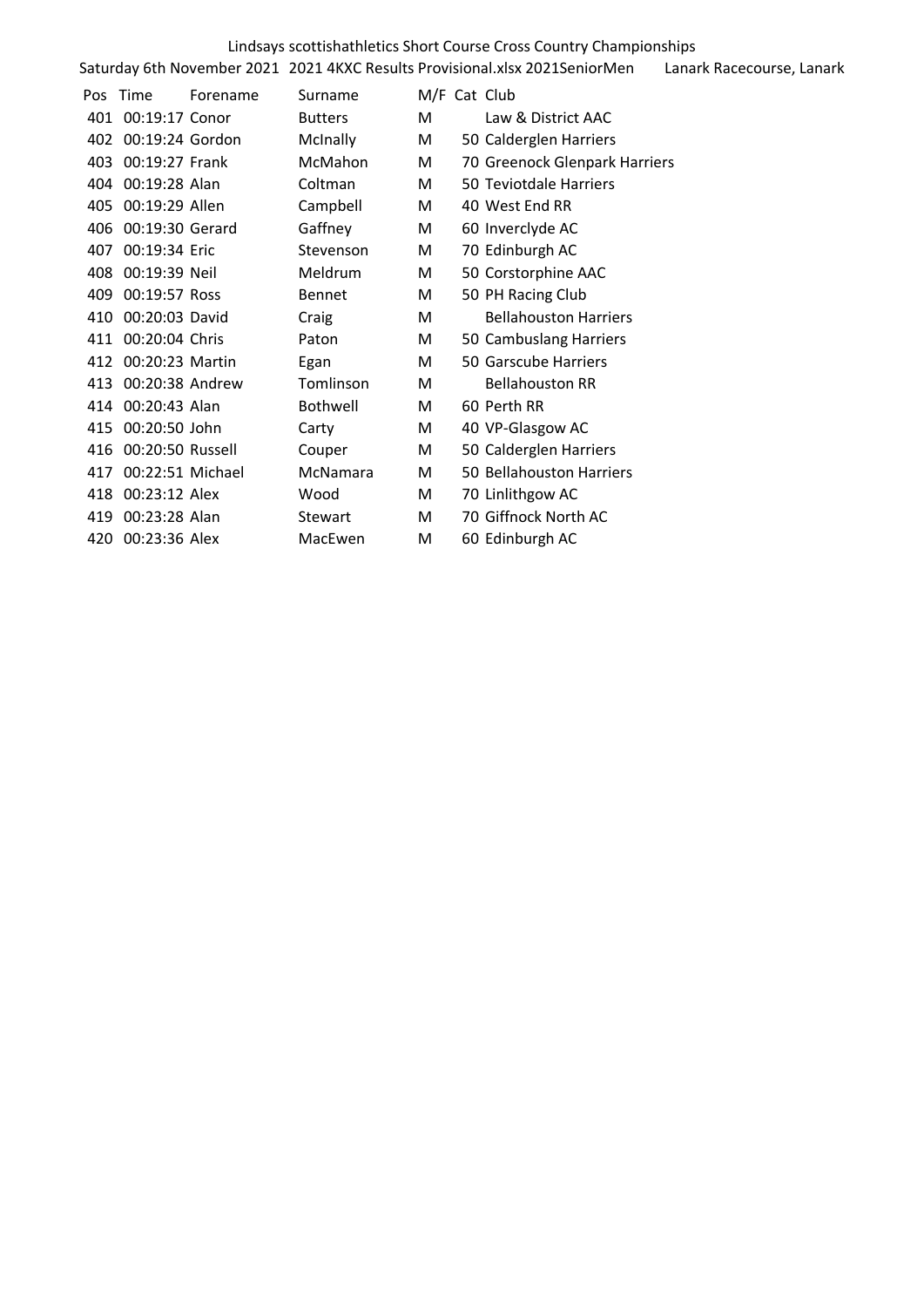| __. <sub>1</sub> ----<br>Saturday 6th November 2021 |                                     |                     |          |            | 2021 4KXC Results Provisional.xlsx SM Teams      | Lanark Racecourse, Lanark |  |
|-----------------------------------------------------|-------------------------------------|---------------------|----------|------------|--------------------------------------------------|---------------------------|--|
|                                                     | Pos Club                            | Points Pos Pid Time |          |            | Name                                             |                           |  |
| 1                                                   | Central AC                          | 23                  | 1        | 122        | 0:11:47 Andrew Butchart                          |                           |  |
|                                                     |                                     |                     | 2        | 124        | 0:11:53 Jamie Crowe                              |                           |  |
|                                                     |                                     |                     | 5        | 1287       | 0:11:58 Ben MacMillan                            |                           |  |
|                                                     |                                     |                     | 15       | 129        | 0:12:23 Tom Graham-Marr                          |                           |  |
| 2                                                   | Edinburgh Univ Hare and Hounds      | 83                  | 12       | 1295       | 0:12:20 Matt Knowles                             |                           |  |
|                                                     |                                     |                     | 18       | 245        | 0:12:27 Callum Tharme                            |                           |  |
|                                                     |                                     |                     | 24       | 242        | 0:12:37 Ben Shaw                                 |                           |  |
|                                                     |                                     |                     | 29       | 1294       | 0:12:44 Harry Henriksen                          |                           |  |
| 3                                                   | <b>Cambuslang Harriers</b>          | 84                  | 13       | 108        | 0:12:21 Cameron Smith                            |                           |  |
|                                                     |                                     |                     | 21       |            | 111 0:12:32 Fraser Stewart                       |                           |  |
|                                                     |                                     |                     | 22       | 89         | 0:12:34 Michael Christoforou                     |                           |  |
|                                                     |                                     |                     | 28       | 1283       | 0:12:44 Christopher McLew                        |                           |  |
| 4                                                   | <b>Shettleston Harriers</b>         | 123                 | 3        | 475        | 0:11:56 Lachlan Oates                            |                           |  |
|                                                     |                                     |                     | 23       | 463        | 0:12:37 Daniel Bradford                          |                           |  |
|                                                     |                                     |                     | 35       | 462        | 0:12:47 Peter Avent                              |                           |  |
|                                                     |                                     |                     | 62       | 466        | 0:13:20 Weynay Ghebreselassie                    |                           |  |
| 5                                                   | <b>Falkirk Victoria Harriers</b>    | 142                 | 9        |            | 253 0:12:12 Scott Stirling                       |                           |  |
|                                                     |                                     |                     | 11       | 1298       | 0:12:19 Kane Elliott                             |                           |  |
|                                                     |                                     |                     | 43       | 252        | 0:12:53 Ben Stevenson                            |                           |  |
|                                                     |                                     |                     | 79       |            | 1299 0:13:38 Calum Little                        |                           |  |
| 6                                                   | Glasgow University Hares and Hounds | 156                 | 20       |            | 311 0:12:31 Jamie Burns                          |                           |  |
|                                                     |                                     |                     | 39       | 320        | 0:12:50 Magnus Tait                              |                           |  |
|                                                     |                                     |                     | 46       | 310        | 0:12:56 Stephen Addison                          |                           |  |
|                                                     |                                     |                     | 51       | 1314       | 0:13:00 Cameron Fordyce                          |                           |  |
| 7                                                   | Fife AC                             | 161                 | 25       |            | 265 0:12:42 Lewis Rodgers                        |                           |  |
|                                                     |                                     |                     | 37       | 262        | 0:12:49 Craig Morris                             |                           |  |
|                                                     |                                     |                     | 41       |            | 1301 0:12:53 Ben Sandilands                      |                           |  |
|                                                     |                                     |                     |          |            | 58 1302 0:13:10 Andrew Thomson                   |                           |  |
| 8                                                   | <b>Inverness Harriers AAC</b>       | 171                 | 7        |            | 355 0:12:08 Sean Chalmers                        |                           |  |
|                                                     |                                     |                     | 26       |            | 1322 0:12:42 Luke Davidson                       |                           |  |
|                                                     |                                     |                     | 68       | 356        | 0:13:24 Andrew Johnstone                         |                           |  |
|                                                     |                                     |                     |          |            | 70 1321 0:13:26 Lucas Cairns                     |                           |  |
| 9                                                   | Aberdeen AAC                        | 224                 | 42       |            | 9 0:12:53 Aaron Odentz                           |                           |  |
|                                                     |                                     |                     | 44       |            | 1275 0:12:54 Adam Brown                          |                           |  |
|                                                     |                                     |                     | 63<br>75 | 10         | 0:13:21 Fearghas Thomson<br>8 0:13:30 Ben Nelson |                           |  |
|                                                     |                                     |                     |          |            |                                                  |                           |  |
| 10                                                  | Edinburgh AC                        | 251                 | 14<br>65 | 228<br>227 | 0:12:22 Jake Wightman<br>0:13:21 Iain Whitaker   |                           |  |
|                                                     |                                     |                     | 84       | 198        | 0:13:40 Sam Brown                                |                           |  |
|                                                     |                                     |                     | 88       |            | 214 0:13:41 Leon Johnson                         |                           |  |
| 11                                                  | East Kilbride AC                    | 267                 | 31       |            |                                                  |                           |  |
|                                                     |                                     |                     | 61       | 180        | 193 0:12:45 Daryl Reid<br>0:13:18 Grant Baillie  |                           |  |
|                                                     |                                     |                     | 85       | 183        | 0:13:40 Jamie Clements                           |                           |  |
|                                                     |                                     |                     | 90       |            | 190 0:13:43 Martin Lynas                         |                           |  |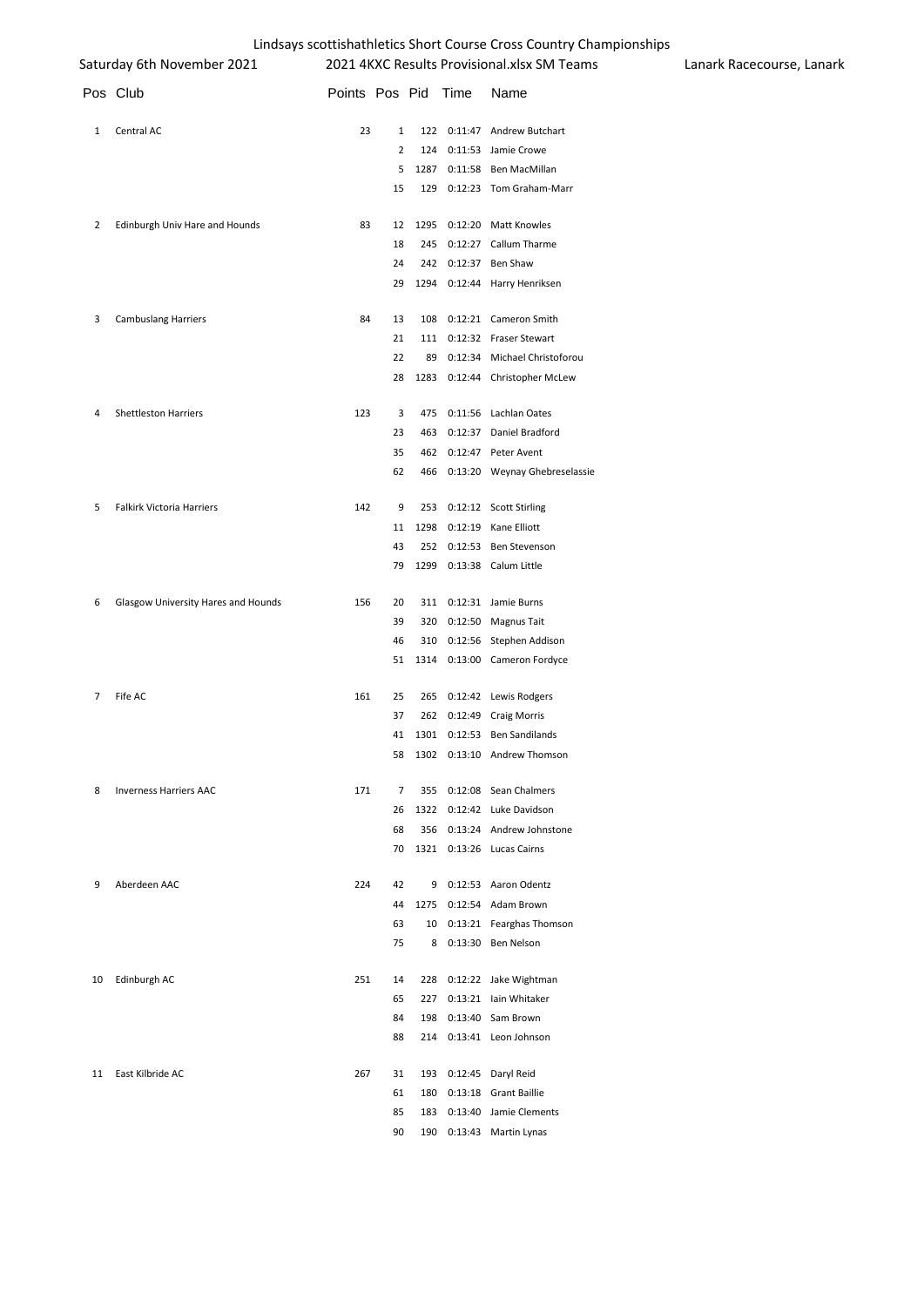|    | Saturday 6th November 2021   |                     |     |      |                       | Ennabayo Septembria erretico oribite codroci erebo codritery errampionompo<br>2021 4KXC Results Provisional.xlsx SM Teams | Lanark Ra |
|----|------------------------------|---------------------|-----|------|-----------------------|---------------------------------------------------------------------------------------------------------------------------|-----------|
|    | Pos Club                     | Points Pos Pid Time |     |      |                       | Name                                                                                                                      |           |
| 12 | Giffnock North AC            | 312                 | 40  | 1304 |                       | 0:12:50 Hamish Armitt                                                                                                     |           |
|    |                              |                     | 67  | 1308 |                       | 0:13:23 Ross O'brien                                                                                                      |           |
|    |                              |                     | 77  | 298  |                       | 0:13:36 Nikolai Gajic                                                                                                     |           |
|    |                              |                     | 128 | 306  |                       | 0:14:06 Oliver Traynor                                                                                                    |           |
| 13 | Metro Aberdeen RC            | 340                 | 32  |      |                       | 411 0:12:46 Jason Kelly                                                                                                   |           |
|    |                              |                     | 55  |      | 416 0:13:04 Jim Tole  |                                                                                                                           |           |
|    |                              |                     | 99  |      |                       | 414 0:13:46 Martin Mueller                                                                                                |           |
|    |                              |                     | 154 |      |                       | 1331 0:14:18 Jordan Cruickshank                                                                                           |           |
| 14 | Garscube Harriers            | 360                 | 33  |      |                       | 1303 0:12:46 Finlay Ross-Davie                                                                                            |           |
|    |                              |                     | 102 |      |                       | 295 0:13:48 James Wilkes                                                                                                  |           |
|    |                              |                     | 109 | 279  |                       | 0:13:52 John Coyle                                                                                                        |           |
|    |                              |                     | 116 |      |                       | 290 0:13:57 Donald Mcpartlin                                                                                              |           |
| 15 | Inverclyde AC                | 460                 | 6   |      |                       | 352 0:12:00 Ben Potrykus                                                                                                  |           |
|    |                              |                     | 138 | 349  |                       | 0:14:12 Dylan Crawford                                                                                                    |           |
|    |                              |                     | 152 | 353  |                       | 0:14:17 David Tamburini                                                                                                   |           |
|    |                              |                     | 164 |      |                       | 351 0:14:23 Jon Hammerman                                                                                                 |           |
| 16 | <b>Bellahouston Harriers</b> | 574                 | 94  |      |                       | 27 0:13:44 Jack Arnold                                                                                                    |           |
|    |                              |                     | 149 | 43   |                       | 0:14:16 Darren McQuade                                                                                                    |           |
|    |                              |                     | 161 | 40   |                       | 0:14:22 Scott Mason                                                                                                       |           |
|    |                              |                     | 170 |      |                       | 44 0:14:27 Stuart Miller                                                                                                  |           |
| 17 | Westerlands CCC              | 583                 | 115 |      |                       | 508 0:13:57 Thomas Callan                                                                                                 |           |
|    |                              |                     | 136 | 506  |                       | 0:14:11 James Bowden                                                                                                      |           |
|    |                              |                     | 144 | 510  |                       | 0:14:15 Gregor Stewart                                                                                                    |           |
|    |                              |                     | 188 | 509  |                       | 0:14:44 Niall McAlinden                                                                                                   |           |
| 18 | Corstorphine AAC             | 584                 | 110 |      |                       | 146 0:13:52 Donald Macaulay                                                                                               |           |
|    |                              |                     | 140 | 1289 |                       | 0:14:12 Theo Phillips Smith                                                                                               |           |
|    |                              |                     | 142 |      |                       | 1290 0:14:12 Colin Soppitt                                                                                                |           |
|    |                              |                     | 192 | 149  |                       | 0:14:48 Keith Ovenstone                                                                                                   |           |
| 19 | Lasswade AC                  | 587                 | 8   |      |                       | 381 0:12:09 Christian Graham                                                                                              |           |
|    |                              |                     | 173 | 386  |                       | 0:14:31 David Woods                                                                                                       |           |
|    |                              |                     | 200 | 383  |                       | 0:14:53 Greg Louden                                                                                                       |           |
|    |                              |                     | 206 |      |                       | 382 0:14:55 Euan Hood                                                                                                     |           |
| 20 | Strathclyde Univ Harriers    | 620                 | 57  | 1337 |                       | 0:13:07 Alasdair McMonagle                                                                                                |           |
|    |                              |                     | 120 | 1338 |                       | 0:13:59 Struan Oliver-Jones                                                                                               |           |
|    |                              |                     | 218 | 484  |                       | 0:15:04 Cameron Wallace                                                                                                   |           |
|    |                              |                     | 225 |      |                       | 483 0:15:09 Liam Raeside                                                                                                  |           |
| 21 | <b>Bellahouston RR</b>       | 660                 | 113 | 67   |                       | 0:13:53 Alan Moss                                                                                                         |           |
|    |                              |                     | 125 | 68   |                       | 0:14:04 Grant Murphy                                                                                                      |           |
|    |                              |                     | 196 | 60   |                       | 0:14:50 Anthony Lucio Jannetta                                                                                            |           |
|    |                              |                     | 226 |      |                       | 61 0:15:09 Stuart Laurence                                                                                                |           |
| 22 | Law & District AAC           | 698                 | 81  | 399  | 0:13:38               | Kieran Pugh                                                                                                               |           |
|    |                              |                     | 122 | 396  |                       | 0:14:02 Darran Muir                                                                                                       |           |
|    |                              |                     | 239 |      | 392 0:15:23 Ross Hill |                                                                                                                           |           |
|    |                              |                     | 256 | 395  |                       | 0:15:40 James McClafferty                                                                                                 |           |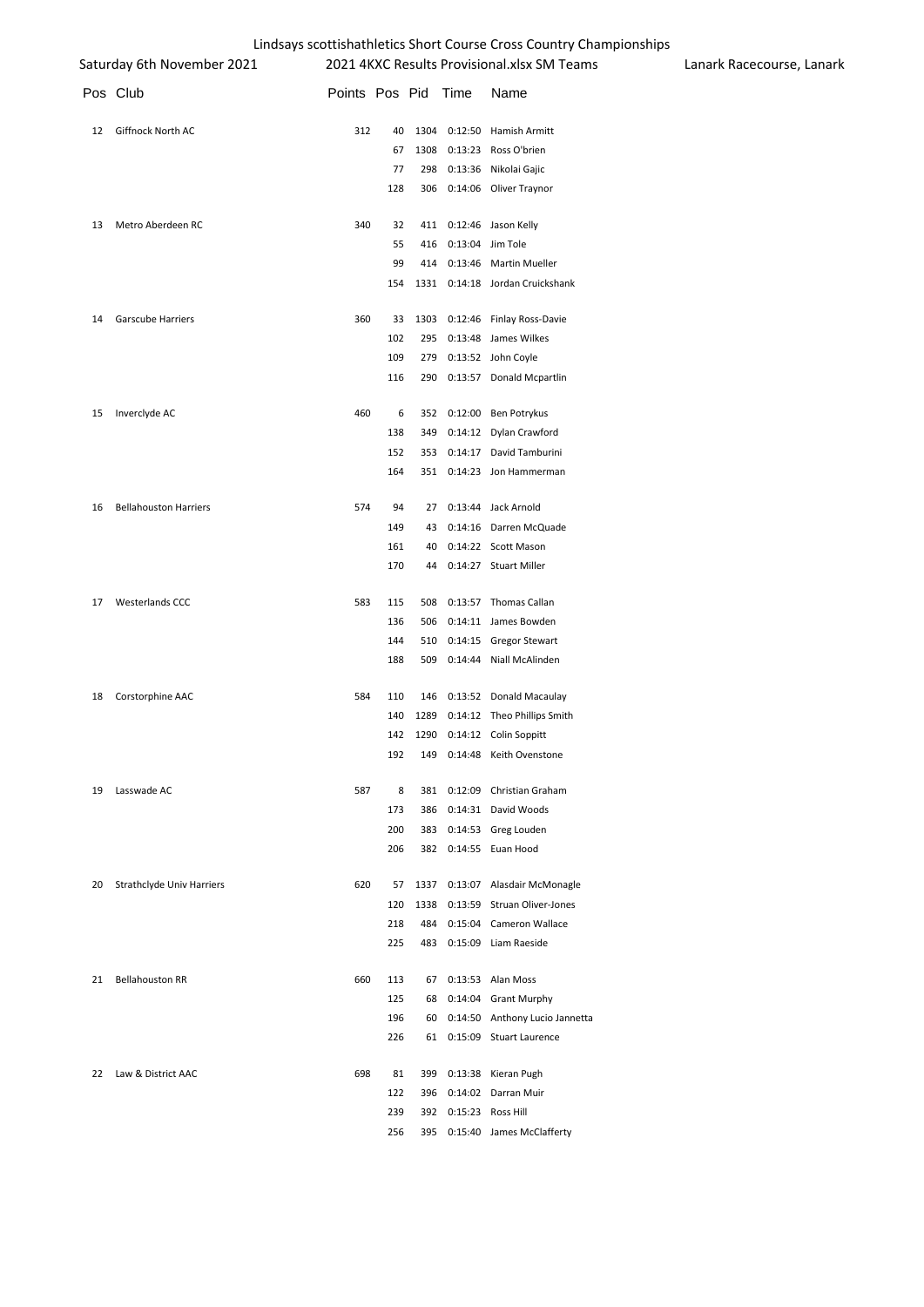|    | Saturday 6th November 2021        |                     |     |     | 2021 4KXC Results Provisional.xlsx SM Teams | Lanark |
|----|-----------------------------------|---------------------|-----|-----|---------------------------------------------|--------|
|    | Pos Club                          | Points Pos Pid Time |     |     | Name                                        |        |
| 23 | <b>Greenock Glenpark Harriers</b> | 704                 | 155 |     | 336 0:14:18 Oliver Reilly                   |        |
|    |                                   |                     | 157 |     | 1317 0:14:20 Shaun Wiseman                  |        |
|    |                                   |                     | 183 |     | 323 0:14:41 Steven Campbell                 |        |
|    |                                   |                     | 209 |     | 335 0:14:58 Andrew Osborne                  |        |
| 24 | Cumbernauld AAC                   | 723                 | 139 |     | 153 0:14:12 Stephen Allen                   |        |
|    |                                   |                     | 169 |     | 155 0:14:26 Allan Cameron                   |        |
|    |                                   |                     | 207 |     | 152 0:14:56 Stephen Allan                   |        |
|    |                                   |                     | 208 |     | 1291 0:14:57 Dylan Drummond                 |        |
| 25 | PH Racing Club                    | 883                 | 147 |     | 1332 0:14:15 Aaron Bennet                   |        |
|    |                                   |                     | 221 | 449 | 0:15:05 Mark Webster                        |        |
|    |                                   |                     | 242 | 446 | 0:15:24 Scott Love                          |        |
|    |                                   |                     | 273 |     | 443 0:15:52 John Crookston                  |        |
| 26 | Kirkintilloch Olympians           | 932                 | 101 |     | 374 0:13:47 Andrew Kirk                     |        |
|    |                                   |                     | 261 |     | 380 0:15:43 Mark Welsford                   |        |
|    |                                   |                     | 279 |     | 372 0:15:59 Scott Elliott                   |        |
|    |                                   |                     | 291 | 369 | 0:16:04 Robert Conroy                       |        |
| 27 | Dumfries RC                       | 942                 | 165 |     | 170 0:14:23 Charlie Storrie                 |        |
|    |                                   |                     | 195 |     | 165 0:14:49 Alan Baxter                     |        |
|    |                                   |                     | 271 | 169 | 0:15:52 Michael McKean                      |        |
|    |                                   |                     | 311 | 166 | 0:16:31 Kevin Gordon                        |        |
| 28 | Motherwell AC                     | 958                 | 89  |     | 422 0:13:43 David Gardiner                  |        |
|    |                                   |                     | 251 |     | 421 0:15:35 Mark Ellis                      |        |
|    |                                   |                     | 294 |     | 420 0:16:06 Scott Dickson                   |        |
|    |                                   |                     | 324 |     | 424 0:16:49 Scott Kelman                    |        |
| 29 | Harmeny AC                        | 959                 | 190 |     | 339 0:14:45 Philip Holden                   |        |
|    |                                   |                     | 214 |     | 338 0:15:02 Phil Buckley                    |        |
|    |                                   |                     | 236 | 340 | 0:15:20 Jonathan Kennedy                    |        |
|    |                                   |                     | 319 |     | 337 0:16:45 David Alexander                 |        |
| 30 | Portobello RC                     | 973                 | 143 | 454 | 0:14:14 Matt Bird                           |        |
|    |                                   |                     | 178 | 456 | 0:14:37 Jonah Jones                         |        |
|    |                                   |                     | 302 | 458 | 0:16:15 David Worrall                       |        |
|    |                                   |                     | 350 | 457 | 0:17:22 George Lupton                       |        |
| 31 | Gala Harriers                     | 1062                | 54  | 271 | 0:13:03 Darrell Hastie                      |        |
|    |                                   |                     | 305 | 272 | 0:16:22 Ian Maxwell                         |        |
|    |                                   |                     | 347 | 269 | 0:17:15 Ben Abbott                          |        |
|    |                                   |                     | 356 |     | 270 0:17:32 Iain Buckley                    |        |
| 32 | Perth RR                          | 1065                | 181 | 438 | 0:14:38 Stuart Robertson                    |        |
|    |                                   |                     | 199 | 439 | 0:14:53 Duncan Ryan                         |        |
|    |                                   |                     | 316 | 436 | 0:16:41 James Fotheringham                  |        |
|    |                                   |                     | 369 | 437 | 0:17:50 Simon Grieshaber                    |        |
| 33 | VP-Glasgow AC                     | 1081                | 87  | 488 | 0:13:41 Steven Bryce                        |        |
|    |                                   |                     | 309 | 492 | 0:16:30 Sandy Gardner                       |        |
|    |                                   |                     | 332 | 494 | 0:16:58 Stuart Kelly                        |        |

497 0:17:25 Daniel Smith